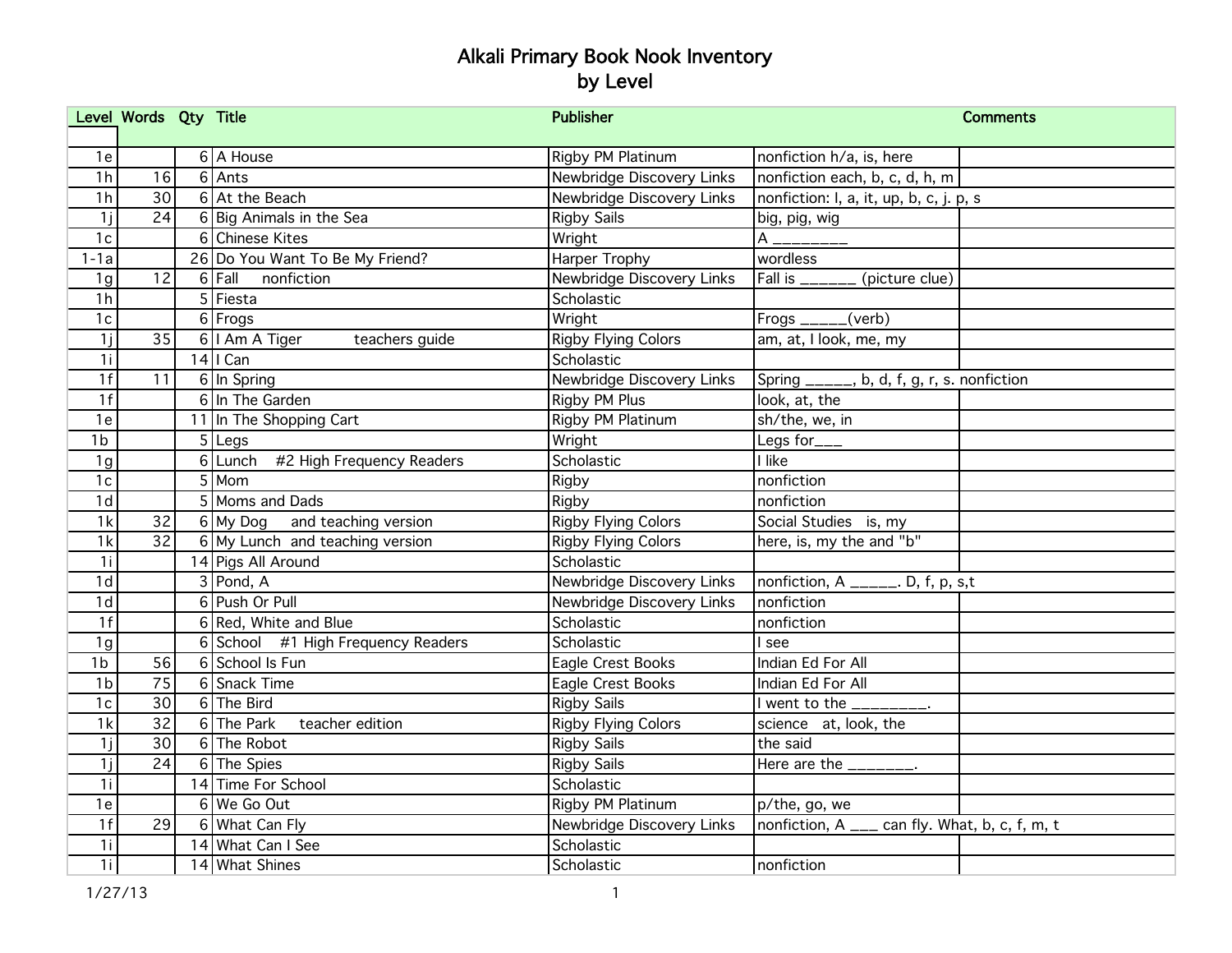|                 | Level Words Qty Title |                |                                            | <b>Publisher</b>           | <b>Comments</b>                                            |
|-----------------|-----------------------|----------------|--------------------------------------------|----------------------------|------------------------------------------------------------|
| 1d              |                       |                | 6 What's Round                             | Newbridge Discovery Links  | nonfiction, a, the, b, c, p, t, w                          |
| 1 <sub>b</sub>  |                       |                | 6 Who Likes The Cold                       | Wright Group Twig          |                                                            |
|                 |                       |                |                                            |                            |                                                            |
| 2 <sub>b</sub>  |                       |                | 6 Animal Babies                            | Sundance                   | nonfiction                                                 |
| 21              | 30                    |                | 6 Animals of the Rainforest                | <b>Rigby Sails</b>         | in chunk                                                   |
| 2d              |                       |                | 6 Bubbles                                  | Newbridge Discovery Links  | nonfiction, in, on, the, my, how, there, they did, get     |
| 2a              |                       |                | 6 Bubbles Everywhere                       | Wright                     | nonfiction                                                 |
| 2h              |                       |                | 6 Around and Around                        | Rigby PM Plus              | nonfiction ee/a, the, and, on, go                          |
| 2c              |                       |                | $\overline{12}$ Bats, The                  | Wright                     | nonfiction The bats ____                                   |
| 2g              |                       |                | 14 Best Friends                            | Scholastic                 |                                                            |
| 2g              |                       |                | 14 Blow, Wind, Blow                        | Scholastic                 |                                                            |
| 21              | 54                    |                | 6 Clown's Clothes                          | <b>Rigby Sails</b>         | fat, cat, sat, hat                                         |
| 2m              | 84                    |                | 6 Come and Play with teaching edition      | <b>Rigby Flying Colors</b> | Social Studies come, like, me, my, play, us, with, and, to |
| 2e              |                       |                | $7$ Cut Ups                                | Scholastic                 |                                                            |
| 2j              |                       |                | 6 Dogs #7 High Frequency Readers           | Scholastic                 | my, can, like                                              |
| 2 <sub>b</sub>  |                       | $\overline{7}$ | Dot]                                       | Scholastic                 |                                                            |
| 2c              |                       |                | Dot and Mitt                               | Scholastic                 |                                                            |
| 2c              |                       |                | Dot and the Dog                            | Scholastic                 |                                                            |
| 2 <sub>b</sub>  |                       |                | $5$ Faces                                  | Wright                     |                                                            |
| 2 <sub>b</sub>  |                       |                | 5 Follow Me                                | Scholastic                 |                                                            |
| 2f              |                       | 6              | <b>Getting Around</b>                      | Scholastic                 | nonfiction                                                 |
| 2e              |                       |                | 5 Go, Penguins, Go!                        | Scholastic                 |                                                            |
| 2h              |                       |                | 6 Going Out                                | Rigby PM Plus              | ing/we, are, to, the                                       |
| 2m              | 48                    |                | 6 Here Is The Butter with teaching edition | <b>Rigby Flying Colors</b> | Science th, er, goes, here, look, the, in, is, on, at      |
| 2h              |                       |                | 6   I Am #4 High Frequency Reader          | Scholastic                 | am                                                         |
| 2c              |                       |                | 5   Can Draw                               | Scholastic                 |                                                            |
| 2i              |                       |                | 6   I Can See #5 High Frequency Reader     | Scholastic                 | a, can, I, see                                             |
| 2h              |                       |                | 5   Like #3 High Frequency Reader          | Scholastic                 | to, I, like                                                |
| 2g              |                       |                | 14   Like Dogs                             | Scholastic                 |                                                            |
| 2g              |                       |                | 14   Like Me                               | Scholastic                 |                                                            |
| 2k              | 83                    |                | 6   Like To Read                           | Eagle Crest Books          | Indian Ed For All                                          |
| 2g              |                       |                | 14 If I Were A Sheep                       | Scholastic                 |                                                            |
| SF <sub>2</sub> | 20                    |                | 18 In and Out                              | Scott Foresman             |                                                            |
| 2d              |                       |                | $7$ Jig and Mag                            | Scholastic                 |                                                            |
| 2i              |                       |                | 6 Kittens #6 High Frequency Reader         | Scholastic                 | you, I, ca, see                                            |
| 2f              | 14                    |                | $\overline{6}$ Little and Big              | Sundance                   | nonfiction                                                 |
| 2e              |                       |                | 5 Look At Me                               | Rigby                      | Look at me. I am ____                                      |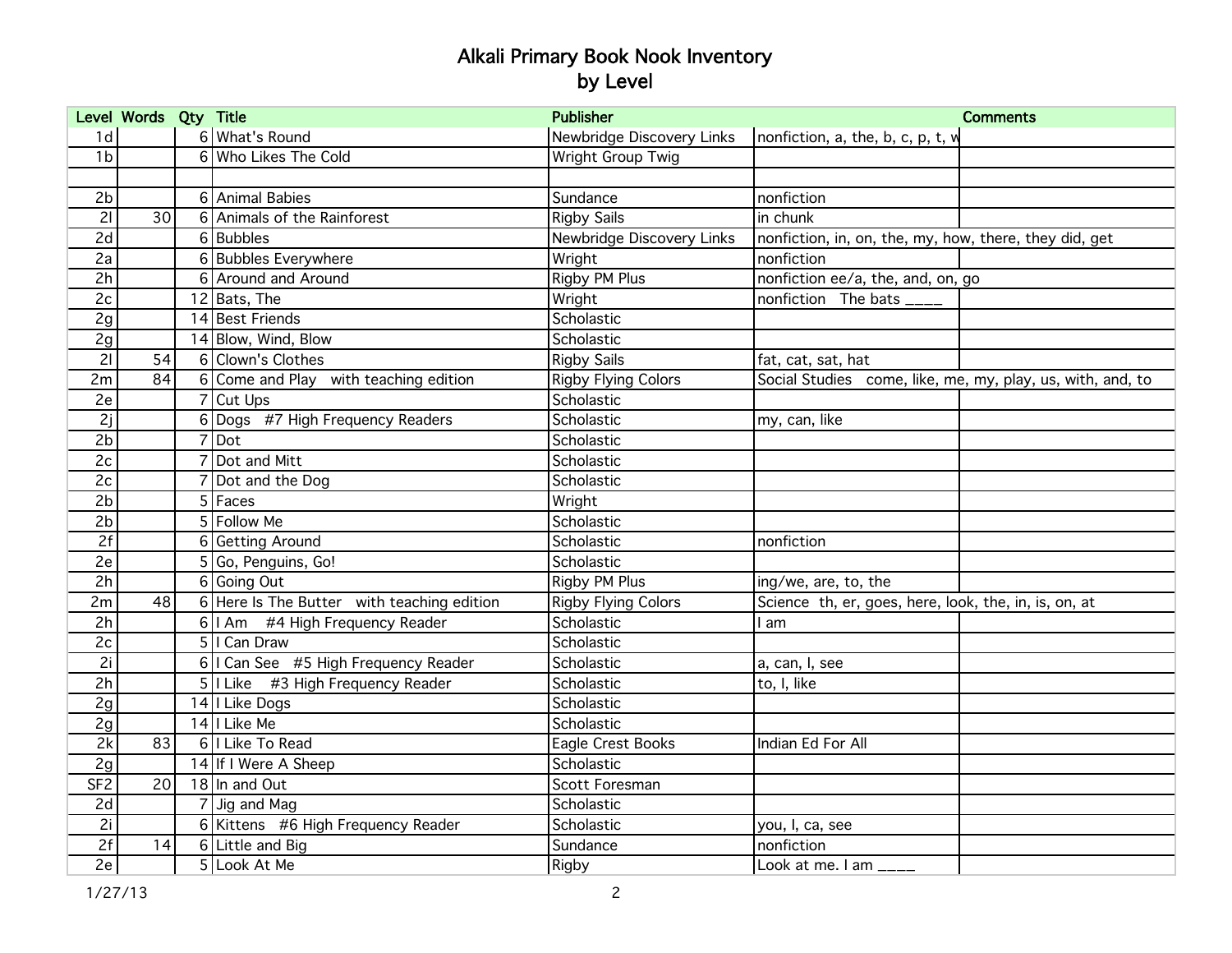|                 | Level Words Qty Title |   |                                       | <b>Publisher</b>           |                                                               | <b>Comments</b>         |
|-----------------|-----------------------|---|---------------------------------------|----------------------------|---------------------------------------------------------------|-------------------------|
| 2e              | 54                    |   | 6 Look Out Fox                        | <b>Rigby Sails</b>         | fox, box                                                      |                         |
| 2 <sub>b</sub>  |                       |   | 7 Mac                                 | Scholastic                 |                                                               |                         |
| $\overline{2i}$ |                       |   | 6 Making A Rabbit                     | Rigby PM Plus              | here, is, the                                                 | nonfiction              |
| 2 <sub>b</sub>  |                       |   | 6 Making Patterns                     | Wright Group               |                                                               |                         |
| 2a              |                       |   | 7 Matt                                | Scholastic                 |                                                               |                         |
| 2d              |                       |   | Muff and Ruff                         | Scholastic                 |                                                               |                         |
| 2k              | 80                    |   | 6 My Buddy                            | Eagle Crest Books          | Indian Ed For All                                             |                         |
| 2n              | 33                    |   | $6$ My Sand Pie with teaching edition | <b>Rigby Flying Colors</b> | science go, goes, here, is, look, my, the "H"                 |                         |
| SF <sub>2</sub> | 26                    |   | 36 Night songs                        | Scott Foresman             |                                                               |                         |
| SF <sub>2</sub> | 60                    |   | $16$ Oh, good!                        | Scott Foresman             |                                                               |                         |
| SF <sub>2</sub> | 42                    |   | 18 Paper Fun                          | Scott Foresman             |                                                               |                         |
| 2i              |                       |   | 3 Patterns                            | Newbridge Discovery Links  | nonfiction, on, and, can, you, see, fl, sn, sp                |                         |
| 2c              |                       |   | 6 Places I Like                       | Sundance                   |                                                               |                         |
| 2i              |                       |   | 6 Rock Pools, The                     | Rigby PM Platinum          | and sh/a, we, look, see, can, little                          |                         |
| 2k              |                       |   | $6$ Rules                             | Newbridge Discovery Links  | nonfiction                                                    |                         |
| 2a              |                       |   | l Sam                                 | Scholastic                 |                                                               |                         |
| 2f              | 29                    |   | 6 Snow                                | Newbridge Discovery Links  | nonfiction, Snow on the __                                    | all, my, we, sn, st. tr |
| 2a              |                       |   | 5 Snowy Day                           | Scholastic                 |                                                               |                         |
| $\overline{2f}$ |                       |   | 5 Snow Zoo, The                       | Scholastic                 |                                                               |                         |
| 2g              |                       |   | 14 Stripes, Right?                    | Scholastic                 |                                                               |                         |
| 2a              |                       |   | 5 Squares Everywhere                  | Newbridge Discovery Links  | nonfiction, and, on, see, the, me, you, sq, fl, d,f,h,m,s,t,w |                         |
| 2c              |                       |   | 5 Sunny Days                          | Scholastic                 |                                                               |                         |
| 2j              |                       |   | 6 Taking Care of Dogs                 | Newbridge Discovery Links  | nonfiction                                                    |                         |
| SF <sub>2</sub> | 20                    |   | 18 Tex Has an Itch                    | Scott Foresman             |                                                               |                         |
| 2n              | 49                    |   | 6 The Concert with teaching edition   | <b>Rigby Flying Colors</b> | are, at, look, up, us, we and hard c                          |                         |
| 2m              | 44                    |   | 6 Under the Ground                    | <b>Rigby Sails</b>         | <b>OX</b>                                                     |                         |
| 2j              |                       |   | 6 Using Tools                         | Newbridge Discovery Links  | nonfiction, of, a, for, c, f, k, l, m, p, t,                  |                         |
| 2a              |                       |   | 5 Way I Go To School, The             | Rigby                      | go to school ______                                           |                         |
| 2j              |                       |   | 6 We Need Water                       | Newbridge Discovery Links  | nonfiction                                                    |                         |
| 2d              |                       |   | What Can Go Fast?                     | Sundance                   | can go fast                                                   |                         |
| 2 <sub>b</sub>  |                       | 5 | What Smells Good?                     | Scholastic                 |                                                               |                         |
| 2d              |                       |   | 5 Wheels                              | Newbridge Discovery Links  | nonfiction, on, and, the, b, g, m, t, w, gr, tr               |                         |
| 2d              |                       |   | $6$ Wind, The                         | Newbridge Discovery Links  | nonfiction, the, from, to, all, my, it, and, bl, fl, pl       |                         |
| 2f              |                       |   | 5 Who Lives in a Tree?                | Newbridge Discovery Links  | nonfiction, a, an, in, me, b, c, k, l, m, r, s, t, w, sq, tr  |                         |
| SF <sub>2</sub> | 18                    |   | 18 Who Went Up?                       | Scott Foresman             |                                                               |                         |
| 2a              | 25                    |   | 5 Yuck Soup                           | Wright                     | In go some $\_{---}$                                          |                         |
|                 |                       |   |                                       |                            |                                                               |                         |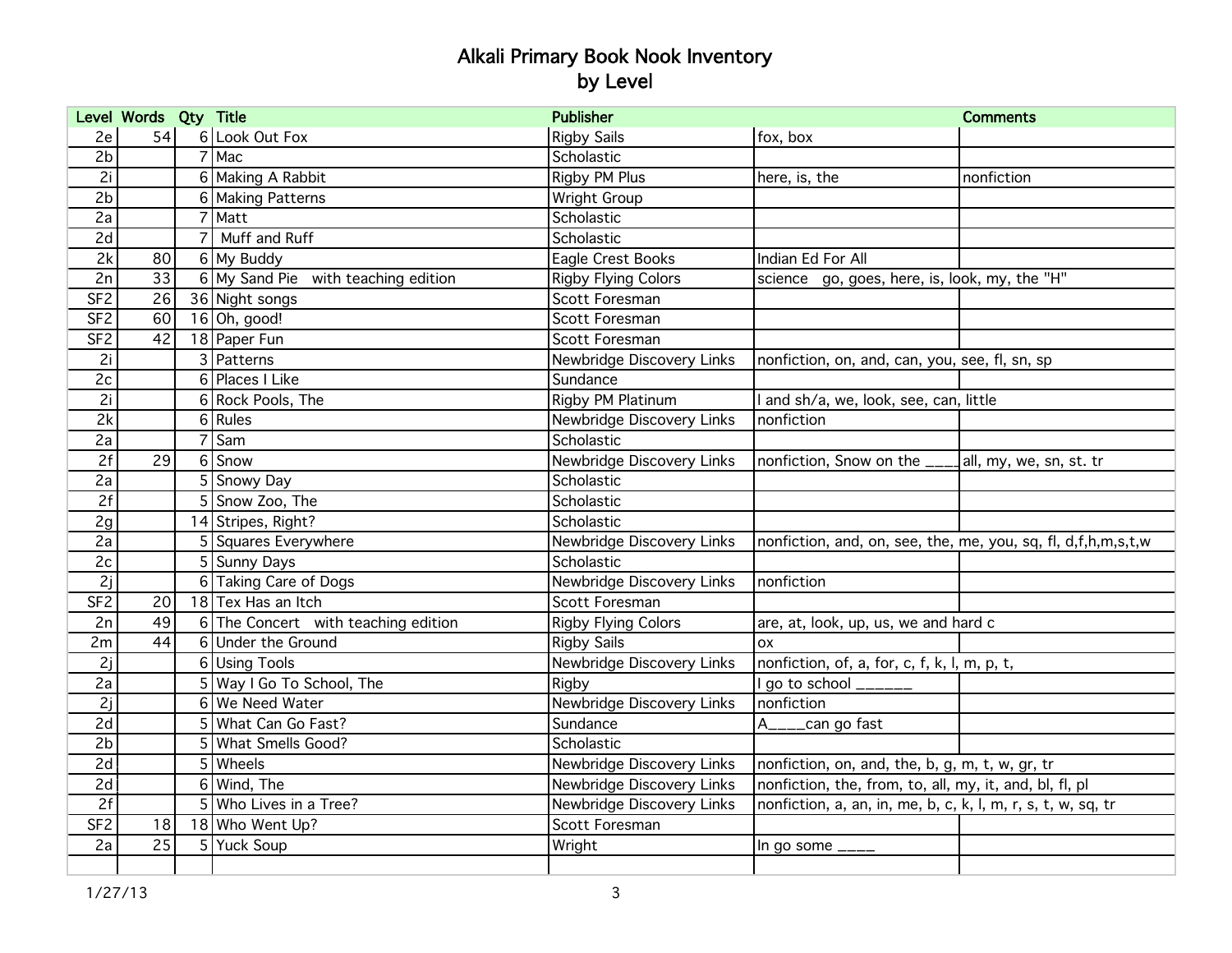|                 | Level Words Qty Title |                                             | <b>Publisher</b>           |                                                                | <b>Comments</b>             |
|-----------------|-----------------------|---------------------------------------------|----------------------------|----------------------------------------------------------------|-----------------------------|
| 3f              |                       | 2 A Tree Fell Over The River                | Sundance                   |                                                                |                             |
| 3i              |                       | 6 Animals Hide                              | Newbridge Discovery Links  | nonfiction, is, the, who, in, this, look, you, see, sh, th, wh |                             |
| 3k              | $\overline{37}$       | 6 Animals in the Grasslands                 | <b>Rigby Sails</b>         | lion, lizard, in chunk                                         |                             |
| $\overline{3e}$ |                       | 5 Animal Noises                             | Sundance                   | nonfiction                                                     |                             |
| 3e              |                       | 3 Apple, The                                | Wright                     |                                                                |                             |
| $\overline{3h}$ |                       | 6 Apple Tree Year                           | Newbridge Discovery Links  | nonfiction,                                                    |                             |
| 3f              |                       | 6 At the Waterhole                          | Sundance                   | nonfiction                                                     |                             |
| 3f              |                       | 6 Baby Animals                              | Newbridge Discovery Links  | nonfiction, is, most, b, c, d, f, h, k, m, n, p, s             |                             |
| 3m              | 104                   | 6 Bees in My Garden with teacher edition    | <b>Rigby Flying Colors</b> | th digraphs, are, big, here, black, goes, go, my               |                             |
| 3i              |                       | 6 Big $\#$ 15 High Frequency Reader         | Scholastic                 | I, it, look, see, the                                          |                             |
| 3a              |                       | 6 Bigger And Bigger                         | Wright                     |                                                                |                             |
| 3h              |                       | 6 Can You See It? #11 High Frequency Reader | Scholastic                 | a, can, I, see, you                                            |                             |
| 31              | $\overline{37}$       | 6 Cat Party                                 | <b>Rigby Sails</b>         | pop, hop, mop                                                  |                             |
| SF <sub>3</sub> |                       | 36 Come and Play                            | Scott Foresman             |                                                                |                             |
| SF <sub>3</sub> |                       | 15 Come Back                                | Scott Foresman             |                                                                |                             |
| $\overline{3k}$ | 50                    | 6 Elephant and the Mouse                    | <b>Rigby Sails</b>         | ig chunk                                                       |                             |
| 3d              |                       | 14 Farm Babies                              | Scholastic                 |                                                                |                             |
| 3 <sub>b</sub>  |                       | 4 Feet are Neat                             | Scholastic                 |                                                                |                             |
| 3d              |                       | 14 Flutter, Flutter, Butterfly              | Scholastic                 |                                                                |                             |
| 3 <sub>b</sub>  |                       | 5 Flying And Floating                       | Scholastic                 | nonfiction                                                     | 1 missing - not checked out |
| SF <sub>3</sub> | 47                    | 17 Go Away, Bugs!                           | Scott Foresman             |                                                                |                             |
| 3h              |                       | 6 Grow, Seed, Grow                          | Newbridge Discovery Links  | nonfiction, see, from, and, that, what, come, fl, fr, gr, pl   |                             |
| 3g              |                       | 6 Here Comes Little Chimp                   | Rigby PM Plus              | ch/come, little, up                                            |                             |
| 3k              | 50                    | 6 Holly's Surprise                          | Eagle Crest Books          | Indian Ed For All                                              |                             |
| SF3             |                       | 17 How Many on the Log?                     | Scott Foresman             |                                                                |                             |
| 3k              | 47                    | 6 Hungry Pony, The                          | Eagle Crest Books          | Indian Ed For All                                              |                             |
| $\overline{3b}$ |                       | 6 In Summer                                 | Newbridge Discovery Links  | nonfiction, or, in, how, do, you, the, by, sp, tr, sh, th      |                             |
| 3 <sub>b</sub>  |                       | 6 It's About Time                           | Wright                     |                                                                |                             |
| SF3             | 36                    | 14 Jack and Jill                            | Scott Foresman             |                                                                |                             |
| 3 <sub>c</sub>  |                       | 5 Jack O'Lantern                            | Wright                     |                                                                |                             |
| 3 <sub>b</sub>  |                       | 7 Lad and the Fat Cat                       | Scholastic                 |                                                                |                             |
| 3m              | 118                   | 6 Ladybug, Ladybug with teacher edition     | <b>Rigby Flying Colors</b> | cut, for, goes, ball, like, go, at, on                         | possessive's 's             |
| 3b              |                       | 5 Little Pig                                | Wright                     |                                                                |                             |
| 3i              |                       | 6 Look #14 High Frequency Reader            | Scholastic                 | in, look, are, the                                             |                             |
| 3i              |                       | 6 Long Ago                                  | Newbridge Discovery Links  | nonfiction                                                     |                             |
| 3m              | 104                   | 6 Luka's New Kite with teacher edition      | <b>Rigby Flying Colors</b> | cvc short a, e, I, o new, his, goes, red, over, tree, no, big  |                             |
| 3d              |                       | 6 Mix It Up                                 | Wright                     | nonfiction                                                     |                             |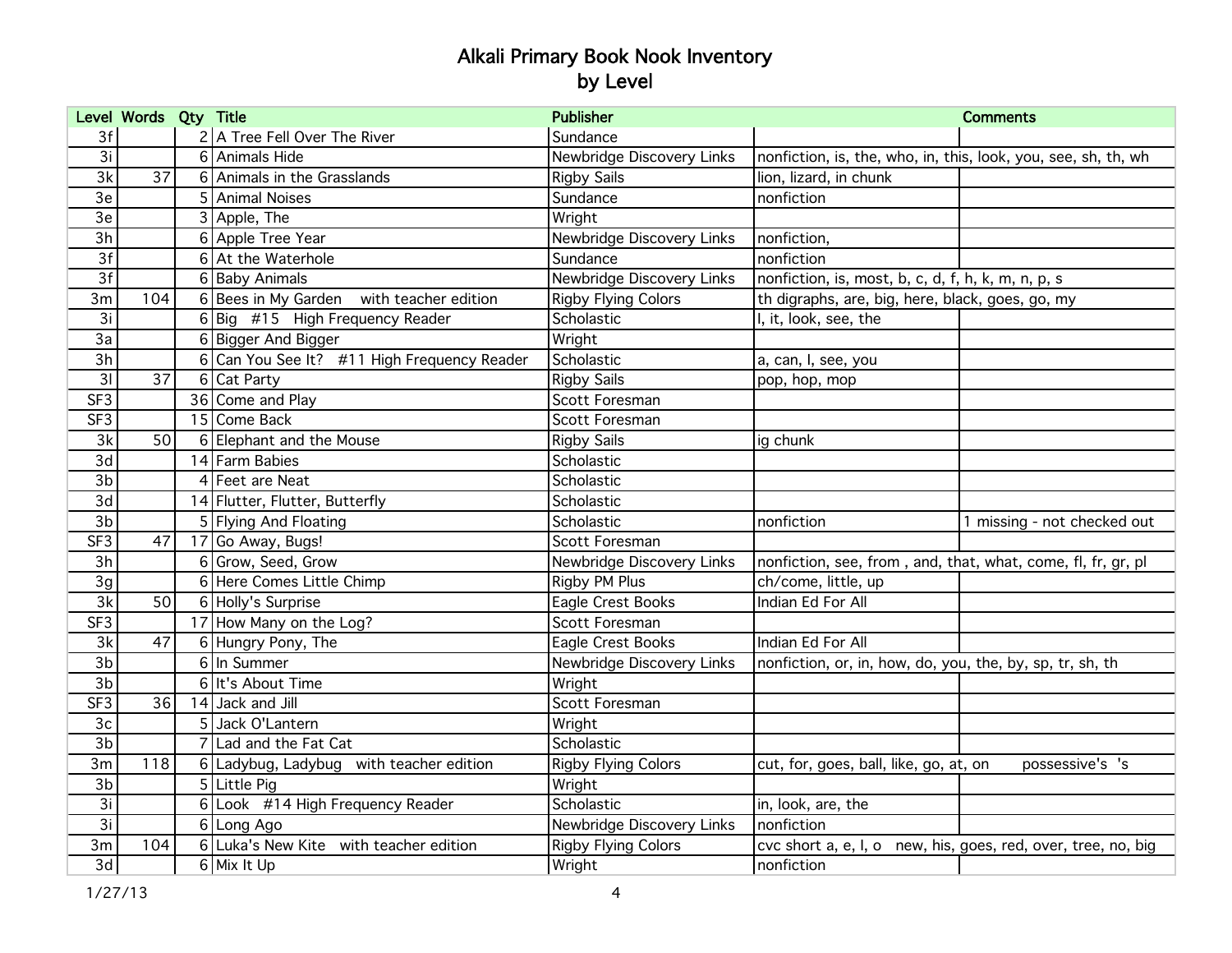|                 | Level Words Qty Title |   |                                             | <b>Publisher</b>           |                                                               | <b>Comments</b> |
|-----------------|-----------------------|---|---------------------------------------------|----------------------------|---------------------------------------------------------------|-----------------|
| 3a              |                       |   | $10$ Mud!<br>Level 1 Hello Reader           | Scholastic                 | Mud on $_{\_---}$ .                                           |                 |
| 3g              |                       |   | 6 My Accident                               | Rigby PM Platinum          | sk/ here, am. on, in, I                                       |                 |
| 3h              |                       |   | 6 My Cats #13 High Frequency Reader         | Scholastic                 | on, are, my, the                                              |                 |
| 3d              |                       |   | $5$ My Home                                 | Wright                     |                                                               |                 |
| 3c              |                       |   | 5 On Our Street                             | Sundance                   |                                                               |                 |
| 3e              |                       |   | 14 One Little Pumpkin                       | Scholastic                 |                                                               |                 |
| 3f              |                       |   | 6 Our Hereos                                | Newbridge Discovery Links  | nonfiction                                                    |                 |
| 3a              |                       |   | Peg and Ted                                 | Scholastic                 |                                                               |                 |
| 3a              |                       |   | 6 Places                                    | Sundance                   | nonfiction                                                    |                 |
| 3f              |                       |   | 5 Put On Your Party Hat                     | Scholastic                 |                                                               |                 |
| 3 <sub>c</sub>  |                       |   | 5 Rain Rained, The                          | Scholastic                 |                                                               |                 |
| 3i              |                       |   | 6 School Then and Now                       | Newbridge Discovery Links  | nonfiction                                                    |                 |
| SF <sub>3</sub> | 15                    |   | $\overline{15}$ Stop! Eat!                  | Scott Foresman             |                                                               |                 |
| 3e              |                       |   | 6 Storm, The                                | Wright                     |                                                               |                 |
| 3e              |                       |   | 14 Story Of An Egg, The                     | Scholastic                 |                                                               |                 |
| 3 <sub>l</sub>  | 49                    |   | 6 Tails                                     | <b>Rigby Sails</b>         | ail chunk, ox                                                 |                 |
| 3g              |                       |   | 6 The Band #8 High Frequency Reader         | Scholastic                 | the, can, see, you                                            |                 |
| 3d              |                       |   | 6 Tracks                                    | Wright                     | nonfiction                                                    |                 |
| 3c              |                       |   | 7 Vet, The                                  | Scholastic                 |                                                               |                 |
| 3m              | 111                   |   | 6 Washing The Dishes with teacher edition   | <b>Rigby Flying Colors</b> | too, me, dad, am, yes, here, down, for                        | plural s, es    |
| 3g              |                       |   | 5 Water Changes                             | Newbridge Discovery Links  | nonfiction, can, into, what, sn, ch, wh                       |                 |
| 3g              |                       |   | 6 We Are Painting #9 High Frequency Reader  | Scholastic                 | are, we                                                       |                 |
| 3h              |                       |   | 6 We Can Go! #10 High Frequency Reader      | Scholastic                 | go, can, I, the, to, we                                       |                 |
| $\overline{3h}$ |                       |   | 5   We Like Fruit #12 High Frequency Reader | Scholastic                 | and. go. I, like, the, to. We                                 |                 |
| 3d              |                       |   | 14 What Goes Underground?                   | Scholastic                 |                                                               |                 |
| 3 <sub>b</sub>  |                       | 4 | What I Like At School                       | Sundance                   |                                                               |                 |
| 3c              |                       |   | 5 What Should I Be For Halloween?           | Scholastic                 |                                                               |                 |
| 3g              |                       |   | 6 What's Alive?                             | Newbridge Discovery Links  | nonfiction, the, is, not, what, tr, th, wh                    |                 |
| 3f              |                       |   | 5 Where's The Frog?                         | Newbridge Discovery Links  | nonfiction, in, on, the, or, can, you, so, fr, fl, pr, tr, wh |                 |
| 3a              |                       |   | 3 Who Lives In This Hole                    | Wright                     | nonfiction                                                    |                 |
| 3f              |                       |   | 5 Who Needs A Tree?                         | Scholastic                 | nonfiction                                                    |                 |
|                 |                       |   |                                             |                            |                                                               |                 |
| 4a              |                       |   | 6 A Bear Lived In A Cave                    | Sundance                   |                                                               |                 |
| 4a              |                       |   | 14 Ants Are Marching                        | Scholastic                 |                                                               |                 |
| 4a              |                       |   | 5 At The Fair                               | Sundance                   |                                                               |                 |
| 4 <sub>b</sub>  |                       |   | $4$ At The Park                             | Sundance                   |                                                               |                 |
| 4i              | 154                   |   | 6 Barney Owl with teacher edition           | <b>Rigby Flying Colors</b> | long o<br>are, too, up, we, go, boy, you, yes                 |                 |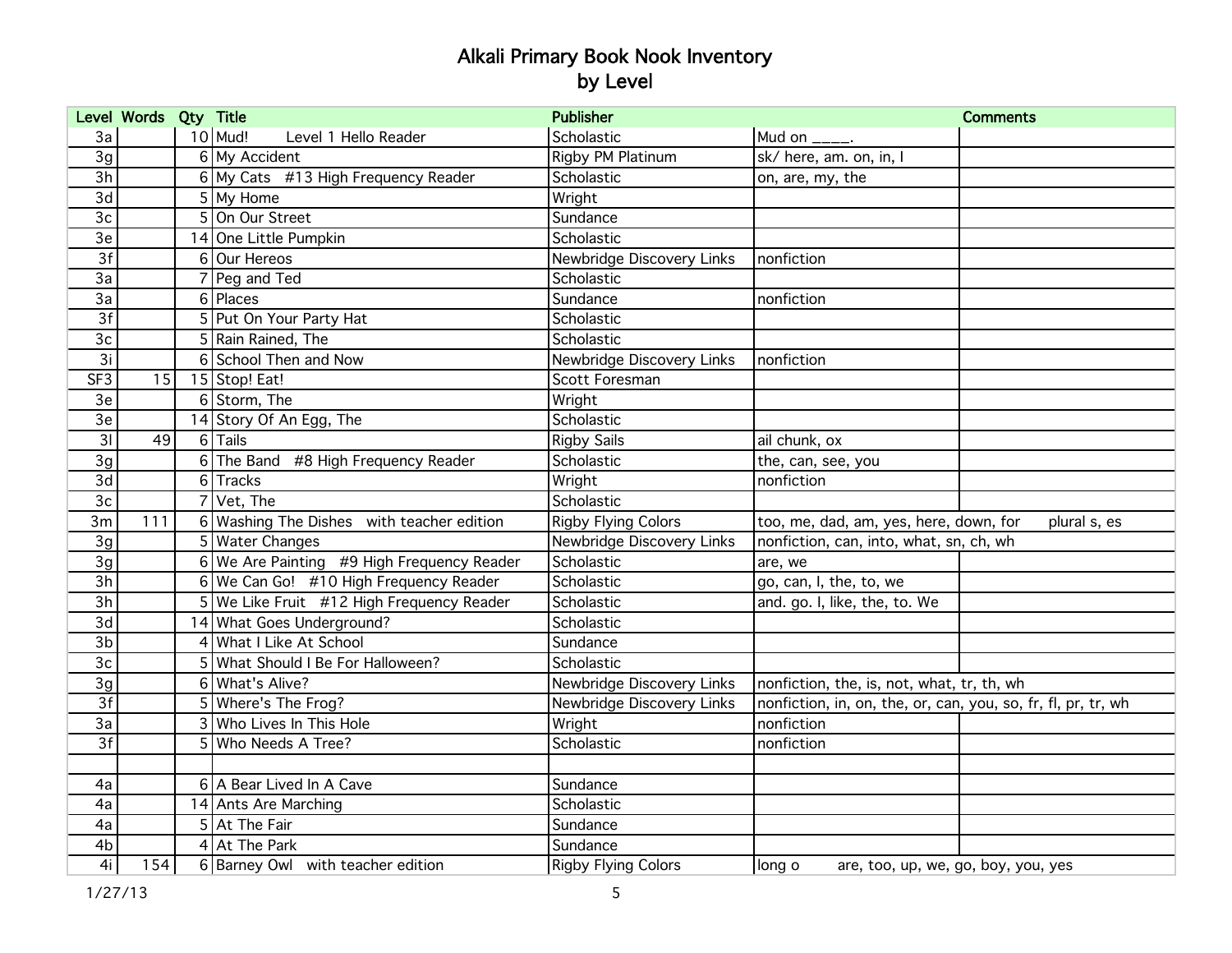|                | Level Words Qty Title |                                                  | <b>Publisher</b>           | <b>Comments</b>                                                  |
|----------------|-----------------------|--------------------------------------------------|----------------------------|------------------------------------------------------------------|
| 4c             |                       | 5 Be Kind To Animals                             | Scholastic                 |                                                                  |
| 4f             |                       | 6 Best Fall of All, The<br>Level 1 Ready to Read | Scholastic                 |                                                                  |
| 4h             | 63                    | 6 Bird's Feet                                    | <b>Rigby Sails</b>         | ran, can, man                                                    |
| 4 <sub>b</sub> |                       | 5 Count the Mice                                 | Scholastic                 |                                                                  |
| 4h             | 68                    | 6 Dinosaurs                                      | <b>Rigby Sails</b>         | cl, ook chunk                                                    |
| 4b             | 46                    | 6 Everyone Eats                                  | Newbridge                  | nonfiction                                                       |
| 4e             |                       | 5 Farm In Spring, The                            | Rigby PM Platinum          | gr, ee/little, can, see, we, a                                   |
| 4d             |                       | 6 Festivals                                      | Scholastic                 | nonfiction                                                       |
| 4g             |                       | 8 Getting There<br><b>Brain Bank</b>             | Scholastic                 |                                                                  |
| SF4            | 50                    | $17$ Goal!                                       | Scott Foresman             |                                                                  |
| 4 <sub>b</sub> |                       | 6 Going To The Beach                             | Sundance                   | nonfiction                                                       |
| 4 <sub>b</sub> |                       | 5 Growing Up                                     | Scholastic                 |                                                                  |
| 4g             |                       | 8 Happy Hats<br><b>Brain Bank</b>                | Scholastic                 |                                                                  |
| 4c             |                       | 14 Home, Sweet, Home                             | Scholastic                 |                                                                  |
| 4 <sub>b</sub> |                       | 17   I Am Healthy                                | Scholastic                 |                                                                  |
| 4c             |                       | 6   Like Painting                                | Sundance                   |                                                                  |
| 4d             |                       | 6 Ice Cream Everywhere                           | Scholastic                 |                                                                  |
| 4c             |                       | 14 I'm Not Afraid Of Anything                    | Scholastic                 |                                                                  |
| 4 <sub>b</sub> |                       | 6 In Our Country                                 | Scholastic                 | nonfiction                                                       |
| 4f             |                       | 6 In The Forest #16 High Frequency Reader        | Scholastic                 | a, do, what, I, see, you                                         |
| 4h             | 82                    | 6 Kids In The Kitchen                            | <b>Rigby Sails</b>         | mess, making, cheese                                             |
| 4c             |                       | 5 Lots Of Spots                                  | Scholastic                 |                                                                  |
| 4d             |                       | 6 Markets                                        | Scholastic                 |                                                                  |
| 4a             |                       | 14 Mary Had A Great Big Dog                      | Scholastic                 |                                                                  |
| 4d             |                       | 5 Mix It Up                                      | Scholastic                 |                                                                  |
| 4e             |                       | 5 My Big Tree                                    | <b>Rigby PM Sccience</b>   | ing/eat, run, they, like, some                                   |
| 4i             | 167                   | 6 My Breakfast with teacher edition              | <b>Rigby Flying Colors</b> | health cvc words, did, where, milk, hot, look, pieces, cut       |
| 4i             | 108                   | 6 My Hamburger with teacher edition              | <b>Rigby Flying Colors</b> | health short a, I going, cooked, goes, mom, for, me, is, on      |
| 4a             |                       | 11 My Loose Tooth                                | Scholastic                 |                                                                  |
| 4e             |                       | 6 My New Room                                    | <b>Rigby PM Sccience</b>   | short o/l, good, goes, sleep, will, sits                         |
| 4d             |                       | 6 Needs                                          | Newbridge Discovery Links  |                                                                  |
| 4c             |                       | 5 On Vacation                                    | Sundance                   |                                                                  |
| 4c             |                       | 14 P Is For Pancakes                             | Scholastic                 |                                                                  |
| SF4            | 63                    | 18 Peas Please                                   | Scott Foresman             |                                                                  |
| 4a             |                       | 5 Pizza That Pete made, The                      | Scholastic                 |                                                                  |
| 4i             | 105                   | 6 Rosie and Fred with teacher edition            | <b>Rigby Flying Colors</b> | f inintial and final sounds; hid, away, bed, over, this, me, she |
| 4c             |                       | 5 Sledding Song                                  | Scholastic                 |                                                                  |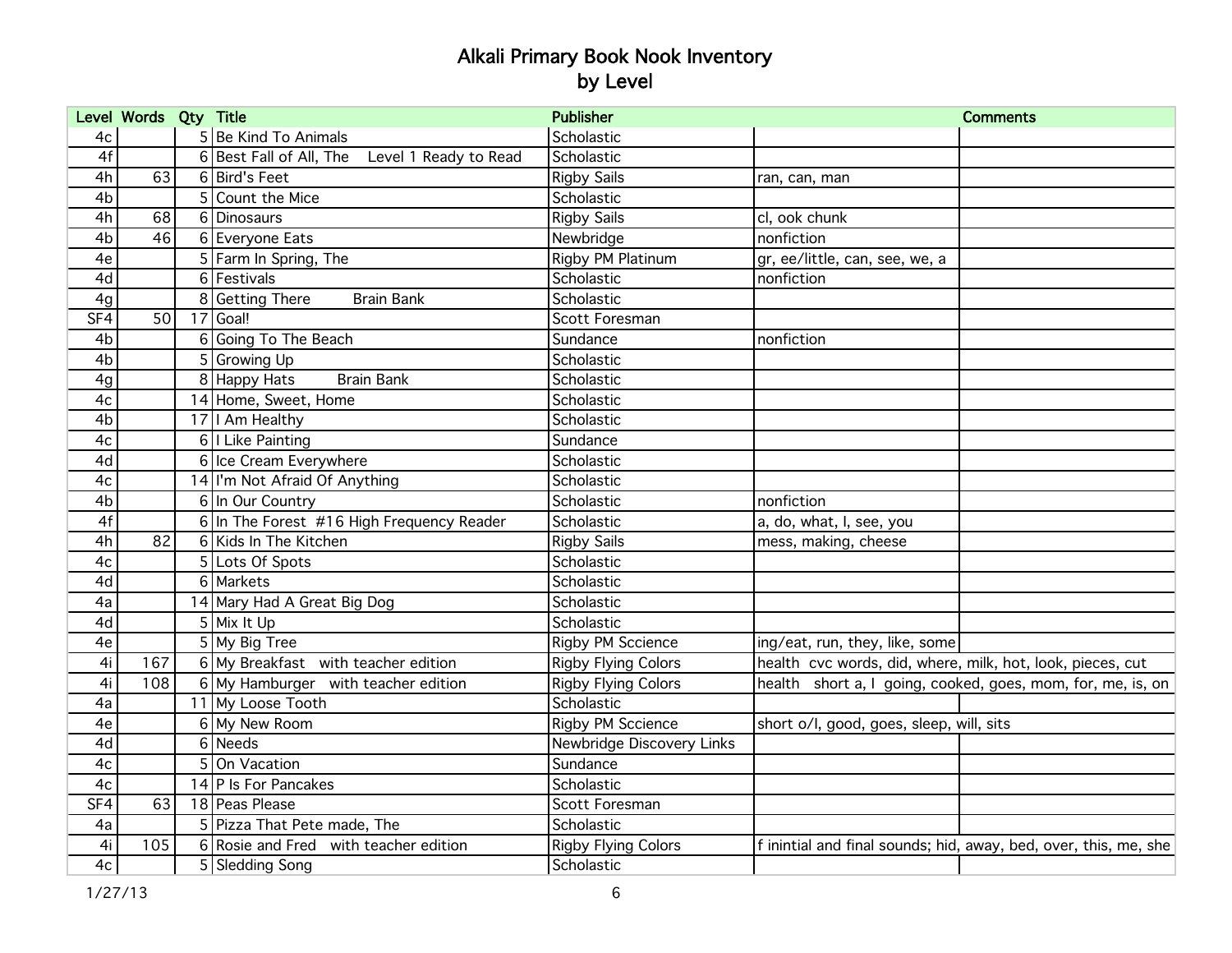|                 | Level Words Qty Title |                                             | <b>Publisher</b>          |                                | <b>Comments</b> |
|-----------------|-----------------------|---------------------------------------------|---------------------------|--------------------------------|-----------------|
| SF4             |                       | 88 15 Sleepy Pig                            | Scott Foresman            |                                |                 |
| 4d              |                       | 6 Solar System, The                         | Scholastic                |                                |                 |
| 4 <sub>b</sub>  |                       | 5 Some People Sail Boats                    | Scholastic                |                                |                 |
| 4a              |                       | 5 Spider, Spider                            | Wright                    |                                |                 |
| 4g              | 95                    | 6 The Big Puddle                            | Eagle Crest Books         | Indian Ed For All              |                 |
| 4g              | 72                    | $6$ The Eagle                               | Eagle Crest Books         | Indian Ed For All              |                 |
| 4h              | 92                    | 6 The Robot's Car                           | <b>Rigby Sails</b>        | ap chunk                       |                 |
| SF4             | 45                    | 14 This Means Stop                          | Scott Foresman            |                                |                 |
| 4e              |                       | 6 Totem Poles of North America              | <b>Houghton Mifflin</b>   | Native Amer.                   |                 |
| 4c              |                       | 6 Transportation Museum, The                | Sundance                  |                                |                 |
| 4a              |                       | $5$ Up in a Tree                            | Wright                    |                                |                 |
| 4f              |                       | 6 We Like To Play #17 High Frequency Reader | Scholastic                | do, I, like, to, we, you, what |                 |
| 4f              |                       | 5 What Is It? #18 High Frequency Reader     | Scholastic                | a, is, it, what                |                 |
| SF4             | 47                    | 18 With the Fish                            | Scott Foresman            |                                |                 |
| 4f              |                       | 5 Wonderful Wheat                           | Newbridge Discovery Links | Inonfiction                    |                 |
| SF4             | 109                   | 13 Zookeeper, The                           | Scott Foresman            |                                |                 |
|                 |                       |                                             |                           |                                |                 |
| 5g              |                       | 8 After School                              | Scholastic Brain Bank     |                                |                 |
| 5h              |                       | 6 Baby Bug                                  | <b>Book Studio</b>        |                                |                 |
| 5d              |                       | 3 Big Hill, The                             | Wright                    |                                |                 |
| 5a              |                       | 5 Closet in The Hall, The                   | Wright                    |                                |                 |
| $\overline{5i}$ | 90 <sup>°</sup>       | 6 Daffodils For You                         | Eagle Crest Books         | Indian Ed For All              |                 |
| $\overline{5h}$ |                       | 6 Dog In The Fog                            | <b>Book Studio</b>        |                                |                 |
| $\overline{5a}$ |                       | 6 Farm Concert                              | Wright                    |                                |                 |
| 5b              |                       | 5 Fast Machines                             | Wright                    |                                |                 |
| $\overline{5h}$ |                       | 6 Fat Cat                                   | <b>Book Studio</b>        |                                |                 |
| 5e              |                       | 5 Father Bear Goes Fishing                  | Rigby PM Platinum         | f.<br>went, said, where        |                 |
| 5a              |                       | 4 Feast For Ten                             | Scholastic                |                                |                 |
| 5f              |                       | 6 Five Green and Speckled Frogs             | Scholastic                |                                |                 |
| 5d              |                       | 5 Gifts Are Great                           | Scholastic                |                                |                 |
| $\overline{5c}$ |                       | 5 Going Out                                 | Wright                    |                                |                 |
| SF <sub>5</sub> | 44                    | 18 Hic! Hic! Hic!                           | Scott Foresman            |                                |                 |
| 5d              |                       | 4 In The Dark Of The Night                  | Scholastic                | nonfiction                     |                 |
| 5a              |                       | $6$ Jobs                                    | Scholastic                | nonfiction                     |                 |
| SF <sub>5</sub> | 108                   | 17 Jump, Jump                               | Scott Foresman            |                                |                 |
| 5g              |                       | 8   Keeping Fit                             | Scholastic Brain Bank     |                                |                 |
| 5e              |                       | 5 Let's Tell Time                           | Scholastic                |                                |                 |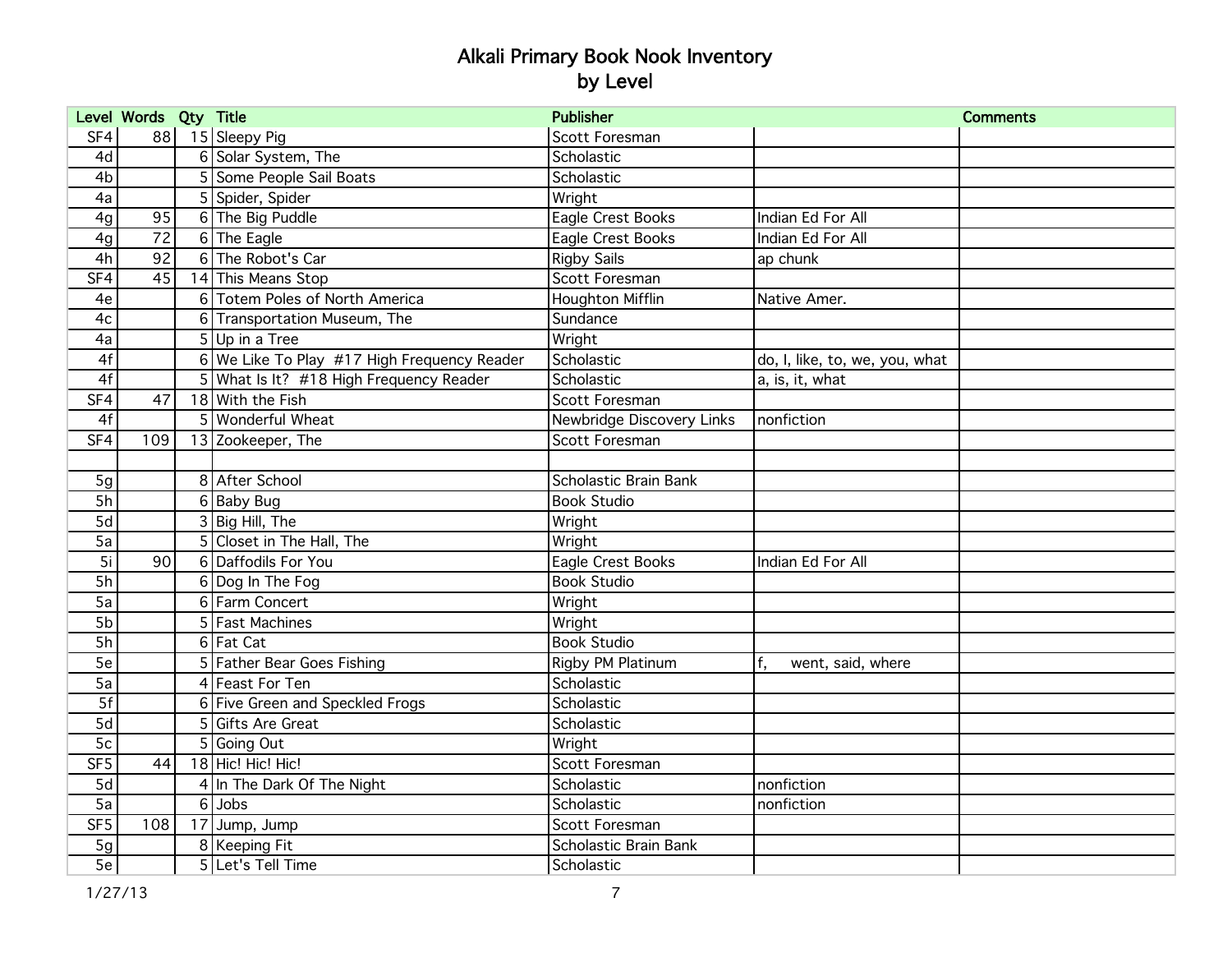|                 | Level Words Qty Title |                |                                                 | <b>Publisher</b>          |                                                                  | <b>Comments</b>             |
|-----------------|-----------------------|----------------|-------------------------------------------------|---------------------------|------------------------------------------------------------------|-----------------------------|
| 5d              |                       |                | 8 Look For Me                                   | Wright                    |                                                                  |                             |
| 5c              |                       |                | $4$ Max's Pet                                   | Scholastic                |                                                                  |                             |
| 5d              |                       |                | 6 No You Can't                                  | Wright                    |                                                                  |                             |
| $\overline{5d}$ |                       |                | 5N <sub>0</sub> , N <sub>0</sub>                | Wright                    |                                                                  |                             |
| 5g              | 35                    |                | 6 Our Earth                                     | Newbridge Discovery Links | nonfiction, and, is, to our, of you, fl, sm. Tr, th              |                             |
| 5f              |                       |                | 8 Our Neighborhood                              | Scholastic Brain Bank     |                                                                  |                             |
| 5g              |                       |                | 8 Pizza Faces                                   | Scholastic Brain Bank     |                                                                  |                             |
| 5a              |                       |                | 4 Scarecrow, The                                | Sundance                  |                                                                  |                             |
| 5b              |                       |                | 9 Sleepy Bear                                   | Trumpet/Scholastic        |                                                                  |                             |
| 5c              |                       |                | 4 Something Feels Soft                          | Scholastic                |                                                                  |                             |
| 5g              |                       |                | 6 Spiders                                       | Newbridge Discovery Links | nonfiction, can, have, look, what, like, bl, gr, sm, sp, st,wh   |                             |
| 5c              |                       |                | 5 Super Duper Sandwich                          | Scholastic                |                                                                  |                             |
| 5b              |                       |                | $6$ Sun, The                                    | Newbridge Discovery Links | nonfiction, my, it, me, gr, pl, th, wh                           |                             |
| 5e              |                       |                | 5 Tall Things                                   | Rigby PM Platinum         | all/goes, not, and, are, me                                      |                             |
| 5f              |                       | 6 <sup>1</sup> | Tails                                           | Newbridge Discovery Links | nonfiction, its, to, l, uses, the, sl, cl, sw, th, wh            |                             |
| 5c              |                       |                | 5 To New York                                   | Wright                    |                                                                  |                             |
| 5e              |                       |                | 6 Totem Poles                                   | <b>Houghton Mifflin</b>   | Native Amer.                                                     |                             |
| SF5             | 108                   |                | 14 Wash Day                                     | Scott Foresman            |                                                                  |                             |
| 5a              |                       |                | 5 What Would You Like?                          | Wright                    |                                                                  | 1 missing - not checked out |
| 5i              | 98                    |                | 6 Where Fluffy?                                 | Eagle Crest Books         | Indian Ed For All                                                |                             |
| 5c              |                       |                | 5 Where Is The Milk?                            | Wright                    |                                                                  |                             |
| $\overline{5f}$ |                       | 6              | Winter                                          | Newbridge Discovery Links | nonfiction, has, have, we, can, are, for, my. fl, pl, sl, tr, th |                             |
| 5c              |                       |                | 5 Who Is Sleeping?                              | Scholastic                |                                                                  |                             |
|                 |                       |                |                                                 |                           |                                                                  |                             |
| 6c              |                       |                | 6 Amazing Magnets                               | Wright                    | nonfiction                                                       |                             |
| 6j              | 106                   | 6              | Animals At The Fair                             | Eagle Crest Books         | Indian Ed For All                                                |                             |
| 6c              |                       |                | 5 Animals On The Go                             | Scholastic                |                                                                  |                             |
| 6a              |                       |                | 5 Autumn Leaves                                 | Scholastic                |                                                                  |                             |
| 6d              |                       |                | 5 Baby Animals At Home                          | Wright                    | nonfiction                                                       |                             |
| SF <sub>6</sub> | 109                   |                | 15 Biff Helps After All                         | Scott Foresman            |                                                                  |                             |
| 6c              |                       |                | 5 Ducks In Muck                                 | Random House              |                                                                  |                             |
| 6g              |                       |                | 7 Fly, Butterfly (male butterfly on title page) | Newbridge Discovery Links | nonfiction, into, then, when, from, can, are, dr, fl, fr, wh     |                             |
| 6a              |                       |                | 5 George Washinton Loved His Country            | Scholastic                | nonfiction                                                       |                             |
| 6a              |                       |                | $6$ Here I Am                                   | Newbridge                 | nonfiction                                                       |                             |
| 6h              |                       |                | 6 How Do Frogs Grow?                            | Newbridge Discovery Links | nonfiction, as, do, you, go, fr, st, gr, sh, th                  |                             |
| 6i              |                       |                | 6 Hummingbirds                                  | Scholastic Brain Bank     |                                                                  |                             |
| 6b              |                       |                | 5 I'm A Little Tadpole                          | Scholastic                |                                                                  |                             |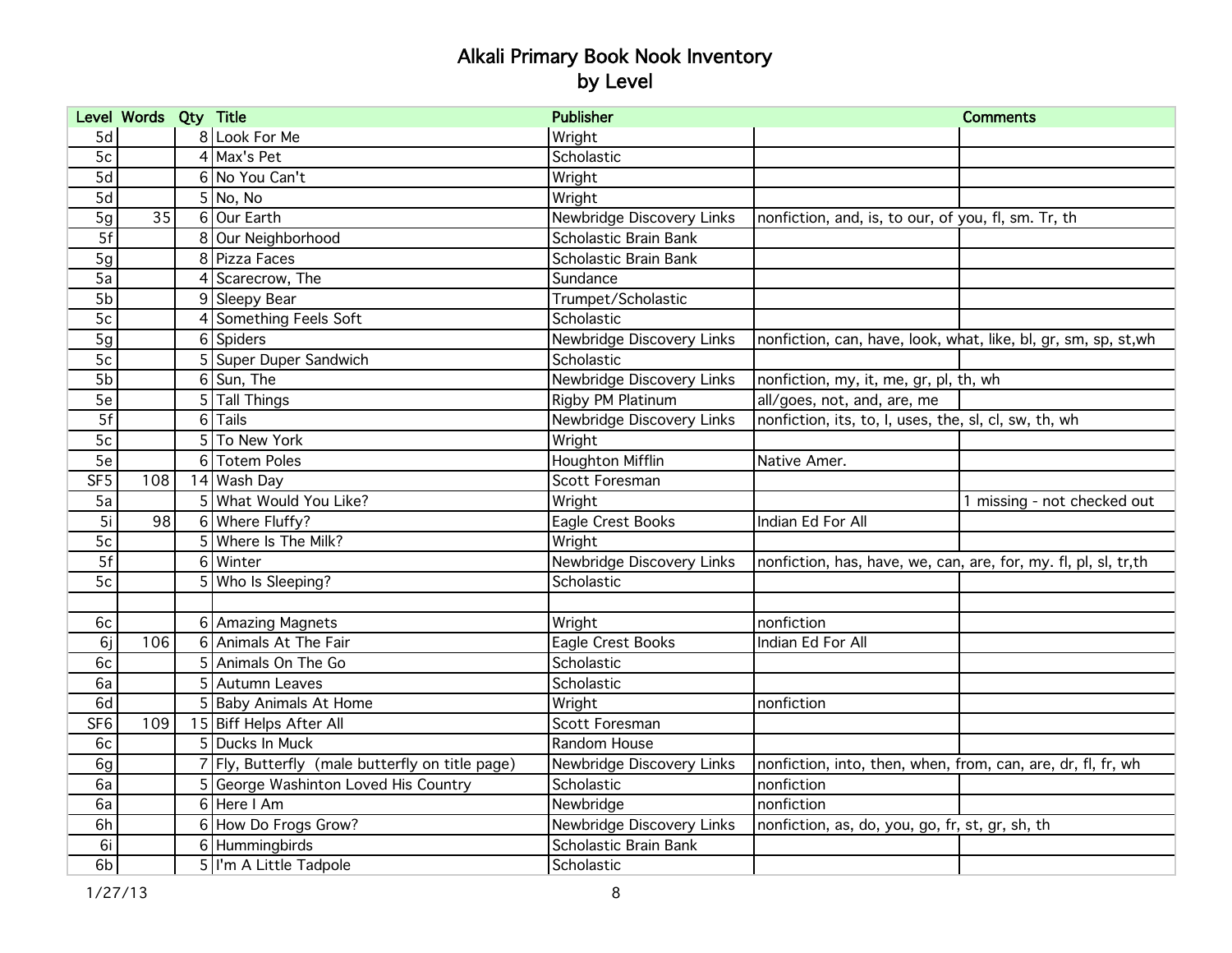|                 | Level Words Qty Title |                                        | <b>Publisher</b>          |                                                  | <b>Comments</b> |
|-----------------|-----------------------|----------------------------------------|---------------------------|--------------------------------------------------|-----------------|
| 6i              |                       | 6 Jen The Hen                          | <b>Book Studio</b>        |                                                  |                 |
| SF6             | 136                   | 18 Looking For the Queen               | Scott Foresman            |                                                  |                 |
| 6h              |                       | 8 Magic School Bus Falls From the Nest | Scholastic                |                                                  |                 |
| 6f              |                       | 8 Magic School Bus Flies to the Moon   | Scholastic                |                                                  |                 |
| 6f              |                       | 8 Magic School Bus Gets A Cold         | Scholastic                |                                                  |                 |
| 6g              |                       | 8 Magic School Bus Loses A Tooth       | Scholastic                |                                                  |                 |
| 6f              |                       | 8 Magic School Bus Ships Out           | Scholastic                |                                                  |                 |
| 6f              |                       | 8 Takes A Nap                          | Scholastic                |                                                  |                 |
| 6h              |                       | 6 Magnets                              | Newbridge Discovery Links | nonfiction, can, up, of, all, sm, cl, wh, th, sh |                 |
| 6e              |                       | 6 Merry-go-Round, The                  | Wright                    |                                                  |                 |
| SF <sub>6</sub> |                       | 13 Molly and Polly                     | Scott Foresman            |                                                  |                 |
| 6e              |                       | $12$ Mr. Gump                          | Wright                    |                                                  |                 |
| 6e              |                       | 6 My Neighborhood                      | Newbridge                 | nonfiction                                       |                 |
| 6g              |                       | 6 One Snowy Day (Hello Reader)         | Scholastic                |                                                  |                 |
| 6g              |                       | 10 One Sun                             | Scholastic                | nonfiction                                       |                 |
| 6 <sub>b</sub>  |                       | 5 Peek-a-Boo                           | Scholastic                |                                                  |                 |
| 6 <sub>b</sub>  |                       | People Everywhere                      | Newbridge                 | nonfiction                                       |                 |
| 6c              |                       | 6 Pumpkin, The                         | Wright                    | nonfiction                                       |                 |
| 6b              |                       | 5 Same And Different                   | Scholastic                |                                                  |                 |
| 6c              |                       | 5 Shapes Are All Around                | Scholastic                | nonfiction                                       |                 |
| 6a              |                       | 6 Snowy Winter Day                     | Scholastic                |                                                  |                 |
| 6d              |                       | 5 Spider Legs                          | Wright                    |                                                  |                 |
| 6a              |                       | 5 Squanto the Pilgrim's Friend         | Scholastic                | nonfiction                                       |                 |
| 6j              | 121                   | 6 The Fishing Trip                     | Eagle Crest Books         | Indian Ed For All                                |                 |
| 6i              |                       | 6 The Moth                             | Scholastic Brain Bank     |                                                  |                 |
| 6d              |                       | 4 Traffic Jam                          | Sundance                  |                                                  |                 |
| 6 <sub>b</sub>  |                       | 3 Walking In The Jungle                | Sundance                  |                                                  |                 |
| 6c              |                       | 3 What Do Animals Do?                  | Sundance                  |                                                  |                 |
| 6c              |                       | 5 When I grow Up                       | Scholastic                |                                                  |                 |
| 6e              |                       | 4 Where Is Nat?                        | Scholastic                |                                                  |                 |
| 6c              |                       | 5 Who Lives In The Pond                | Scholastic                |                                                  |                 |
|                 |                       |                                        |                           |                                                  |                 |
| 7g              |                       | 6 Animals on Show                      | Rigby PM Science          | r/has, have, having, very                        |                 |
| 7c              |                       | $\overline{5}$ Big Egg                 | Random House              |                                                  |                 |
| 7b              |                       | 6 Big Toe                              | Wright                    |                                                  |                 |
| 7a              |                       | 6Boo-Hoo                               | Wright                    | rhyming                                          |                 |
| S F7            | 94                    | 15 Do What I Do                        | Scott Foresman            |                                                  |                 |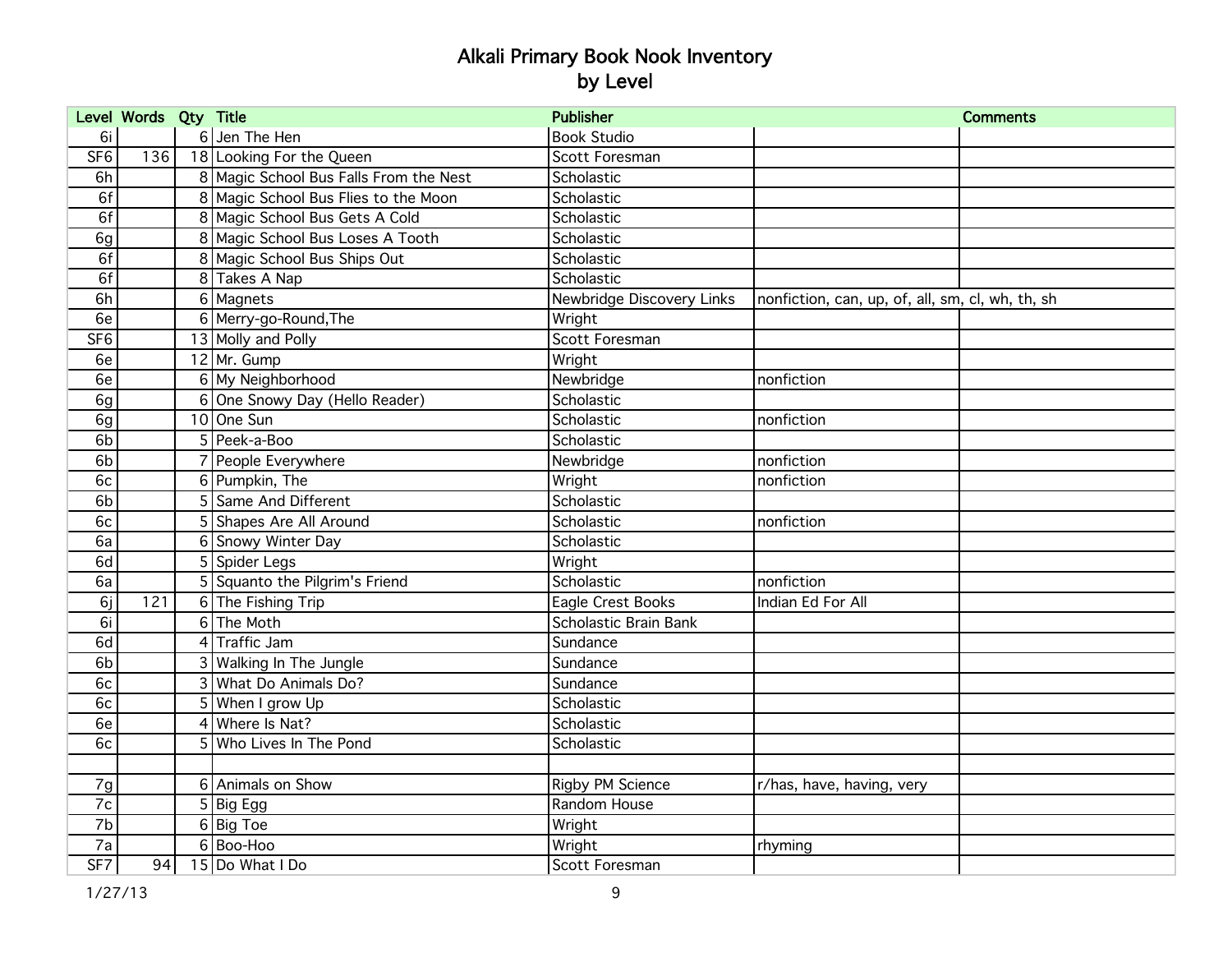|                 | Level Words Qty Title |   |                                      | <b>Publisher</b>         |                   | <b>Comments</b> |
|-----------------|-----------------------|---|--------------------------------------|--------------------------|-------------------|-----------------|
| 7d              |                       |   | 6 Does A Kangaroo Have A Mother Too? | Scholastic               |                   |                 |
| 7d              |                       |   | 6 Don't Laugh At Me                  | Wright                   |                   |                 |
| 7c              |                       |   | 6 Fizz and Splutter                  | Wright                   |                   |                 |
| $\overline{7i}$ |                       |   | $6$ Fur                              | Scholastic Brain Bank    |                   |                 |
| 7f              |                       |   | 6 Glaciers                           | Scholastic               | nonfiction        |                 |
| 7c              |                       |   | 5 Grumpy Elephant                    |                          |                   |                 |
| 7j              | 115                   |   | 6 Helping With Baby                  | Eagle Crest Books        | Indian Ed For All |                 |
| 7e              |                       |   | 6   Am Water                         | Scholastic               | nonfiction        |                 |
| 7b              |                       |   | 5   I Have A Home                    | Wright                   |                   |                 |
| 7f              |                       |   | $6$ Ice                              | Scholastic               | nonfiction        |                 |
| 7g              |                       |   | 6   I'm So Grumpy                    | Scholastic               | Level 1 feelings  |                 |
| 7d              |                       |   | 6 Jake and The Big Fish              | Rigby                    | nonfiction        |                 |
| 7c              |                       |   | 7 Jigaree, The                       | Wright                   |                   |                 |
| SF7             | 96                    |   | 15 Jump Rope Time                    | Scott Foresman           |                   |                 |
| 7i              |                       |   | 8 Let's Play Soccer                  | Let's Play Soccer        |                   |                 |
| 7g              |                       |   | 5 Mr. Squires' Collections           |                          |                   |                 |
| 7h              |                       |   | 8 Magic School Bus Drops the Trash   | Scholastic               |                   |                 |
| 7h              |                       |   | 8 Magic School Bus Falls With Leaves | Scholastic               |                   |                 |
| $\overline{7h}$ |                       |   | 8 Magic School Bus Makes Flakes      | Scholastic               |                   |                 |
| 7h              |                       |   | 8 Magic School Bus Sticks To It      | Scholastic               |                   |                 |
| 7b              |                       |   | 6 My Mom And Dad                     | Wright                   |                   |                 |
| S F7            | 65                    |   | 17 Pandas                            | Scott Foresman           | nonfiction        |                 |
| 7b              |                       |   | 14 Pumpkin, Pumpkin On A Vine        | Scholastic               |                   |                 |
| 7 <sub>b</sub>  |                       |   | 6 Recess Mess                        | Scholastic               |                   |                 |
| $\overline{7d}$ |                       |   | 5 Red Rose, The                      | Wright                   |                   |                 |
| 7i              |                       | 6 | Shapes and Colors                    | <b>Book Studio</b>       |                   |                 |
| 7f              |                       | 6 | Snow                                 | Scholastic               | nonfiction        |                 |
| 7f              |                       | 6 | Snowy Day, A                         | Scholastic               | nonfiction        |                 |
| 7j              | 136                   |   | 6 Stuck In A Tree                    | Eagle Crest Books        | Indian Ed For All |                 |
| SF7             | 65                    |   | 17 Three Bears, The                  | Scott Foresman           |                   |                 |
| 7d              |                       | 4 | Three Little Ducks                   | Wright                   |                   |                 |
| 7e              |                       |   | 10 Watching The Moon                 | Scholastic Welcome books | nonfiction        |                 |
| 7a              |                       |   | 10 Watching The Seasons              | Scholastic Welcome books | nonfiction        |                 |
| $\overline{7d}$ |                       |   | 10 Watching The Stars                | Scholastic Welcome books | nonfiction        |                 |
| 7e              |                       |   | 10 Watching The Sun                  | Scholastic Welcome books | nonfiction        |                 |
| 7c              |                       |   | 9 Watching The Weather               | Scholastic Welcome books | nonfiction        |                 |
| $\overline{7b}$ |                       |   | 9 Watching The Wind                  | Scholastic Welcome books | nonfiction        |                 |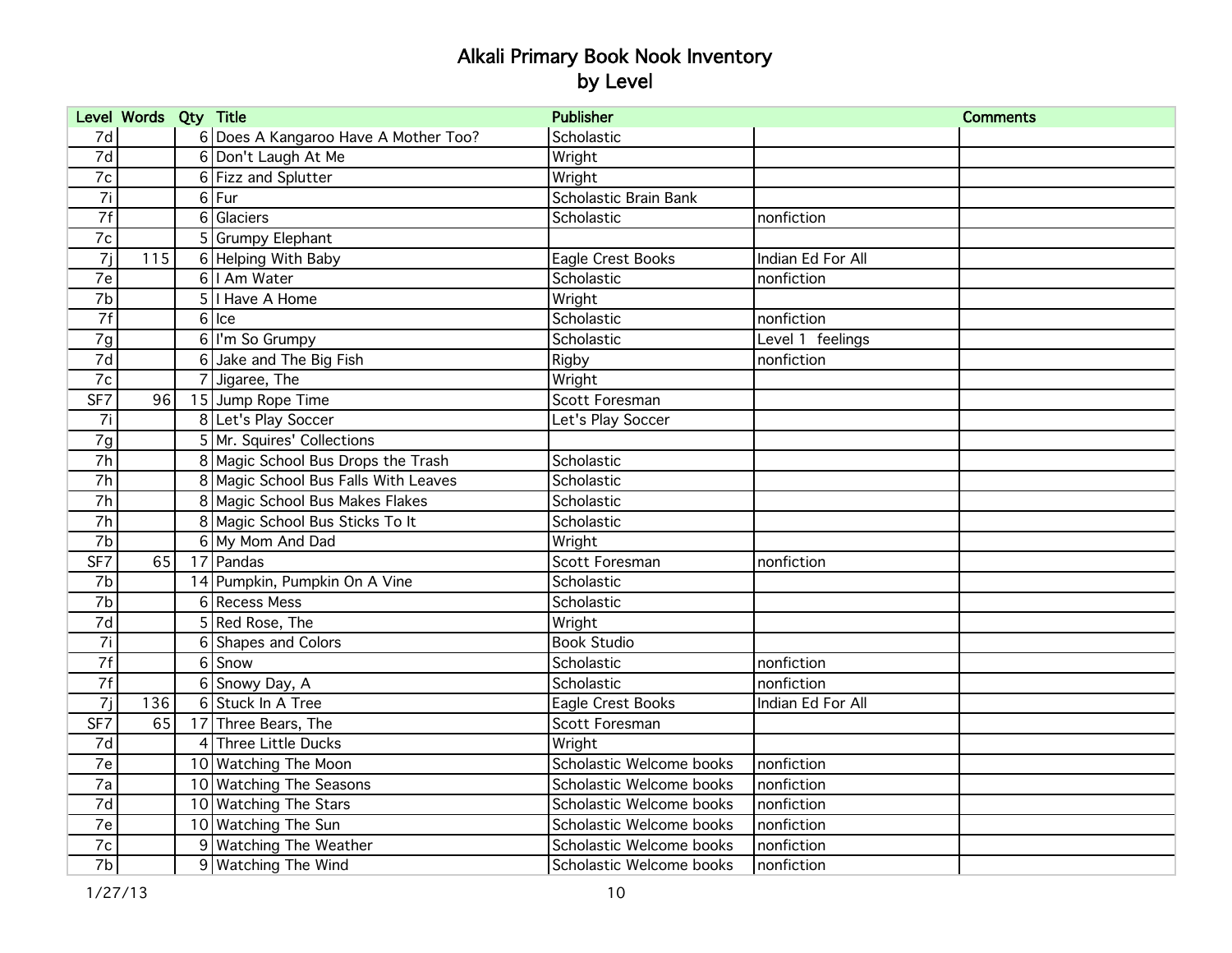|                 | Level Words Qty Title |          |                                        | <b>Publisher</b>      |                                               | <b>Comments</b> |
|-----------------|-----------------------|----------|----------------------------------------|-----------------------|-----------------------------------------------|-----------------|
| 7e              |                       |          | 6 What Aunts/Uncles Do Best            | Scholastic            |                                               |                 |
| $\overline{7a}$ |                       |          | What Mommies/Daddies Do Best           | Scholastic            |                                               |                 |
| $\overline{7a}$ |                       |          | 6 What We Like                         | Sundance              |                                               |                 |
| $\overline{7d}$ |                       |          | 6 What's Black and White and Moos?     | Wright                |                                               |                 |
| SF7             | 85                    |          | 14 Where Bat Came From                 | Scott Foresman        |                                               |                 |
| 7c              |                       |          | 3 Who Will Be My Mother                | Wright                |                                               |                 |
| 7d              |                       |          | 3 Whoosh!                              | Wright                |                                               |                 |
| 7f              |                       |          | 6 Winter                               | Scholastic            | nonfiction                                    |                 |
|                 |                       |          |                                        |                       |                                               |                 |
| 8h              |                       |          | 6 A Lucky Day For Little Dinosaur      | Rigby PM Platinum     | plural nouns/came, his, of, out, brown        |                 |
| 8i              |                       |          | 6 Animal Builders<br><b>Brain Bank</b> | Scholastic            | science                                       |                 |
| SF <sub>8</sub> | 139                   |          | 18Be There!                            | Scott Foresman        |                                               |                 |
| 8e              | 252                   |          | 6 Best Birthday Mole Ever Had, The     | Mod. Curr.            |                                               |                 |
| 8e              |                       |          | 5 Best Birthday Mole Ever Had, The     | Mod. Curriculum Press |                                               |                 |
| 8c              |                       |          | 12 Big Snowball, The                   | Scholastic            |                                               |                 |
| 8e              | 91                    |          | 6 Bike That Spike Likes, The           | Mod. Curr.            |                                               |                 |
| 8c              |                       |          | 6 Election Day                         | Scholastic            |                                               |                 |
| 8g              |                       |          | 6 Five Little Monkey                   | Scholastic            |                                               |                 |
| 8j              | $\overline{4}$        |          | 6 Going To The Store                   | Eagle Crest Books     | Indian Ed For All                             |                 |
| 8c              |                       |          | 6 Grandpa, Grandpa                     | Wright                |                                               |                 |
| 8b              | 39                    |          | 6 Grow, Seed, Grow                     | Newbridge             | nonfiction                                    |                 |
| SF <sub>8</sub> | 109                   |          | 18 Knock-Knock Jokes                   | Scott Foresman        |                                               |                 |
| 8e              |                       | $6 \mid$ | Long Ago                               | Newbridge             | nonfiction                                    |                 |
| SF8             | 162                   |          | 18 Look at Him Go!                     | Scott Foresman        |                                               |                 |
| 8a              | 53                    |          | 6 Magnets                              | Newbridge             | nonfiction                                    |                 |
| 8i              |                       |          | 6 My Dad                               | Rigby PM Platinum     | possevives/very, days, after, all, help, with |                 |
| 8c              |                       |          | 5 Mrs. Wishy Washy                     | Wright                |                                               |                 |
| 8d              |                       |          | 6 Needs                                | Wright                | nonfiction                                    |                 |
| 8b              |                       |          | 6 Penguin's Big Hill                   | Scholastic            | rhymt time reader                             |                 |
| 8k              |                       |          | 6 Penguins, Penguins Everywhere        | Scholastic            | rhyming text with some factual information    |                 |
| 8e              |                       |          | 6 Please Don't Tell About Mom's Bell   | Scholastic            | ell chunks                                    |                 |
| 8e              |                       |          | 6 Polar Babies                         | Scholastic            |                                               |                 |
| 8f              |                       |          | 6 Pumpkin Patch, The                   | Scholastic            |                                               |                 |
| 8e              |                       |          | 6 Ride and Slide                       | Scholastic            | ide chunks                                    |                 |
| 8e              |                       |          | 6 School, Then And Now                 | Newbridge             | nonfiction                                    |                 |
| 8c              |                       |          | 6 Show And Tell                        | Sundance              |                                               |                 |
| 8j              | 158                   |          | 6 Skipping Rocks                       | Eagle Crest Books     | Indian Ed For All                             |                 |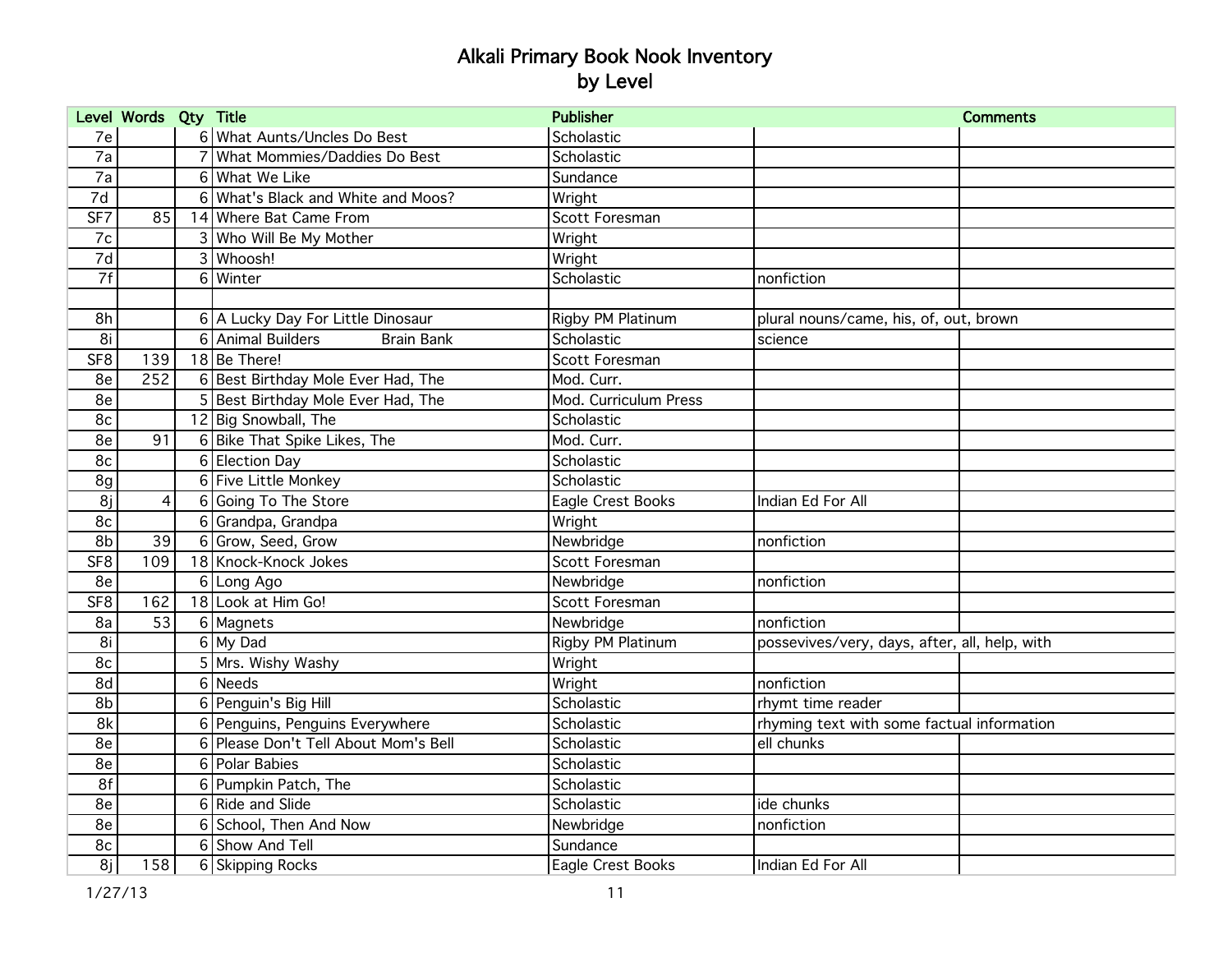|                 | Level Words Qty Title |   |                                           | <b>Publisher</b>            |                                  | <b>Comments</b> |
|-----------------|-----------------------|---|-------------------------------------------|-----------------------------|----------------------------------|-----------------|
| 8b              |                       |   | 6 Snack for Mack, A                       | Scholastic                  | ack chunks                       |                 |
| 8d              |                       |   | 6 Super Sandwich                          | Sundance                    | nonfiction                       |                 |
| SF <sub>8</sub> | 101                   |   | 18 That Is Right, Walrus                  | Scott Foresman              |                                  |                 |
| 8f              |                       |   | 6 The First Day Of School                 | Scholastic                  |                                  |                 |
| 8h              |                       |   | 6 Tiny and the Big Wave                   | Rigby PM Platinum           | ea/way, her, all                 |                 |
| 8e              |                       |   | 6 To Sleep, Count Sheep                   | Scholastic                  | eep chunks                       |                 |
| 8d              |                       |   | 6 We Need Water                           | Wright                      | nonfiction                       |                 |
| 8b              |                       |   | 5 What Animals Eat                        | Sundance                    | nonfiction                       |                 |
| SF <sub>8</sub> | 122                   |   | 18 Wish Faces                             | Scott Foresman              |                                  |                 |
| 8d              |                       |   | 6 Yes Ma'am                               | Wright                      |                                  |                 |
| 8g              |                       |   | 6 Your Body                               | Scholastic                  | nonfiction                       |                 |
| 8g              |                       |   | 6 Your Bones                              | Scholastic                  | nonfiction                       |                 |
| 8h              |                       |   | 6 Your Brain                              | Scholastic                  | nonfiction                       |                 |
| 8g              |                       |   | 6 Your Heart                              | Scholastic                  | nonfiction                       |                 |
| 8h              |                       |   | 6 Your Muscles                            | Scholastic                  | nonfiction                       |                 |
| 8g              |                       |   | 6 Your Skin                               | Scholastic                  | nonfiction                       |                 |
| 8b              |                       |   | 6 Yuck! Stuck in the Muck                 | Scholastic                  | uck chunks                       |                 |
| 8f              |                       |   | Who Am I                                  | Scholastic                  |                                  |                 |
|                 |                       |   |                                           |                             |                                  |                 |
| 9b              |                       |   | 6 A Haibtat Is Where We Live              | Wright                      |                                  |                 |
| 9a              |                       |   | 6 Are You A Lady Bug?                     | Wright                      |                                  |                 |
| 9a              |                       |   | 5 Band of Pirates                         | Scholastic                  | short a                          |                 |
| 9e              |                       |   | 10 Bears, 1, 2, 3                         | Random House                |                                  |                 |
| 9f              |                       |   | $6$ Bug Hunt                              | Scholastic                  | short u                          |                 |
| 91              |                       | 6 | Caterpillar To Butterfly                  | <b>QEB Publishing</b>       | nonfiction                       |                 |
| 9d              |                       | 6 | Camping Outside                           | Wright                      |                                  |                 |
| 9h              |                       |   | 6 Cookies Week                            | Scholastic                  | math, days of the week           |                 |
| 9a              |                       |   | 6 David Goes To School                    | Scholastic                  |                                  |                 |
| 9c              |                       |   | 6 Dine with Nine Messy Monsters           | Scholastic                  | ine chunks                       |                 |
| 9e              |                       |   | 6 Down By The Bay                         | Wright                      |                                  |                 |
| 9j              | 158                   |   | 6 Everett Rides His Horse                 | Eagle Crest Books           | Indian Ed For All                |                 |
| 9e              |                       |   | 12 Five Little Sharks Swimming in the Sea | Scholastic                  |                                  |                 |
| 9f              |                       |   | 6 Ghost Chase                             | Scholastic                  | ch, sh, th, and wh               |                 |
| 9a              |                       |   | 5 Going To School                         | Wright                      |                                  |                 |
| 9a              |                       |   | 5 How Spiders Live                        | Wright                      | nonfiction                       |                 |
| 9h              |                       |   | 6   Am Blind                              | Rigby PM Science nonfiction | ou/say, around, talk, tell, push |                 |
| 9g              |                       |   | 6 Ice Climb                               | Scholastic                  | long I                           |                 |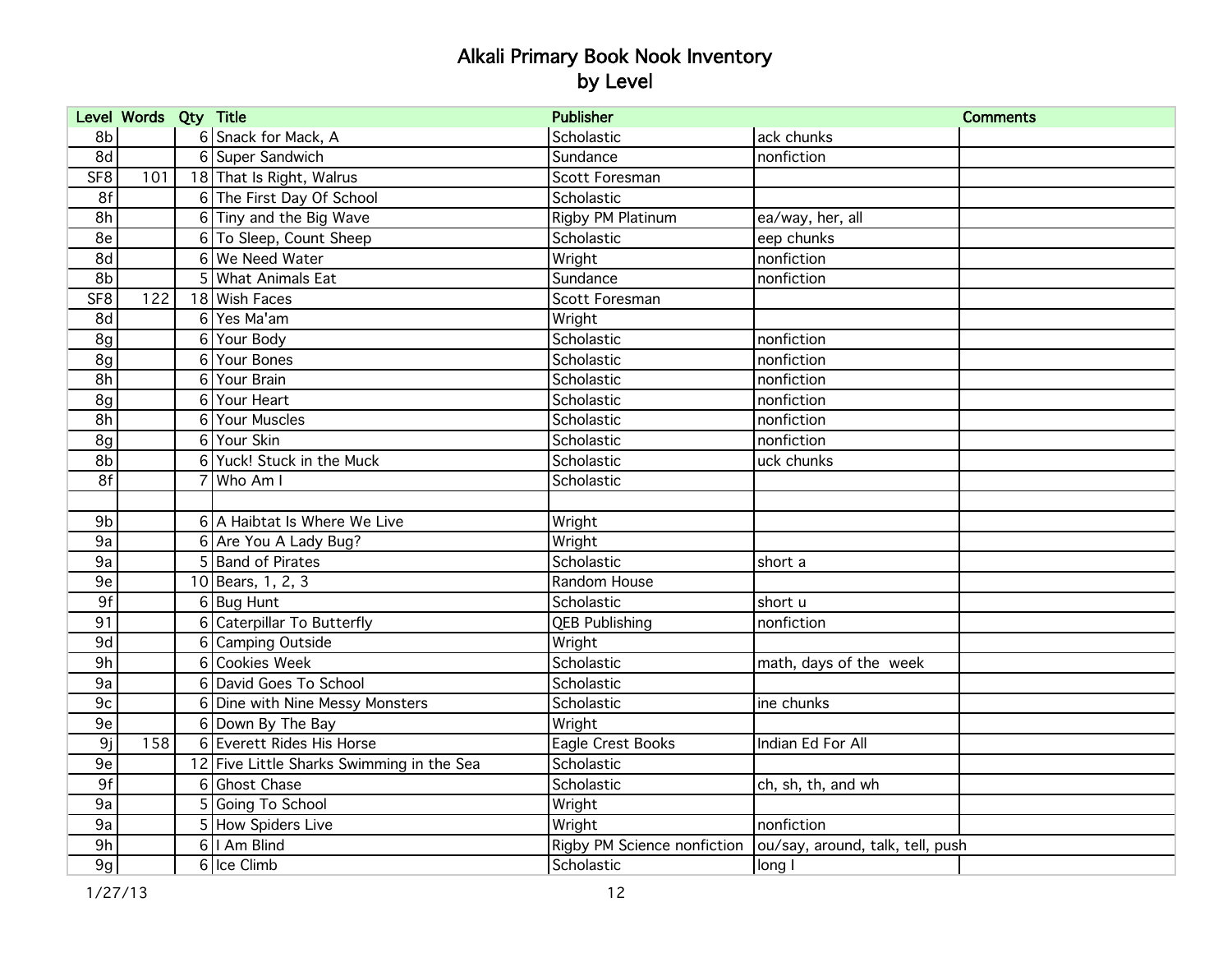|                 | Level Words Qty Title |   |                                 | <b>Publisher</b>        | <b>Comments</b>                    |  |
|-----------------|-----------------------|---|---------------------------------|-------------------------|------------------------------------|--|
| 9 <sub>b</sub>  |                       |   | 6 In Line Skates                | Wright                  |                                    |  |
| 9b              |                       |   | $6 \ln$ the Jungle              | Scholastic              | short I                            |  |
| 9i              |                       |   | 6 Keeping Healthy               | <b>QEB Publishing</b>   | nonfiction                         |  |
| 9f              |                       |   | $6$ Let's Jet                   | Scholastic              | short e                            |  |
| 9c              |                       |   | 6 Looking After Grandpa         | Wright                  |                                    |  |
| 9 <sub>b</sub>  |                       |   | 6 Math Is Everywhere            | Wright                  | size comparisons                   |  |
| 9c              |                       |   | 10 Meanies                      | Wright                  |                                    |  |
| 9c              |                       |   | 5 Meanies Came To School, The   | Wright                  |                                    |  |
| SF <sub>9</sub> | 76                    |   | 17 Mother's Day                 | Scott Foresman          |                                    |  |
| 9c              |                       |   | 6 Move Over                     | Wright                  |                                    |  |
| SF <sub>9</sub> | 177                   |   | 16 Move, The                    | Scott Foresman          |                                    |  |
| 9 <sub>b</sub>  |                       |   | 6 My Body Works                 | Wright                  |                                    |  |
| 9c              |                       |   | 6 My Computer                   | Wright                  | nonfiction                         |  |
| 9h              |                       |   | 6 My Zoo Album                  | <b>Rigby PM Science</b> | a/has, lot, very, have, saw        |  |
| 9d              |                       |   | 12 One Duck Stuck               | Scholastic              | 3 tapes                            |  |
| 9f              |                       |   | 6 Race Around The Globe         | Scholastic              | silent final e                     |  |
| 9g              |                       |   | 6 Race Through Time, A          | Scholastic              | long a                             |  |
| 9g              |                       | 6 | Secret Agents                   | Scholastic              | plurals                            |  |
| 9h              |                       | 6 | Smells All Around Us            | Scholastic PM Science   | fr/around, lots, friend, put, that |  |
| 9f              |                       | 6 | Spot the Frog                   | Scholastic              | short o                            |  |
| 9g              |                       | 6 | Stone of Power                  | Scholastic              | long o                             |  |
| 9i              |                       |   | 6 The Seasons                   | <b>QEB Publishing</b>   | nonfiction                         |  |
| 9j              | 182                   |   | 6 The Tree Fort                 | Eagle Crest Books       | Indian Ed For All                  |  |
| 9g              |                       |   | 6 Under the Sea                 | Scholastic              | long e                             |  |
| 9d              |                       |   | 6 What Do You See In The Garden | Wright                  |                                    |  |
| 9a              | 151                   |   | 6 Where Are the Eggs?           | Newbridge               |                                    |  |
| 9c              |                       |   | 6 Where's Sylvester's Bed?      | Wright                  |                                    |  |
| SF9             |                       |   | 18 Which Is Which               | Scott Foresman          |                                    |  |
| 10I             | 269                   |   | 6 Fun On The Sled               | Eagle Crest Books       | Indian Ed For All                  |  |
| SF10            | 174                   |   | 18 Almost                       | Scott Foresman          |                                    |  |
| 10a             |                       |   | 6 American Flag, The            | Scholastic              | nonfiction                         |  |
| 10 <sub>q</sub> | 219                   |   | 6 Ben's New Trick               | Mod. Curr.              |                                    |  |
| 10 <sub>e</sub> | 143                   |   | 6 Bikes                         | Newbridge               | nonfiction                         |  |
| 10h             | 95                    |   | 6 Blast Off!                    | Mod. Curr.              | nonfiction                         |  |
| 10i             |                       |   | 6 Children Around the World     | <b>QEB Publishing</b>   | nonfiction                         |  |
| 10f             | 129                   |   | 5 Children At Play              | Sundance                | nonfiction                         |  |
| 10a             |                       |   | 6 Colors                        | Wright                  |                                    |  |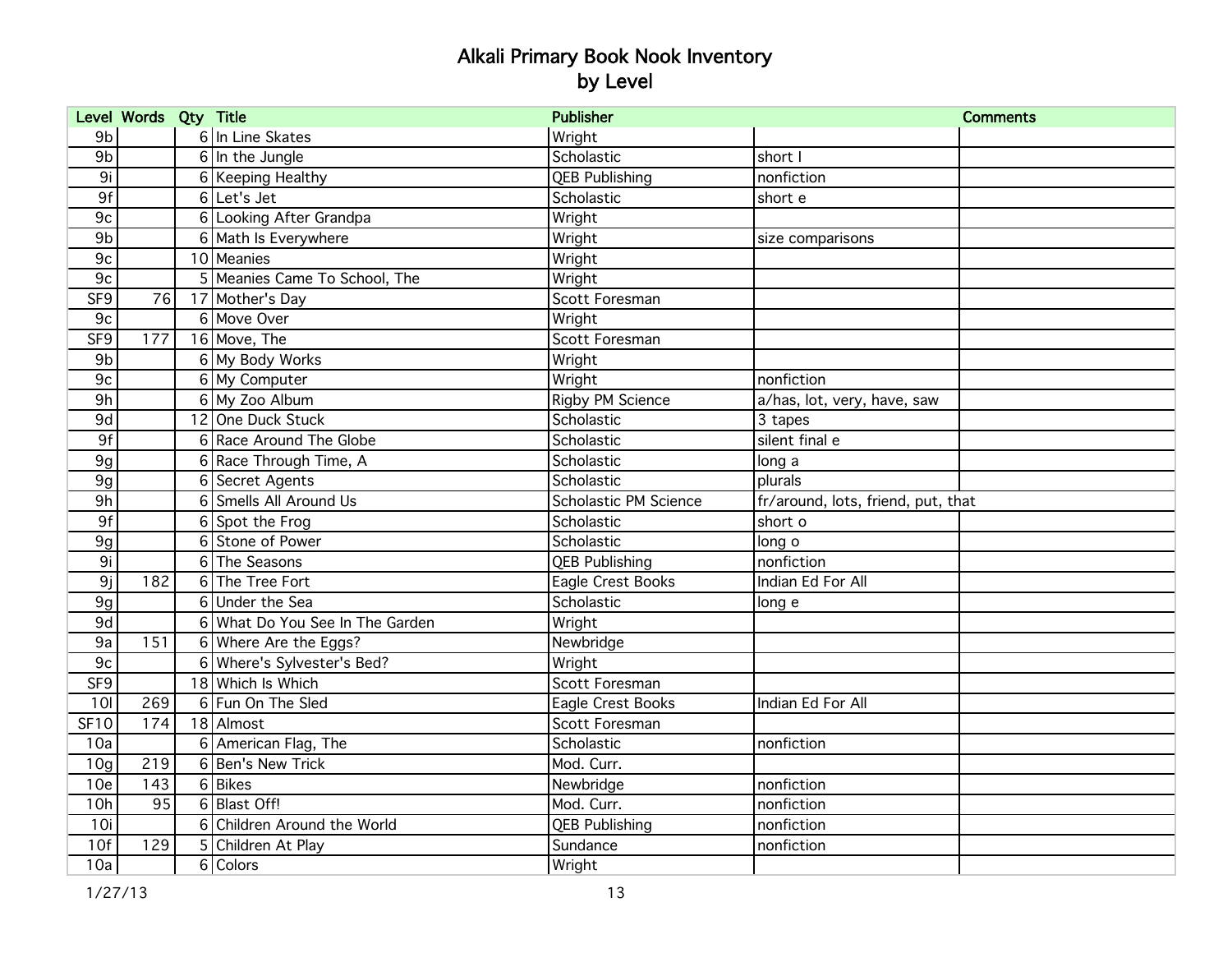|                 | Level Words Qty Title |                                         | <b>Publisher</b>        |                                                      | <b>Comments</b> |
|-----------------|-----------------------|-----------------------------------------|-------------------------|------------------------------------------------------|-----------------|
| SF10            |                       | 17 Desert Fox                           | Scott Foresman          | nonfiction                                           |                 |
| 10f             | 215                   | 6 Dinner by Five                        | Mod. Curr.              |                                                      |                 |
| 10 <sub>c</sub> |                       | 6 Eggs and Dandelions                   | Rigby                   |                                                      |                 |
| 10j             | 146                   | 6 Eve Shops                             | Modern Curriculum Press |                                                      |                 |
| 10f             |                       | 6 First Grade Bunny                     | Scholastic              |                                                      |                 |
| <b>SF10</b>     | 180                   | 18 From Dad                             | Scott Foresman          |                                                      |                 |
| 10 <sub>q</sub> |                       | 6 Graduation Day Is Here                | Scholastic              |                                                      |                 |
| <b>SF10</b>     | 162                   | 18 Karate Class                         | Scott Foresman          |                                                      |                 |
| 10a             |                       | 6 Look! I Can Read                      | Penguin Books           |                                                      |                 |
| 10j             |                       | 8 Mary Claire Likes to Share            | Scholastic Step 2       | <b>Math Reader Fractions</b>                         |                 |
| SF10            | 172                   | 18 Mary Goes Walking                    | Scott Foresman          |                                                      |                 |
| 10f             | 195                   | 6 Mrs. Tuck's Little Tune               | Mod. Curr.              |                                                      |                 |
| 10i             | 116                   | 6 My Shadow                             | Mod. Curr.              | nonfiction                                           |                 |
| 10e             |                       | 6 Old Teeth, New Teeth                  | Wright                  |                                                      |                 |
| 10 <sub>b</sub> | 185                   | 6 Our Senses                            | Newbridge               | nonfiction                                           |                 |
| 10i             | 106                   | 6 Pancakes!                             | Mod. Curr.              |                                                      |                 |
| <b>SF10</b>     | 163                   | 18 Panda Picture                        | Scott Foresman          |                                                      |                 |
| 10d             |                       | 6 Penguins, The                         | Wright                  | nonfiction                                           |                 |
| 10h             |                       | 6 Plane Ride, The                       | Sundance                | nonfiction                                           |                 |
| 10 <sub>e</sub> |                       | 6 Rocks                                 | Newbridge               | nonfiction                                           |                 |
| 10d             |                       | 6 Sharks                                | Wright                  | nonfiction                                           |                 |
| 10j             | 252                   | 6 Six Fine Fish                         | Mod. Curr.              |                                                      |                 |
| 10 <sub>g</sub> | 273                   | 6 Sparky's Bone                         | Mod. Curr.              |                                                      |                 |
| 10h             |                       | 6 Swan Family, The                      | Rigby PM Plus           | st blend/they, went, came                            |                 |
| 10i             |                       | 6 Teasing Dad                           | Rigby PM Plus           | root words and ed endings/made, that, over, saw, who |                 |
| 10 <sub>c</sub> |                       | 6 Under The Sea                         | Scholastic              | nonfiction                                           |                 |
| 10 <sub>b</sub> | 84                    | 6 Washing the Dog                       | Houghton Mifflin        | nonfiction                                           |                 |
| 10 <sub>c</sub> |                       | 3 Whale, The                            | Wright                  | nonfiction                                           |                 |
| 10a             |                       | 6 What I'd Like To Be                   | Sundance                | nonfiction                                           |                 |
| 10a             |                       | 6 What Moms Can't Do                    | Scholastic              |                                                      |                 |
| 10h             | 116                   | 6 Who's in the Jungle?                  | Mod. Curr.              |                                                      |                 |
| 10I             | 206                   | 6 Wilson's Canoe Ride                   | Eagle Crest Books       | Indian Ed For All                                    |                 |
| <b>SF10</b>     | 199                   | 18 Yes, But                             | Scott Foresman          |                                                      |                 |
| 10k             |                       | 6 Your Eyes Only Sci. Vocabulary Reader | Scholastic              | nonfiction                                           |                 |
| <b>SF10</b>     |                       | 18 Zulu Dancer                          | Scott Foresman          |                                                      |                 |
|                 |                       |                                         |                         |                                                      |                 |
| 11 <sub>b</sub> |                       | 6 A Bat Named Pat                       | Scholastic              | at chunks                                            |                 |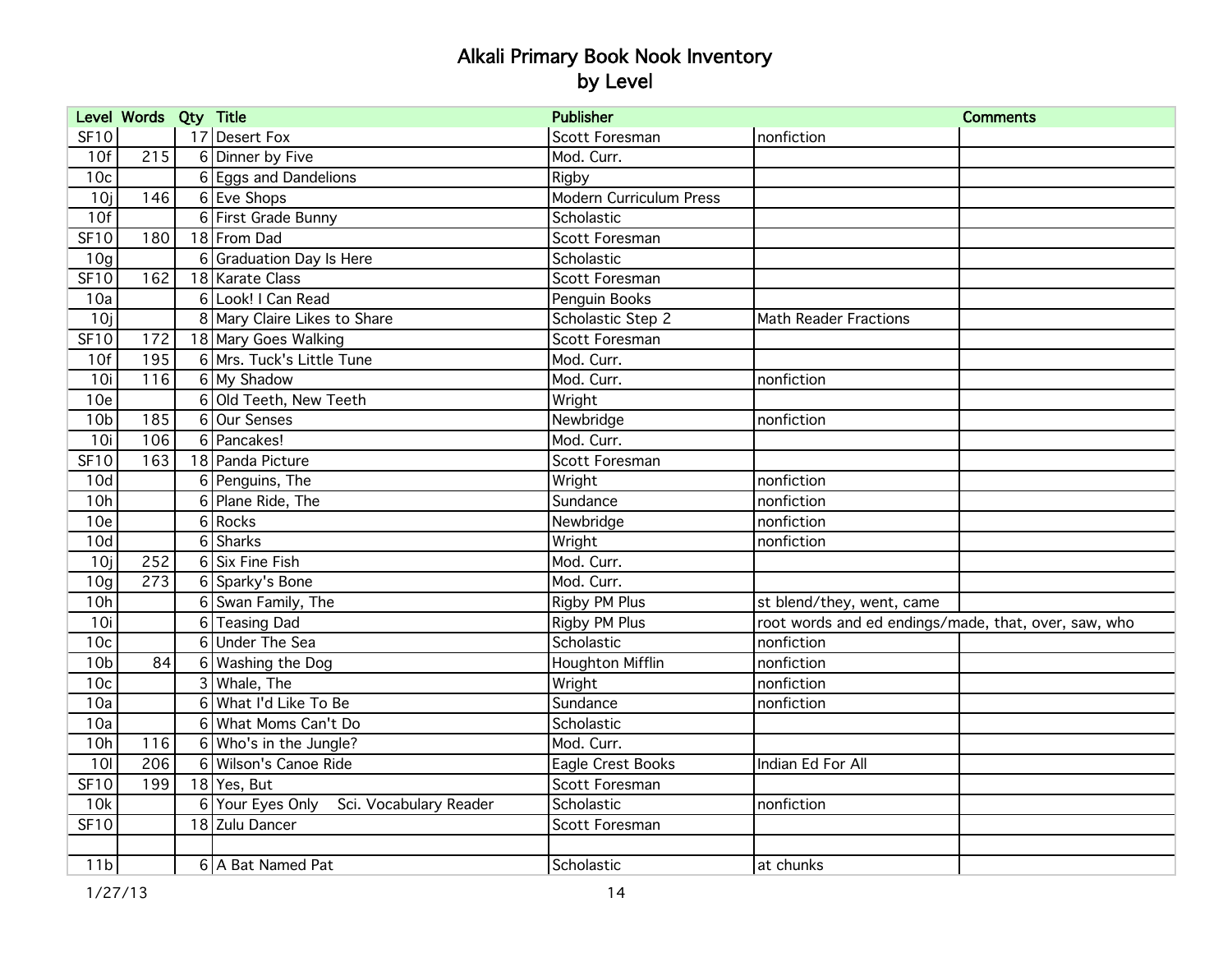|                 | Level Words Qty Title |                                       | <b>Publisher</b>      |                                         | <b>Comments</b>                                            |
|-----------------|-----------------------|---------------------------------------|-----------------------|-----------------------------------------|------------------------------------------------------------|
| 11d             |                       | 6 A Chick Grows Up                    | Scholastic            | nonfiction                              |                                                            |
| <b>SF11</b>     | 127                   | 17 A Day For Dad                      | Scott Foresman        |                                         |                                                            |
| 11 <sub>b</sub> |                       | 6 A Nap forZap                        | Scholastic            | ap chunks                               |                                                            |
| <b>SF11</b>     | 140                   | 18 All Together Now!                  | Scott Foresman        |                                         |                                                            |
| 11 <sub>b</sub> | 45                    | 5 Animals From Long Ago               | Newbridge             |                                         |                                                            |
| 11k             | 202                   | 6 Anthony's New Glasses               | Eagle Crest Books     | Indian Ed For All                       |                                                            |
| 11 <sub>b</sub> | 158                   | 6 At the Playground                   | Newbridge             | non-fiction                             |                                                            |
| 11d             | 126                   | $5$ Beaks                             | Newbridge             | non-fiction                             |                                                            |
| 11a             |                       | 10 Biscuit Wins A Prize               | Scholastic            | $.9$ AR                                 |                                                            |
| 11h             |                       | 6 Chimp and Chick's Lunch             | Scholastic            | ch chunks                               |                                                            |
| 11e             |                       | 6 Cows In The Garden                  | Rigby PM Platinum     | ow/look, who, this, have, where, come   |                                                            |
| 11i             |                       | 20 Five Little Monkeys Reading In Bed | Scholastic            | rhyming                                 |                                                            |
| 11i             |                       | 20 Froggy Loves Books                 | Scholastic            |                                         |                                                            |
| 11i             |                       | 6 Going to the Dentist                | <b>QEB Publishing</b> | nonfiction                              |                                                            |
| 11e             |                       | 6 Hairy Bear                          | Wright                |                                         |                                                            |
| 11 <sub>b</sub> |                       | 6 Hank's Bank                         | Scholastic            | ank chunks                              |                                                            |
| <b>SF11</b>     | 147                   | 17 House of Wood House of Snow        | Scott Foresman        | nonfiction                              |                                                            |
| 11e             | 136                   | 6 How Animals Move                    | Newbridge             | nonfiction                              |                                                            |
| 11h             |                       | 6 Jack And Billy And Rose             | Rigby PM Plus         |                                         | Capitals for names, sound of y, verb changes, medial vowel |
| 11d             | 124                   | 6 Kittens                             | Newbridge             | nonfiction                              |                                                            |
| 11a             | 130                   | 6 Let's Make Something New            | Newbridge             | nonfiction                              |                                                            |
| SF11            | 112                   | 18 Long Tom                           | Scott Foresman        |                                         |                                                            |
| 11g             | 189                   | 6 Let's Bake                          | Newbridge             | nonfiction                              |                                                            |
| 11g             |                       | 6 Money In My Pocket                  | Wright                |                                         |                                                            |
| 11f             |                       | 24 One Monday Morning                 | Macmillan             |                                         |                                                            |
| SF11            | 253                   | 16 Our Place                          | Scott Foresman        |                                         |                                                            |
| 11g             |                       | 5 Peanut Butter And Jelly             | <b>Trumpet Club</b>   |                                         |                                                            |
| 11c             | 119                   | $6$ Recycle It!                       | Newbridge             | nonfiction                              |                                                            |
| 11h             |                       | 6 Shelly's New Shoes                  | Scholastic            | sh chunks                               |                                                            |
| 11 <sub>b</sub> |                       | 6 Spend a Day in Backwards Bay        | Scholastic            | ay chunks                               |                                                            |
| 11c             |                       | 6 That Cat Max                        | Scholastic            | short a                                 |                                                            |
| 11h             |                       | 6 The Optometrist                     | Rigby PM Platinum     | inflected endings/can't, has, now, then |                                                            |
| 11d             |                       | 6 The Thing That Went Thump           | Scholastic            | th chunks                               |                                                            |
| 11d             |                       | 6 Todd's Odd Day                      | Scholastic            | th chunks                               |                                                            |
| 11k             | 219                   | 6 Tree Fort Adventure                 | Eagle Crest Books     | Indian Ed For All                       |                                                            |
| 11c             | 183                   | 6 Watching the Weather                | Newbridge             | nonfiction                              |                                                            |
| 11e             |                       | 6 What A Garden Needs                 | Newbridge             | nonfiction                              |                                                            |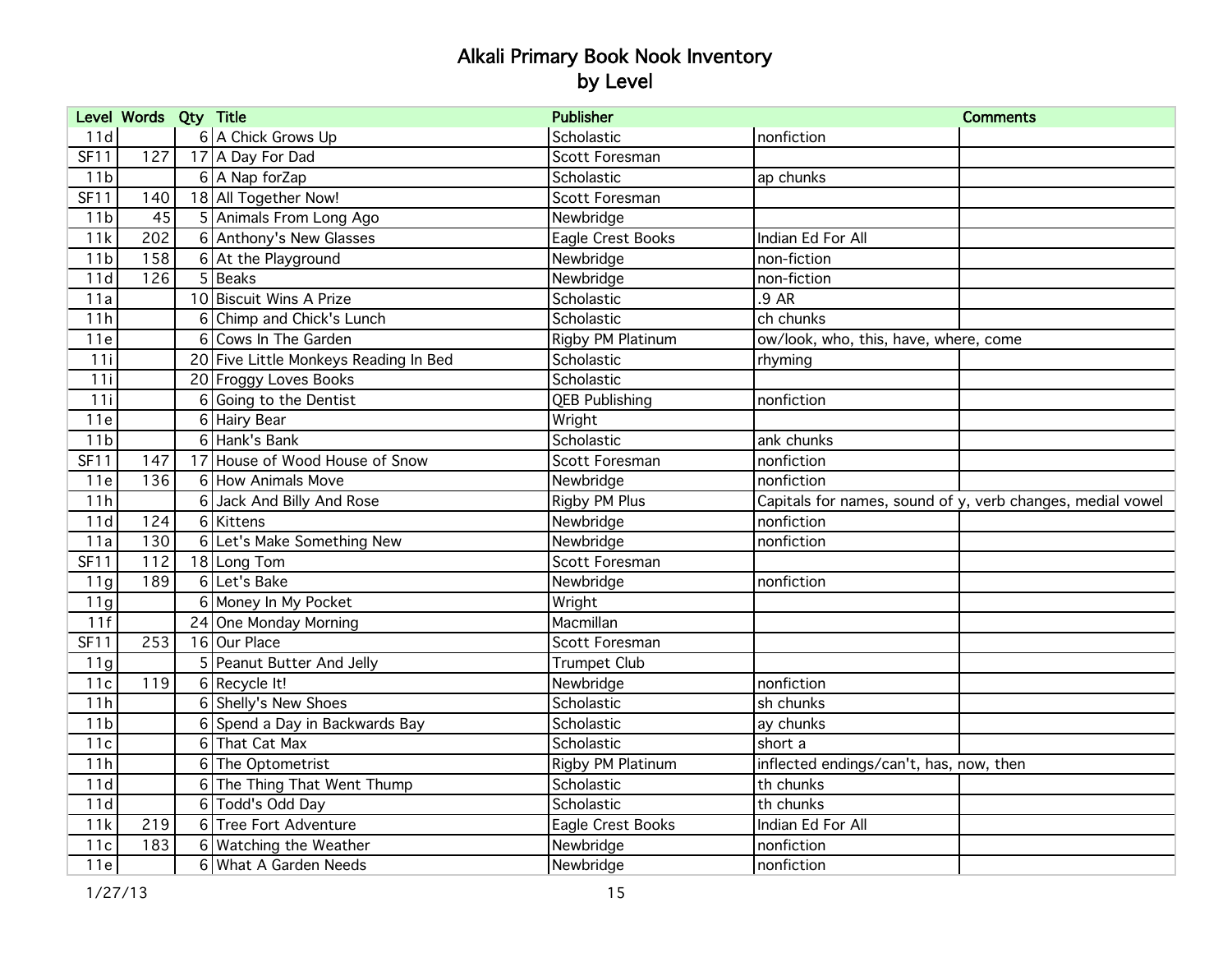|                 | Level Words Qty Title |   |                                   | <b>Publisher</b>                |                   | <b>Comments</b> |
|-----------------|-----------------------|---|-----------------------------------|---------------------------------|-------------------|-----------------|
| 11a             | 96                    |   | 6 What Can Change?                | Newbridge                       | nonfiction        |                 |
|                 |                       |   |                                   |                                 |                   |                 |
| 12e             |                       |   | 6 A Mule Named Sugar Cube         | Scholastic                      | long u            |                 |
| 12 <sub>b</sub> |                       |   | 6 A Tadpole Grows Up              | Scholastic                      | nonfiction        |                 |
| 12f             | 142                   |   | 6 An Eagle Flies High             | Mod. Curr.                      |                   |                 |
| 12a             |                       |   | $\overline{7}$ Ants               | Wright                          | nonfiction        |                 |
| 12d             |                       |   | 5 At Home With Mole and Toad      | Scholastic                      | long o            |                 |
| 12n             |                       |   | 8 Awesome Amphibians              | Scholastic Vocabulary Readers   |                   |                 |
| 12n             |                       |   | 8 Beautiful Birds                 | Scholastic Vocabulary Readers   |                   |                 |
| 12h             |                       |   | 6 Bert's Super Circus             | Scholastic                      | bossy r           |                 |
| 12i             |                       |   | 10 Big Red Barn                   | Scholastic                      |                   |                 |
| 12f             |                       |   | 6 Billy the Bug's New Jug         | Scholastic                      | ug chunks         |                 |
| 121             |                       |   | 6 Bird Watch                      | <b>QEB Publishing</b>           | nonfiction        |                 |
| 12g             | 121                   |   | 6 Blue Sue                        | Mod. Curr.                      |                   |                 |
| 12j             |                       |   | 6 Bop, Bop at the Bunny Hop       | Scholastic                      | Op chunks         |                 |
| 12e             |                       |   | 6 Cat That Broke The Rules, The   | Mod. Curr.                      |                   |                 |
| 12c             | 134                   |   | 6 City Buildings                  | Newbridge                       | nonfiction        |                 |
| 12c             | 114                   |   | 6 Day and Night                   | Newbridge                       | nonfiction        |                 |
| 12e             |                       |   | 6 Day Duck's Truck Got Stuck, The | Scholastic                      | uck chunks        |                 |
| 12h             | 189                   |   | 6 Dee and Me                      | Mod. Curr.                      |                   |                 |
| 12 <sub>o</sub> | 234                   |   | 6 Dennis Rides His Bike           | Eagle Crest Books               | Indian Ed For All |                 |
| 12m             |                       |   | 8 Fantastic Fish                  | Scholastic Vocabulary Readers   |                   |                 |
| 12f             |                       | 6 | Goo, Goo!                         | Scholastic                      |                   |                 |
| 12f             | 167                   |   | 4 How the Chick Tricked the Fox   | Mod. Curr.                      | oo, Folktale      |                 |
| <b>SF12</b>     | 41                    |   | 24 How to Rake Leaves             | Scott Foresman                  | nonfiction        |                 |
| 12k             | 157                   |   | 6 Hunt for Clues, A               | Mod. Curr.                      |                   |                 |
| 12c             |                       |   | 6 Ike and Mike                    | Scholastic                      | long z            |                 |
| <b>SF12</b>     | 59                    |   | 24 In the Cave                    | Scott Foresman                  |                   |                 |
| 12a             |                       | 6 | Jake and Jane's Great Race        | Scholastic                      | long a            |                 |
| 12d             |                       |   | 6 Jan and Stan                    | Scholastic                      | an chunk          |                 |
| 12i             | 149                   | 6 | Jim's Visit to Kim                | Mod. Curr.                      |                   |                 |
| 12k             |                       | 6 | Jumping Jill Went Down the Hill   | Scholastic                      | ill chunks        |                 |
| 121             | 163                   |   | 8 Koalas Let's Read About         | <b>Weekly Reader Publishing</b> | nonfiction photo  |                 |
| 12 <sub>b</sub> | 141                   |   | 6 Light and Shadow                | Newbridge                       | nonfiction        |                 |
| 12e             |                       |   | 6 Lin and Min are Twins           | Scholastic                      | in chunks         |                 |
| 12a             |                       |   | 6 Lucky Duck                      | Scholastic                      | short u           |                 |
| 12a             |                       |   | 6 Machines at Work                | Sundance                        | nonfiction        |                 |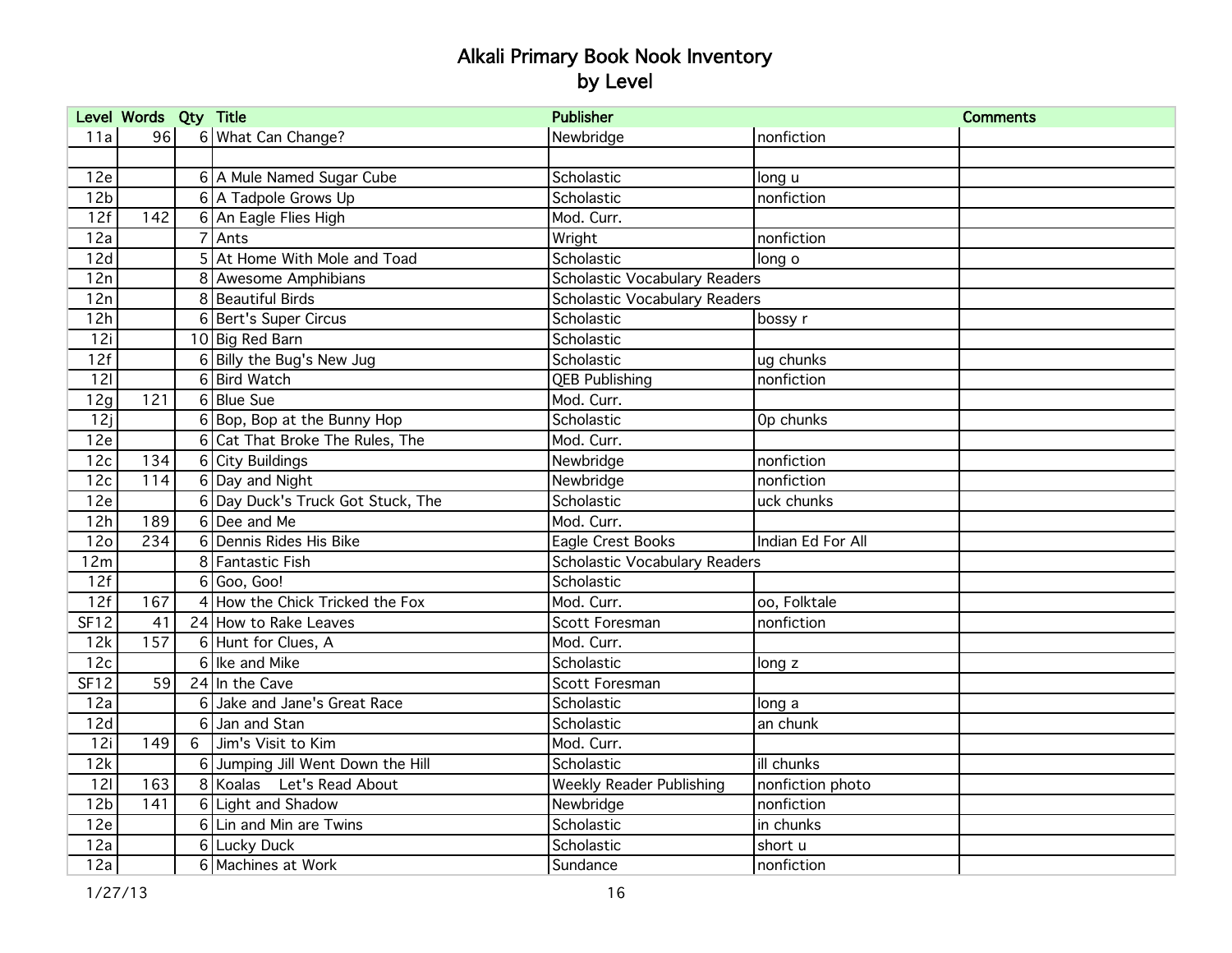|                 | Level Words Qty Title |                                     | <b>Publisher</b>                |                                     | <b>Comments</b> |
|-----------------|-----------------------|-------------------------------------|---------------------------------|-------------------------------------|-----------------|
| 12g             |                       | 6 Mouse In My House                 | Scholastic                      | ou shunks                           |                 |
| <b>SF12</b>     | 200                   | 18 Mr. Small                        | Scott Foresman                  |                                     |                 |
| 12k             |                       | 5 Peter And The Wolf                | Modern Curriculum press         |                                     |                 |
| 12n             |                       | 8 Really Cool Reptiles              | Scholastic Vocabulary Readers   |                                     |                 |
| 12 <sub>b</sub> |                       | 6 Oueen Bee's Scream                | Scholastic                      | long e                              |                 |
| 12g             | 201                   | 5 Rainbow Somewhere, A              | Mod. Curr.                      | nonfiction                          |                 |
| 12j             |                       | 6 Save That Trash                   | Mod. Curr.                      | nonfiction                          |                 |
| 12i             |                       | 6 Scot And Dot                      | Scholastic                      | ot chunks                           |                 |
| 12m             | 169                   | 8 Sea Turtles Let's Read About      | <b>Weekly Reader Publishing</b> | nonfiction photo                    |                 |
| 12 <sub>b</sub> | 156                   | 6 Sounds All Around                 | Newbridge                       | nonfiction                          |                 |
| 12k             | 171                   | 6 Steve's Room                      | Mod. Curr.                      |                                     |                 |
| 12i             | 162                   | 6 Stew for Egor's Mom, A            | Mod. Curr.                      |                                     |                 |
| 12e             | 288                   | 6 Summer at Cove Lake               | Mod. Curr.                      |                                     |                 |
| 12d             | 181                   | 6 Taking Care of Baby               | Newbridge                       | nonfiction                          |                 |
| SF12            | 147                   | 18 Texas Eggs                       | Scott Foresman                  |                                     |                 |
| 12j             | $\overline{146}$      | 5 That Cat!                         | Mod. Curr.                      |                                     |                 |
| 12c             |                       | 6The Best Nest                      | Scholastic                      | short e                             |                 |
| 12 <sub>o</sub> | 230                   | 6 The Dream Catcher                 | Eagle Crest Books               | Indian Ed For All                   |                 |
| 12a             |                       | 6 The Fat Cat Sat on the Mat        | Scholastic                      | at chunks                           |                 |
| 12j             |                       | 8 The lady With The Alligator Purse | Scholastic                      |                                     |                 |
| 12 <sub>b</sub> |                       | 6 The Litte Pink Pig                | Scholastic                      | short I                             |                 |
| 12a             |                       | 6 The Pest in the Nest              | Scholastic                      | est cunks                           |                 |
| 12d             | 123                   | 6 Up Close                          | Newbridge                       |                                     |                 |
| <b>SF12</b>     | 207                   | 18 What Lilly Pup Heard             | Scott Foresman                  |                                     |                 |
| <b>SF12</b>     | 179                   | 24 What We Will Do                  | Sundance                        |                                     |                 |
| 12c             | 123                   | 6 When I Go See Gram                | Sundance                        |                                     |                 |
| 121             |                       | 6 You See With Your Eyes            | Rigby PM Science                | oo/around, move, from, things, them |                 |
|                 |                       |                                     |                                 |                                     |                 |
| 13a             |                       | 5 A Trip Into Space                 | Sundance                        |                                     |                 |
| 13e             |                       | 6 Amazing Apples                    | Scholastic Sci. Voc. Reader     | nonfiction                          |                 |
| 13d             | 129                   | 6 Animals Build                     | Houghton Mifflin                | nonfiction                          |                 |
| 13 <sub>b</sub> |                       | 6 Apple Tree, The                   | Wright                          | nonfiction                          |                 |
| 13f             | 171                   | 6 At the Science Center             | Houghton Mifflin                | nonfiction                          |                 |
| 13k             | 255                   | 6 Best Friends                      | Eagle Crest Books               | Indian Ed For All                   |                 |
| 13e             |                       | 8 Blizzards!                        | Scholastic Sci. Voc. Reader     | nonfiction                          |                 |
| 13i             |                       | 8 Butterflies                       | Scholastic Level 1              | science                             |                 |
| 13h             |                       | 5 Chicken Soup with Rice and Mice   | Scholastic                      | ice chunks                          |                 |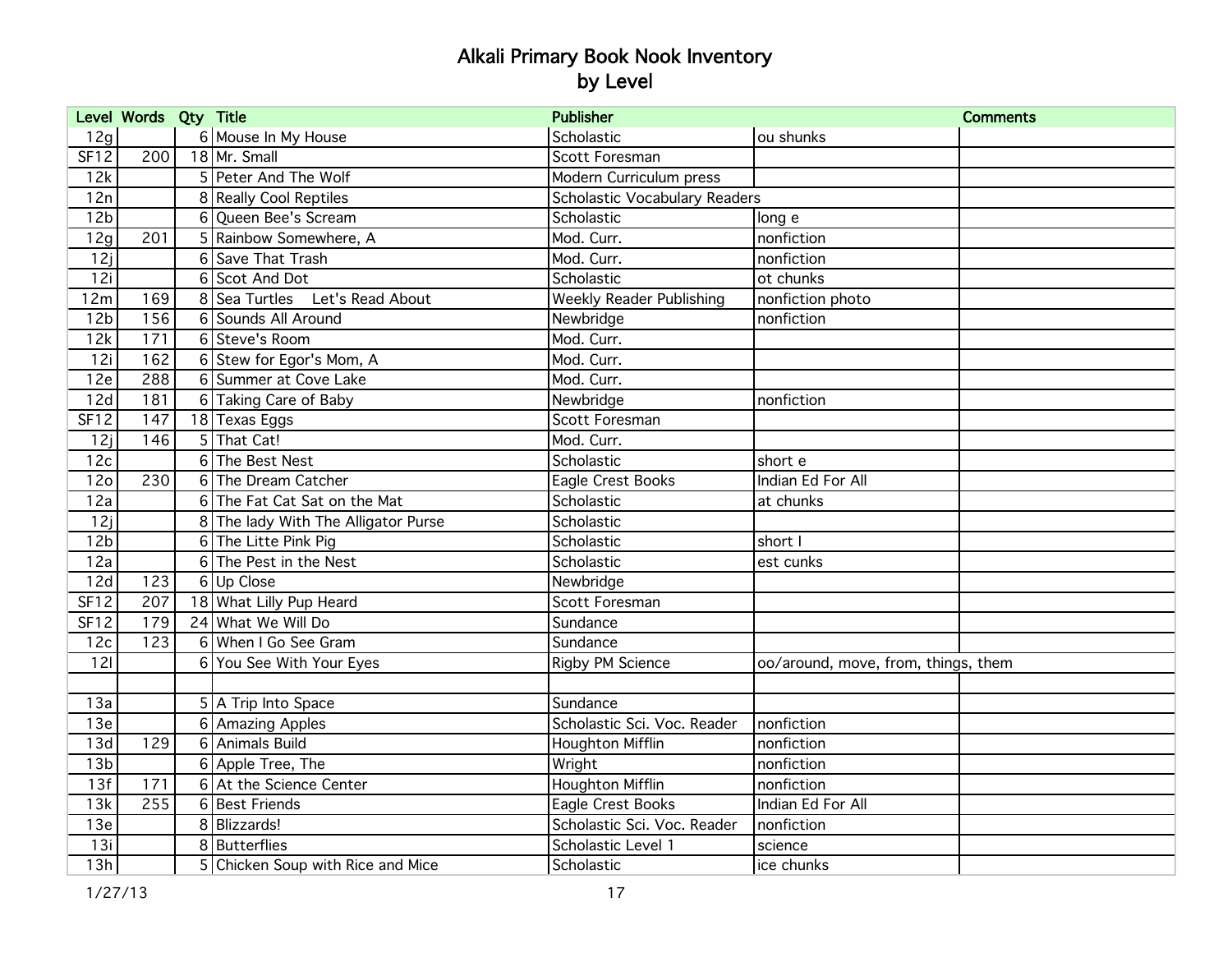|                 | Level Words Qty Title |                |                                                 | <b>Publisher</b>                 |                                                     | <b>Comments</b> |
|-----------------|-----------------------|----------------|-------------------------------------------------|----------------------------------|-----------------------------------------------------|-----------------|
| 13 <sub>b</sub> |                       |                | $5$ Clouds                                      | Wright                           | nonfiction                                          |                 |
| 13 <sub>c</sub> |                       |                | 12 Colorful Leaves                              | Scholastic                       |                                                     |                 |
| 13f             | 189                   |                | 6 Coral Reef, The                               | Newbridge                        | nonfiction                                          |                 |
| 13 <sub>b</sub> |                       |                | 10 Dolphins Big Leap                            | Scholastic                       |                                                     |                 |
| 13 <sub>b</sub> |                       |                | 6 Fantastic Bats                                | Scholastic Sci. Voc. Reader      | nonfiction                                          |                 |
| 13h             |                       |                | 5 Father Bear's Surprise                        | Rigby PM Platinum                | onomatopoeia/under, night, ready, fell, don't, more |                 |
| SF13            | 231                   |                | 17 First Day of Winter, The                     | Scott Foresman                   |                                                     |                 |
| 13a             |                       |                | 10 Floods                                       | Scholastic Sci. Voc. Reader      | nonfiction                                          |                 |
| 13c             | 180                   |                | 5 Fur, Feathers, Scales, Skin                   | Modern Curric. Press Stge 3      |                                                     |                 |
| SF13            | 196                   |                | 18 How Bill Found Rain                          | Newbridge                        |                                                     |                 |
| SF13            | 178                   |                | 17 How Crayons Are Made                         | Scott Foresman                   | nonfiction                                          |                 |
| 13j             |                       |                | 6 How Do We Move?                               | <b>QEB Publishing</b>            | nonfiction                                          |                 |
| 13d             |                       |                | 10 Hurricanes!                                  | Scholastic Sci. Voc. Reader      | nonfiction                                          |                 |
| 13h             |                       |                | 6   I Am Snow Hello Reader Science level 1      | Scholastic                       | nonfiction                                          |                 |
| 13k             |                       |                | 8 If You Take a Mouse To School                 | Scholastic                       | repetitive story                                    |                 |
| 13i             |                       |                | 6 In The Afternoon                              | Rigby PM Platinum                | inflected endings/have, time, our                   |                 |
| SF13            | 134                   |                | $24$ In the Woods                               | Scott Foresman                   |                                                     |                 |
| 13k             |                       |                | 6 Incredible Insects<br>Sci. Vocabulary Readers | Scholastic                       |                                                     |                 |
| 13f             |                       |                | 6 Incredible Owls                               | Scholastic                       | nonfiction                                          |                 |
| 13g             |                       | $6 \mid$       | Jakes Cake Mistake                              | Scholastic                       | ake chunks                                          |                 |
| 13 <sub>b</sub> |                       |                | 9 Lightning!                                    | Scholastic Sci. Voc. Reader      | nonfiction                                          |                 |
| 131             | 203                   |                | 6 Lost And Found                                | Eagle Crest Books                | Indian Ed For All                                   |                 |
| 13j             |                       |                | 6 Max and Mo Let's Go Apple Picking             | Scholastic Level 1 ready-to-read |                                                     |                 |
| 13I             |                       | 8 <sup>1</sup> | Our Earth                                       | Scholastic                       | science                                             |                 |
| 13e             |                       |                | 6 Pancakes                                      | Wright                           |                                                     |                 |
| 13 <sub>b</sub> |                       |                | 6 Perfect Pumpkins                              | Scholastic Sci. Voc. Reader      | nonfiction                                          |                 |
| 13c             |                       |                | 6 Piranhas!                                     | Scholastic                       | nonfiction                                          |                 |
| <b>SF13</b>     | 177                   |                | 24 Pitching Pete                                | Scott Foresman                   |                                                     |                 |
| <b>SF13</b>     | 115                   |                | 30 Plan, The                                    | Scott Foresman                   |                                                     |                 |
| <b>SF13</b>     | 160                   |                | 24 Sam's Birthday                               | Scott Foresman                   |                                                     |                 |
| 13a             |                       |                | 6 Sharks                                        | Sundance                         | nonfiction                                          |                 |
| 13g             |                       |                | 6 Snail Mail                                    | Scholastic                       | ail chunks                                          |                 |
| 13d             | 181                   |                | 6 Snails in School!                             | Newbridge                        | nonfiction                                          |                 |
| 13a             |                       |                | 6 Snow Dance                                    | Scholastic                       |                                                     |                 |
| 13a             |                       |                | 6 Super Spiders                                 | Scholastic Sci. Voc. Reader      | nonfiction                                          |                 |
| 13e             |                       |                | 9 Tornadoes!                                    | Scholastic Sci. Voc. Reader      | nonfiction                                          |                 |
| SF13            |                       |                | 24 Upside Down                                  | Scott Foresman                   |                                                     |                 |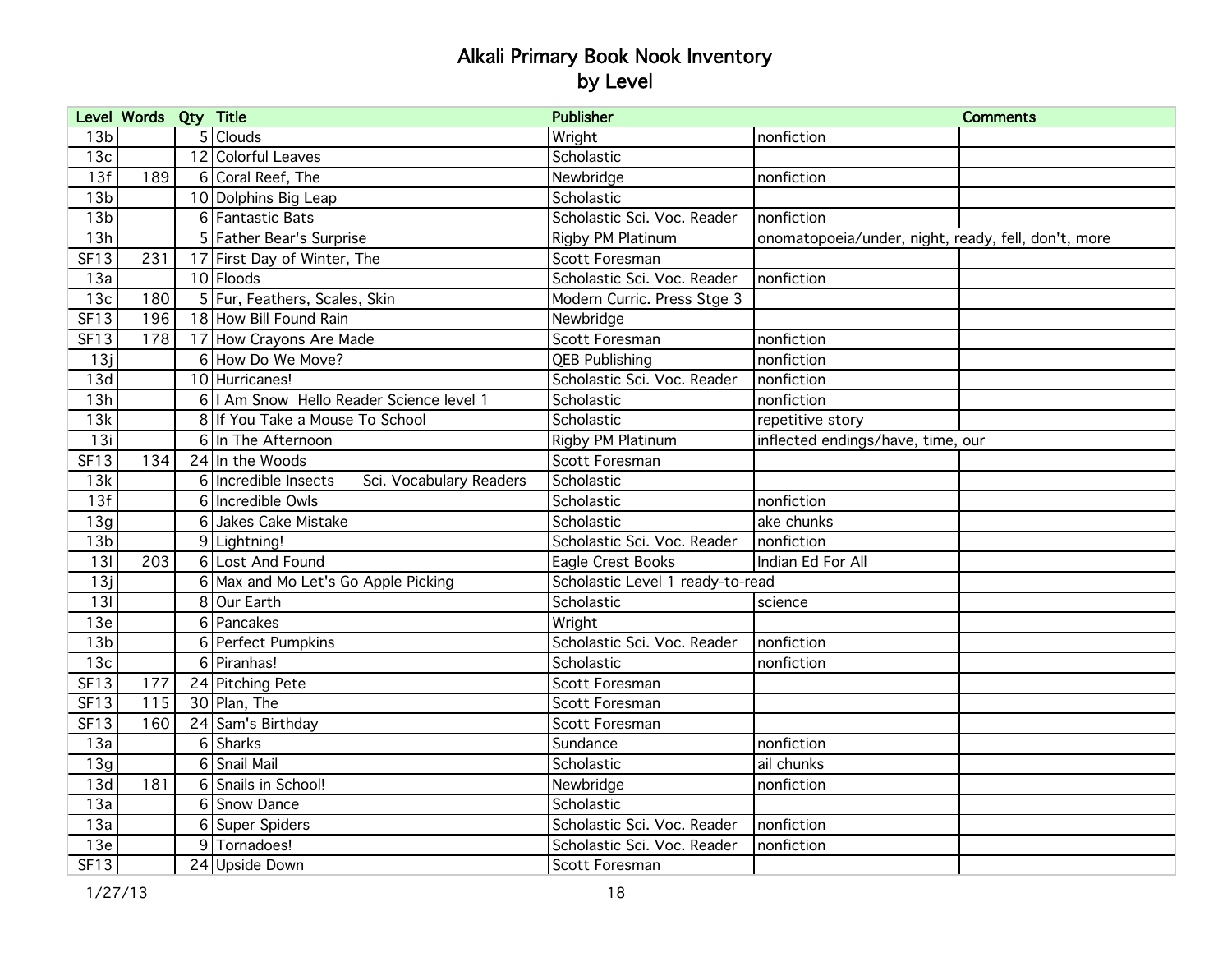|                 | Level Words Qty Title |   |                                         | <b>Publisher</b>               | <b>Comments</b>                                     |  |
|-----------------|-----------------------|---|-----------------------------------------|--------------------------------|-----------------------------------------------------|--|
| 13f             |                       |   | 9 Weather!                              | Scholastic Sci. Voc. Reader    | nonfiction                                          |  |
| 13c             | 83                    |   | 6 What Do Scientists Do?                | Newbridge                      | nonfiction                                          |  |
| 13e             |                       |   | 10 What Will The Weather Be Like Today? | Scholastic                     |                                                     |  |
| 13i             |                       |   | 6 What's In The Sky?                    | <b>QEB Publishing</b>          | space, nonfiction                                   |  |
| 13c             |                       |   | 6 Where Do Kisses Come From?            | Scholastic                     |                                                     |  |
| <b>SF13</b>     | 229                   |   | 18 Why Little Possum's Tail Is Bare     | Scott Foresman                 |                                                     |  |
| 13e             |                       |   | 6 Zoo Olympics, The                     | Wright                         |                                                     |  |
|                 |                       |   |                                         |                                |                                                     |  |
| SF14            | 121                   |   | 24 Allie's Plan                         | Scott Foresman                 |                                                     |  |
| 14 <sub>b</sub> |                       | 6 | Animal Hearing                          | <b>Gareth Stevens</b>          | nonfiction                                          |  |
| 14d             |                       | 6 | Animal Sight                            | <b>Gareth Stevens</b>          | nonfiction                                          |  |
| 14 <sub>b</sub> |                       |   | 6 Animal Smell                          | <b>Gareth Stevens</b>          | nonfiction                                          |  |
| 14g             |                       |   | 6 Animal Taste                          | Gareth Stevens                 | nonfiction                                          |  |
| 14f             |                       |   | 6 Animal Touch                          | <b>Gareth Stevens</b>          | nonfiction                                          |  |
| 14a             |                       |   | 6 Ants And Other Insects                | Scholastic                     | nonfiction                                          |  |
| 14m             | 252                   |   | 6 Barry and Benny                       | <b>Celebration Press</b>       |                                                     |  |
| 14e             |                       |   | 6 Bird's Nests                          | Wright                         | nonfiction                                          |  |
| <b>SF14</b>     | 164                   |   | 24 Builder, The                         | Scott Foresman                 |                                                     |  |
| 14n             |                       |   | 8 Butterflies Let's Read About          | Weekly Reader Publishing       | nonfiction photo                                    |  |
| <b>SF14</b>     | 171                   |   | 24 Corn Cloud Problem, The              | Scott Foresman                 |                                                     |  |
| 14a             | 173                   | 6 | Corn: From Farm to Table                | Newbridge                      | nonfiction                                          |  |
| 14n             |                       | 8 | Crocodiles Let's Read About             | Weekly Reader Publishing       | nonfiction photo                                    |  |
| <b>SF14</b>     | 106                   |   | 24 Crow and the Pitcher, The            | Scott Foresman                 |                                                     |  |
| 14i             | 106                   |   | 6 Doctor Has the Flu, The               | Mod. Curr.                     |                                                     |  |
| 14m             | 193                   |   | 6 Engelbert, The Hero                   | <b>Celebration Press</b>       |                                                     |  |
| 14e             |                       |   | 5 Fern And Bert                         | <b>Modern Curriculum Press</b> |                                                     |  |
| 14h             | 134                   |   | 6 Flip's Trick                          | Modern Curriculum Press        |                                                     |  |
| <b>SF14</b>     | 154                   |   | 24 Garden Art                           | Scott Foresman                 |                                                     |  |
| 14 <sub>o</sub> | 201                   |   | 6 Going Camping                         | Eagle Crest Books              | Eagle Crest Books                                   |  |
| 14k             | 169                   |   | 6 Good-bye Summer, Hello Fall           | Modern Curric. Press Stge 3    |                                                     |  |
| 14k             | $\overline{220}$      |   | 6 Grandpa, Grandma, and the Tractor     | Modern Curric. Press Stge 3    |                                                     |  |
| 14c             |                       |   | 6 Giant Pumpkin, The                    | Wright                         |                                                     |  |
| 141             | 177                   |   | 5 Hiccup's Would Not Stop, The          |                                |                                                     |  |
| 141             | 140                   |   | 6 Ice Fishing                           | Mod. Curr.                     | nonfiction                                          |  |
| 14j             |                       |   | 6 Jobs People Do                        | <b>QEB Publishing</b>          | nonfiction                                          |  |
| 141             |                       |   | 6 Life In Hot Places                    | <b>Rigby PM Science</b>        | identifying and segmenting syllables/compound words |  |
| 14g             | 145                   |   | 6 Lottie Goat & Donny Goat              | Mod. Curr.                     |                                                     |  |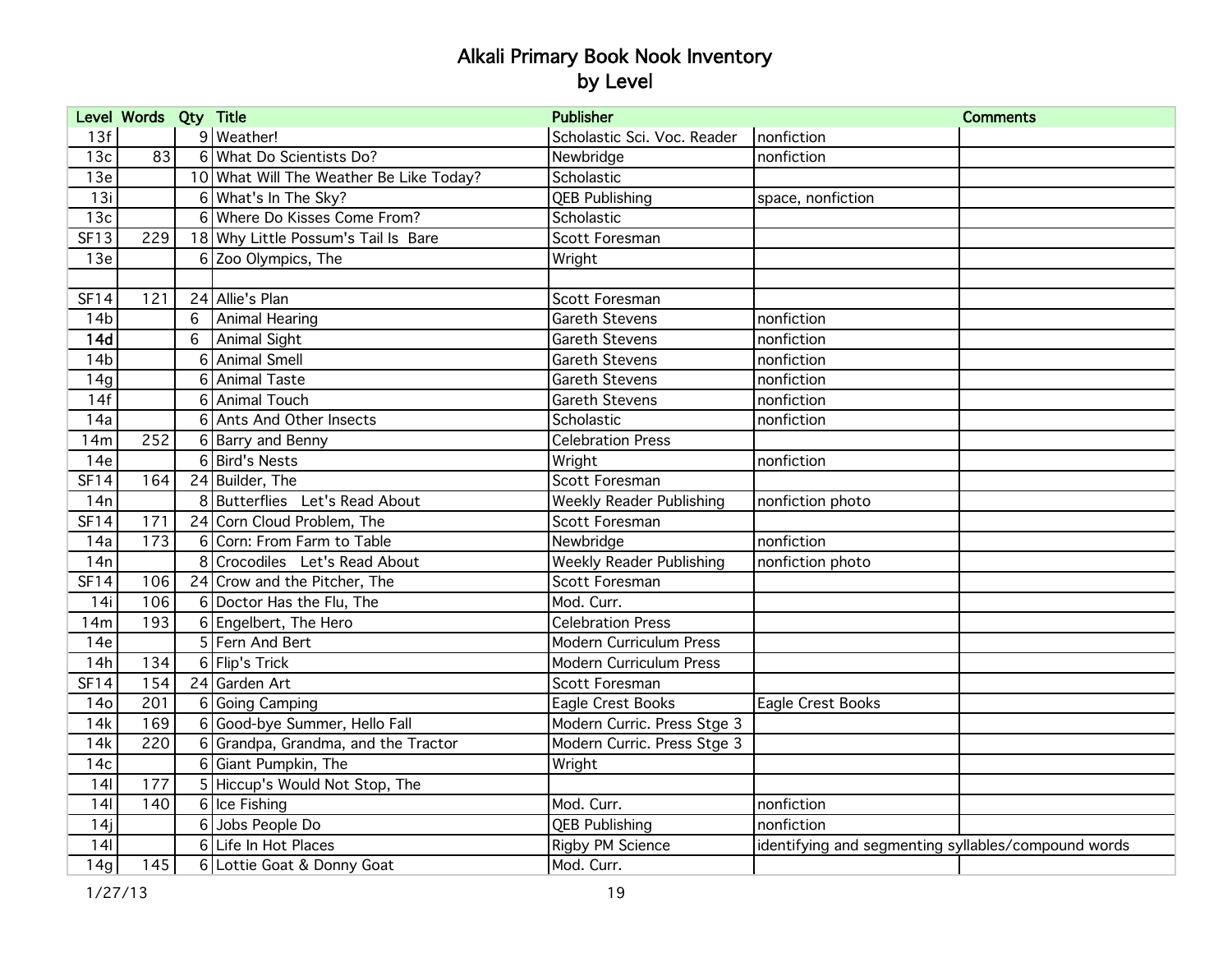|                 | Level Words Qty Title |   |                                                           | <b>Publisher</b>                |                                                        | <b>Comments</b> |
|-----------------|-----------------------|---|-----------------------------------------------------------|---------------------------------|--------------------------------------------------------|-----------------|
| 14h             | 183                   |   | 6 Making a Plate                                          | Mod. Curr.                      | nonfiction                                             |                 |
| 14a             |                       |   | 8 Mary Had A Little Lamb                                  | <b>Trumpet Club</b>             |                                                        |                 |
| 14 <sub>c</sub> |                       |   | 10 More, More, More Said The Boy                          | Scholastic                      |                                                        |                 |
| 14f             | 182                   |   | 6 My Sister June                                          | Mod. Curr.                      |                                                        |                 |
| 14k             |                       |   | 6 Nature's Patterns                                       | Newbridge                       | nonfiction                                             |                 |
| <b>SF14</b>     | 51                    |   | 24 Night Watch                                            | Scott Foresman                  |                                                        |                 |
| 14f             | 198                   |   | 6 Royal Goose, The                                        | Mod. Curr.                      |                                                        |                 |
| 14 <sub>b</sub> |                       |   | 6 Spider's and Their Webs                                 | Wright                          | nonfiction                                             |                 |
| 14j             | 194                   |   | $6$ Stars                                                 | Newbridge                       | nonfiction                                             |                 |
| 14 <sub>b</sub> |                       |   | 6 Stingrays                                               | Wright                          | nonfiction                                             |                 |
| 14i             | 185                   |   | 6 Tale of Cowboy Roy, The                                 | Mod. Curr.                      |                                                        |                 |
| 14m             |                       |   | 8 The Tree                                                | Scholastic                      | sci., 5 senses and great 6 trait writing (word choice) |                 |
| 141             |                       |   | 6 The Wheelbarrow Garden                                  | Rigby PM Plus                   | possessives, review punctuation                        |                 |
| <b>SF14</b>     | 238                   |   | 18 Three Hares, The                                       | Scott Foresman                  | Folktale                                               |                 |
| 14g             | 164                   |   | 6 Three Little Kittens                                    | Mod. Curr.                      | Folktale                                               |                 |
| 14d             |                       |   | 6 Three Wishes                                            | Mod. Curr.                      | Folktale                                               |                 |
| <b>14o</b>      | 226                   |   | 6 Time To Play Soccer                                     | Eagle Crest Books               | Indian Ed For All                                      |                 |
| 14e             |                       |   | 6 Volcanoes                                               | Scholastic                      | nonfiction                                             |                 |
| 14a             | 152                   |   | 6 Where Does the Water Go?                                | Newbridge                       | nonfiction                                             |                 |
| 14j             | 109                   |   | 6 Where Is the Queen?                                     | Mod. Curr.                      |                                                        |                 |
| 14i             | 45                    |   | 6 Who Came Out?                                           | Mod. Curr.                      |                                                        |                 |
| 14d             |                       | 5 | Winter's Song                                             | Sundance                        |                                                        |                 |
|                 |                       |   |                                                           |                                 |                                                        |                 |
| 15d             |                       |   | 6   A Hundred Hugs                                        | Wright                          |                                                        |                 |
| 15 <sub>b</sub> |                       |   | 8 A Mouse In My House                                     | <b>Trumpet Club</b>             |                                                        |                 |
| 15a             | 106                   |   | 6 Animal Messengers                                       | Newbridge                       | nonfiction                                             |                 |
| 15f             |                       |   | 4 Apple Tree                                              | Scholastic                      | nonfiction                                             |                 |
| 15f             |                       |   | 6 Beach Day                                               | Scholastic                      |                                                        |                 |
| 15f             |                       |   | 6 Beavers And Other Animals With Amazing Teeth Scholastic |                                 | nonfiction                                             |                 |
| 15c             |                       |   | 5 Bird Beaks                                              | Wright                          | nonfiction                                             |                 |
| <b>SF15</b>     | 231                   |   | 24 Box for Bobo, A                                        | Scott Foresman                  |                                                        |                 |
| 15a             |                       | 6 | Carla Gets A Pet                                          | <b>Modern Curriculum Press</b>  |                                                        |                 |
| 15d             |                       |   | 6 Chocolate Chip Muffins                                  | Wright                          |                                                        |                 |
| <b>SF15</b>     | 109                   |   | 23 Clean-up, The                                          | Scott Foresman                  |                                                        |                 |
| 15i             |                       |   | 8 Dolphins Let's Read About                               | <b>Weekly Reader Publishing</b> | nonfiction photo                                       |                 |
| 15d             |                       |   | 6 Dragon, The                                             | Wright                          |                                                        |                 |
| 15h             |                       |   | 12 Fantastic Frogs!                                       | Scholastic                      | nonfiction                                             |                 |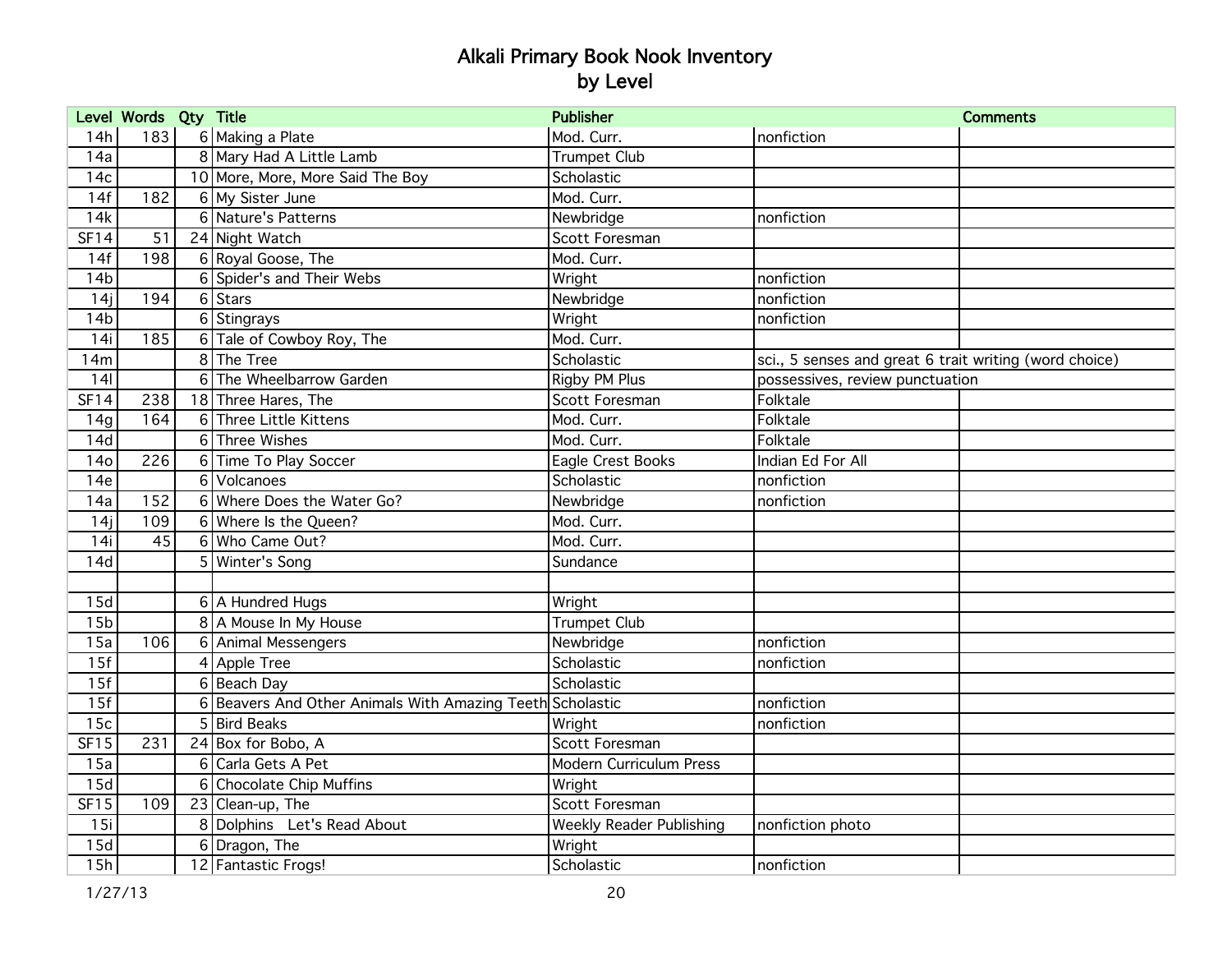|                 | Level Words Qty Title |   |                                 | <b>Publisher</b>                |                   | <b>Comments</b> |
|-----------------|-----------------------|---|---------------------------------|---------------------------------|-------------------|-----------------|
| <b>SF15</b>     | 68                    |   | 23 Go Outside, Sparky!          | Scott Foresman                  |                   |                 |
| 15g             |                       |   | 10 Goodnight Owl                | <b>Trumpet Club</b>             |                   |                 |
| 15e             |                       |   | 5 Hungry Monster                | Wright                          |                   |                 |
| 15e             |                       |   | 5 Let Me In                     | Wright                          |                   |                 |
| 15c             |                       |   | 12 Little Blue Easter Egg       | Scholastic                      |                   |                 |
| 15i             |                       |   | 5 Little Red Hen, The           | M                               | folktale          |                 |
| <b>SF15</b>     | 196                   |   | 24 Look What Rolled In          | Scott Foresman                  |                   |                 |
| <b>SF15</b>     | 99                    |   | 23 Looking for Boo              | Scott Foresman                  |                   |                 |
| 15i             |                       |   | 5 Moggy's Hop                   | Modern Curriculum Press         |                   |                 |
| 15e             |                       |   | 5 Nowhere And Nothing           | Wright                          |                   |                 |
| 15c             |                       |   | 6 Planets, The                  | Wright                          | nonfiction        |                 |
| 15j             | 163                   |   | 8 Puppies Let's Read About      | <b>Weekly Reader Publishing</b> | nonfiction photo  |                 |
| 15e             |                       |   | 6 Roly Poly                     | Wright                          |                   |                 |
| 15k             |                       |   | 6 see How They Go! Diggers      | DK                              | nonfiction        |                 |
| <b>SF15</b>     | 367                   |   | 24 Slithery Slim                | Scott Foresman                  |                   |                 |
| 15i             |                       |   | 5 Spelling List                 | <b>Modern Curriculum Press</b>  |                   |                 |
| 15d             |                       |   | 6 The Dippy Dinner Drippers     | Wright                          |                   |                 |
| 15a             |                       |   | 6 The Goober And Gull Club      | MacMillian Pub. Co.             |                   |                 |
| 15k             | 330                   |   | 6 The Sleepover Party           | Eagle Crest Books               | Indian Ed For All |                 |
| 15 <sub>b</sub> |                       |   | <b>5 This Room Is A Mess</b>    | Modern Curriculum Press         |                   |                 |
| 15g             |                       |   | 10 Three Billy Goats Gruff, The | Scholastic                      | Folktale          |                 |
| 15 <sub>b</sub> |                       |   | 6 Toast For Mom                 | <b>Modern Curriculum Press</b>  |                   |                 |
| <b>SF15</b>     | 186                   |   | 17 Toymaker, The                | Scott Foresman                  |                   |                 |
| 15i             |                       |   | 5 When Will It Be Spring        | Scholastic                      |                   |                 |
| 15f             |                       | 6 | Yum And Yuck                    | Wright                          |                   |                 |
|                 |                       |   |                                 |                                 |                   |                 |
| 16c             |                       |   | 5 A Lot Happened Today          | Mod. Curr.                      |                   |                 |
| 16 <sub>b</sub> |                       |   | 6 A Pocket Full Of Kisses       | Scholastic                      |                   |                 |
| SF16            | 147                   |   | 23 Anna's Game                  | Scott Foresman                  |                   |                 |
| 16j             |                       | 8 | Ants Let's Read Aboit           | <b>Weekly Reader Publishing</b> | nonfiction photo  |                 |
| 16g             |                       |   | 4 Astronauts                    | Wright                          | nonfiction        |                 |
| 16i             | 270                   |   | 8 Bees Let's Read About         | Weekly Reader Publishing        | nonfiction photo  |                 |
| 16e             |                       |   | 5 Benjy's Doghouse              | Scholastic                      |                   |                 |
| 16c             |                       |   | 5 Biggest Snowball Fight, The   | Scholastic                      |                   |                 |
| SF16            | 156                   |   | 24 Birthday Lady, The           | Scott Foresman                  |                   |                 |
| 16f             |                       |   | 5 Bug Safari                    | Scholastic                      |                   |                 |
| SF16            | 223                   |   | 23 Bumpy Ride, A                | Scott Foresman                  |                   |                 |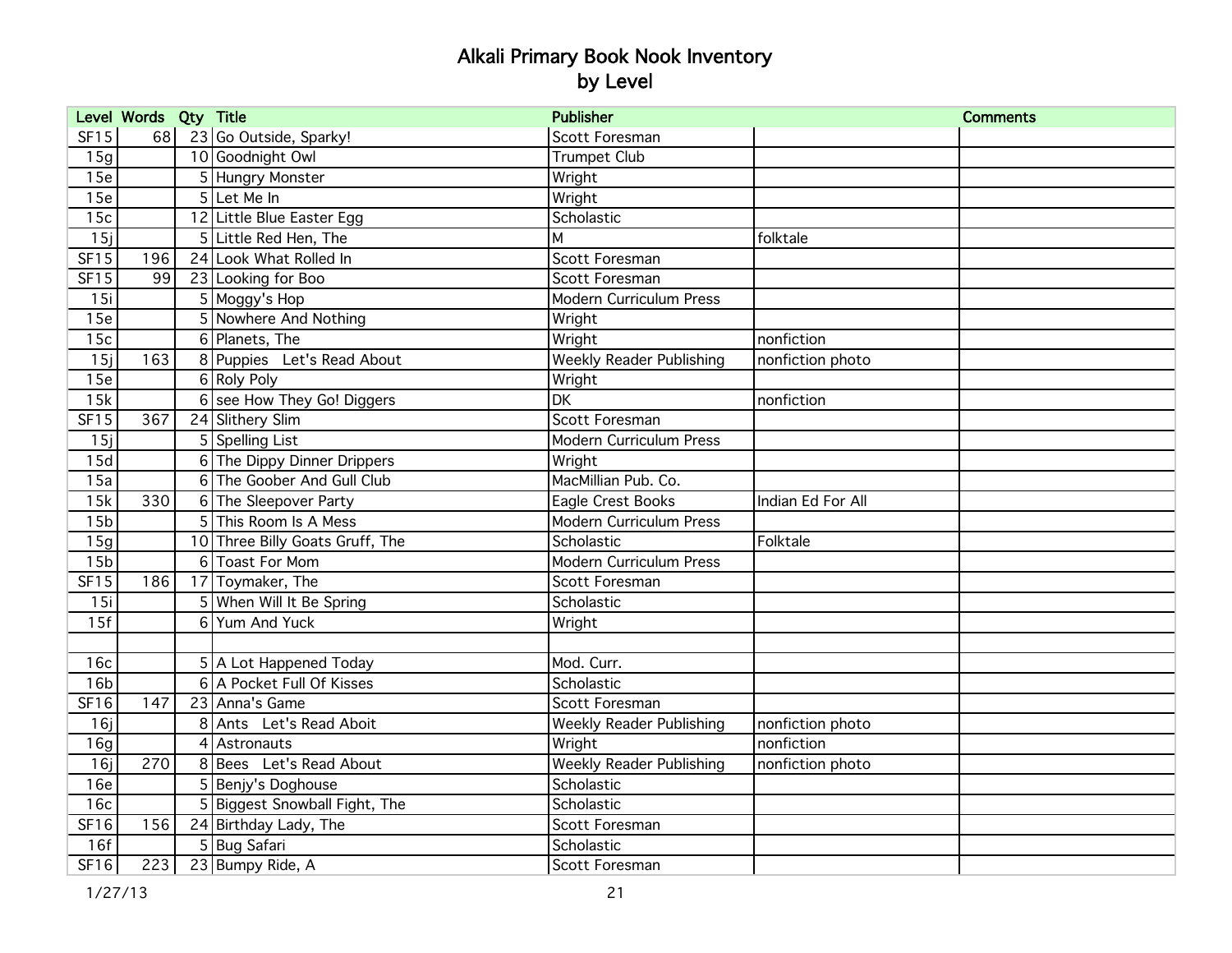|                 | Level Words Qty Title |                 |                                                           | <b>Publisher</b>                |                        | <b>Comments</b> |
|-----------------|-----------------------|-----------------|-----------------------------------------------------------|---------------------------------|------------------------|-----------------|
| 16h             | 194                   | $5\overline{)}$ | Cat Came back, The                                        | <b>Celebration Press</b>        |                        |                 |
| 16 <sub>b</sub> |                       |                 | 7 Cats                                                    | Rigby                           | nonfiction             |                 |
| 16j             | 354                   |                 | 6 Collecting Eggs                                         | Eagle Crest Books               | Indian Ed For All      |                 |
| 16e             |                       |                 | $6 $ Dogs                                                 | Rigby                           | nonfiction             |                 |
| 16k             |                       |                 | 8 Easter Egg Hunt<br>Ready Freddy                         | Scholastic Reader L2            |                        |                 |
| 16q             |                       |                 | 5 Food trappers                                           | Wright                          | non-fiction            |                 |
| 16a             |                       |                 | 6 Friends Forever                                         | Modern Curriculum Press         |                        |                 |
| 16d             | 188                   |                 | 6 From the Earth                                          | Newbridge                       | nonfiction             |                 |
| 16k             |                       |                 | 5 Gertie The Fearless                                     | Modern Curriculum Press         |                        |                 |
| 16a             |                       |                 | 6 Giant-Sized Day, A                                      | Modern Curriculum Press         |                        |                 |
| 16d             |                       |                 | 7 Goldfish                                                | Rigby                           |                        |                 |
| 16e             |                       |                 | 7 Guinea Pigs                                             | Rigby                           | nonfiction             |                 |
| 16f             |                       |                 | 7 Hildilid's Night                                        | <b>McMillan Publishers</b>      |                        |                 |
| SF16            | 196                   |                 | 24 In the Sea                                             | Scott Foresman                  | nonfiction             |                 |
| 16g             |                       |                 | 4 Kissing Hand, The                                       | Scholastic                      |                        |                 |
| 16 <sub>b</sub> | 232                   |                 | 8 Lady Bugs Let's Learn                                   | <b>Weekly Reader Publishing</b> | nonfiction photo       |                 |
| 16i             |                       |                 | 8 Llama, Llama, Mad At Mama                               | Scholastic                      | rhyming text           |                 |
| 16h             | 206                   |                 | 4 Magic Pear Tree, The                                    | <b>Celebration Press</b>        |                        |                 |
| 16d             |                       |                 | 8 Magic School Bus Rides the Wind                         | Scholastic Level 2              | science                |                 |
| SF16            | 254                   |                 | 17 Many Little Beads                                      | Scott Foresman                  |                        |                 |
| 16i             |                       |                 | 5 Maria Martinez                                          | <b>Houghton Mifflin</b>         | biography Native Amer. |                 |
| 16d             |                       |                 | 7 Mice                                                    | Rigby                           |                        |                 |
| 16i             |                       |                 | 6 Mighty Machines                                         | <b>QEB Publishing</b>           | nonfiction             |                 |
| 16k             |                       |                 | 5 Moona Park                                              | <b>Modern Curriculum Press</b>  |                        |                 |
| 16a             | 208                   |                 | 5 Noggin and Bobbin By the Sea                            | <b>Celebration Press</b>        |                        |                 |
| <b>SF16</b>     | 251                   |                 | 23 One Hundred Days Old                                   | Scott Foresman                  |                        |                 |
| 16a             |                       |                 | 6 Salamanders And Other Animals With Tails                | Scholastic                      | nonfiction             |                 |
| 16c             |                       |                 | 6 Sara's Lovely Songs                                     | Modern Curriculum Press         |                        |                 |
| 16i             |                       |                 | 5 Sea Creatures                                           | <b>QEB Publishing</b>           | nonfiction             |                 |
| 16h             | 323                   |                 | 5 Show & Tell                                             | <b>Celebration Press</b>        |                        |                 |
| 16k             |                       |                 | 5 Spooky Riddles                                          | Modern Curriculum Press         |                        |                 |
| 16h             | 168                   |                 | 4 Surprise!                                               | <b>Celebration Press</b>        |                        |                 |
| 16i             |                       |                 | 8 Tale Of Peter Rabbit, The                               | Creative Edge                   |                        |                 |
| 16 <sub>b</sub> | 328                   |                 | 6The Powwow                                               | Eagle Crest Books               | Indian Ed For All      |                 |
| 16f             |                       |                 | 5 There's A Nightmare In My Closet                        | Pied Piper                      | AR 2.3                 |                 |
| SF16            | 230                   |                 | 23 What Roosters Do                                       | Scott Foresman                  |                        |                 |
| 16i             |                       |                 | 6 Young Cam Jansen and the Spotted Cat Mystery Scholastic |                                 |                        |                 |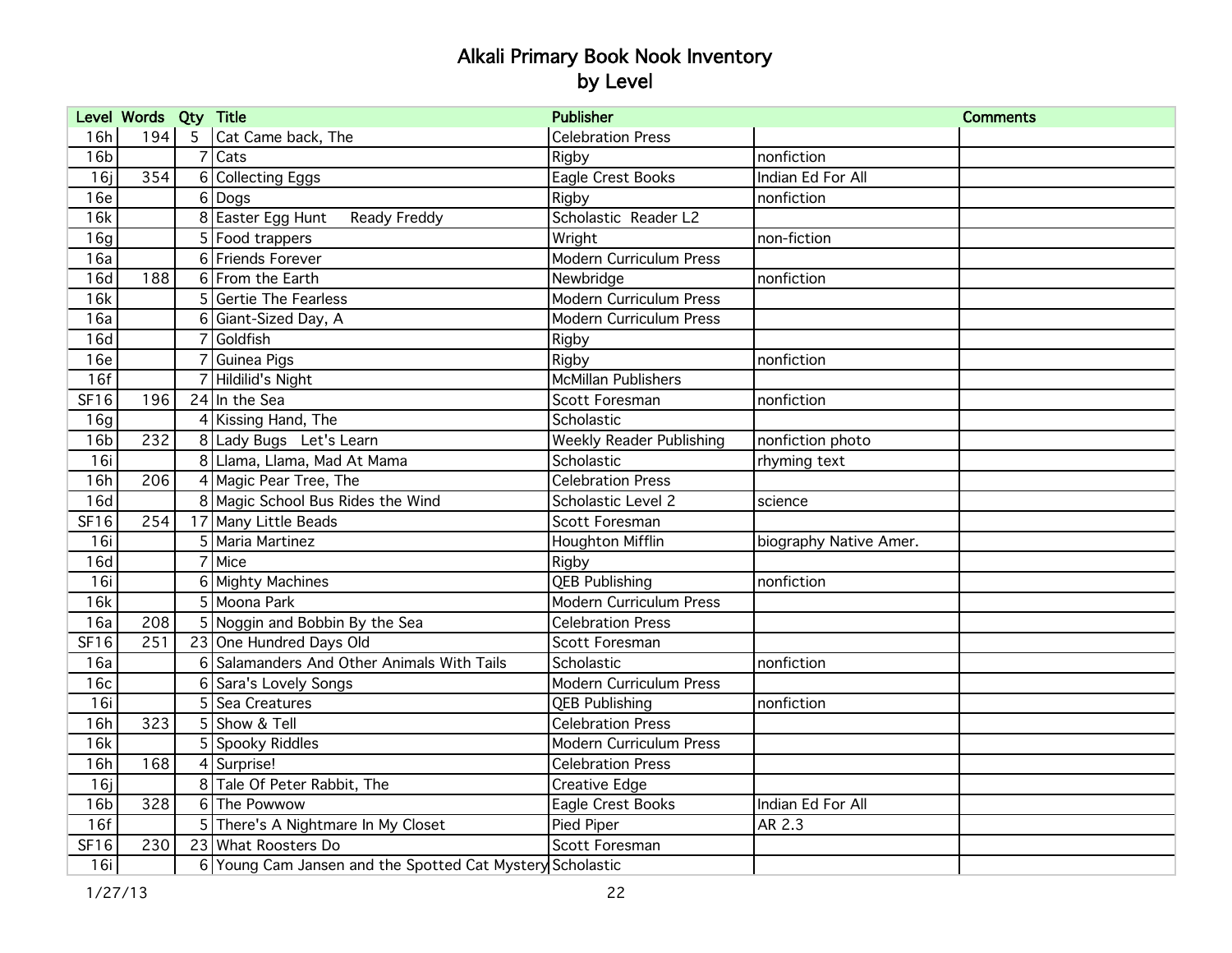|                 | Level Words Qty Title |   |                                          | <b>Publisher</b>                |                  | <b>Comments</b> |
|-----------------|-----------------------|---|------------------------------------------|---------------------------------|------------------|-----------------|
|                 |                       |   |                                          |                                 |                  |                 |
| 17 <sub>b</sub> |                       |   | 6 A Hippopotamus Ate The Teacher         | <b>Hearst Corporation</b>       |                  |                 |
| 17p             |                       |   | 6 A Quarter From The Tooth Fairy Level 3 | Scholastic                      | math reader      |                 |
| 17 <sub>b</sub> |                       |   | 4 All About Bats                         | Scholastic                      | nonfiction       |                 |
| 17i             |                       |   | 11 Amazing Animals                       | Scholastic                      | nonfiction       |                 |
| 17c             |                       |   | 12 Animal Homes<br>Super Science Reader  | Scholastic                      | nonfiction       |                 |
| 17i             |                       |   | 5 Animal Homes                           | Steck-Vaughn                    | nonfiction       |                 |
| <b>SF17</b>     | 246                   |   | 23 Art Show, The                         | Scott Foresman                  |                  |                 |
| 17j             |                       |   | 5 Benito Pablo Juarez                    | <b>Houghton Mifflin</b>         | Native Amer.     |                 |
| 17f             |                       |   | 6 Biggest Snowball Ever, The             | Scholastic                      |                  |                 |
| 17d             |                       |   | 5 Carrots Don't Talk                     | <b>Modern Curriculum Press</b>  |                  |                 |
| 17 <sub>b</sub> |                       |   | 6 City Mouse, Country Mouse              | Scholastic                      |                  |                 |
| <b>SF17</b>     | 169                   |   | 23 Come! Explore!                        | Scott Foresman                  |                  |                 |
| 17c             |                       |   | 6 Creepy Crawlies                        | Scholastic                      |                  |                 |
| 17j             |                       |   | 6 Cubbie's Gum                           | <b>Modern Curriculum Press</b>  |                  |                 |
| 17d             |                       |   | 5 Diary Of A Sunflower                   | Scholastic                      | nonfiction       |                 |
| SF17            | 279                   |   | 23 Dinosaur Chase                        | Scott Foresman                  |                  |                 |
| 17m             |                       |   | 6 Dinosaur Explore                       | <b>QEB Publishing</b>           | nonfiction       |                 |
| 17e             |                       |   | 11 Dinosaurs                             | Scholastic                      |                  |                 |
| 17g             |                       |   | 2 Dolphins                               | Wright                          |                  |                 |
| 17d             | 332                   |   | 11 Everyone Needs Tools                  | Newbridge                       | nonfiction       |                 |
| <b>SF17</b>     | 300                   |   | 24 Farmer Gus and the Very Big Sneeze    | Scott Foresman                  |                  |                 |
| 17c             |                       |   | 6 Follow A Raindrop: The Water Cycle     | Scholastic                      | nonfiction       |                 |
| <b>17o</b>      |                       |   | George's Store At The Shore              | Scholastic                      |                  |                 |
| 17n             | 140                   | 8 | Goldfish Let's Read About                | <b>Weekly Reader Publishing</b> | nonfiction photo |                 |
| 17a             | 313                   |   | 5 Gravity                                | Newbridge                       | nonfiction       |                 |
| 17n             | 180                   |   | 8 Guinea Pigs Let's Learn about          | <b>Weekly Reader Publishing</b> | nonfiction photo |                 |
| 17c             |                       |   | 6 Henry And Mudge/Forever Sea            | Aladdin-Simon and Schuster      | AR 2.5           |                 |
| 17j             |                       |   | 5 Hooray For Teeth                       | Scholastic                      |                  |                 |
| 17a             |                       |   | 9 In The Forest                          | Scholastic                      |                  |                 |
| 17 <sub>b</sub> |                       |   | 9 Jillian Jigs                           | Scholastic                      |                  |                 |
| 17n             | 181                   |   | 8 Kittens Let's learn About              | <b>Weekly Reader Publishing</b> | nonfiction photo |                 |
| 17 <sub>o</sub> |                       |   | 8 Legend Of Spookley The Square Pumpkin  | Scholastic                      |                  |                 |
| 17f             |                       |   | 4 Little Racoon and the Outside World    | Scholastic                      |                  |                 |
| 17p             |                       |   | 6 Magic School Bus Gets Caught In A Web  | Scholastic                      | science          |                 |
| 17h             |                       |   | 5 Moon Stories                           | <b>Modern Curriculum Press</b>  |                  |                 |
| 17m             |                       |   | 12 Night Creatures                       | Scholastic                      | science          |                 |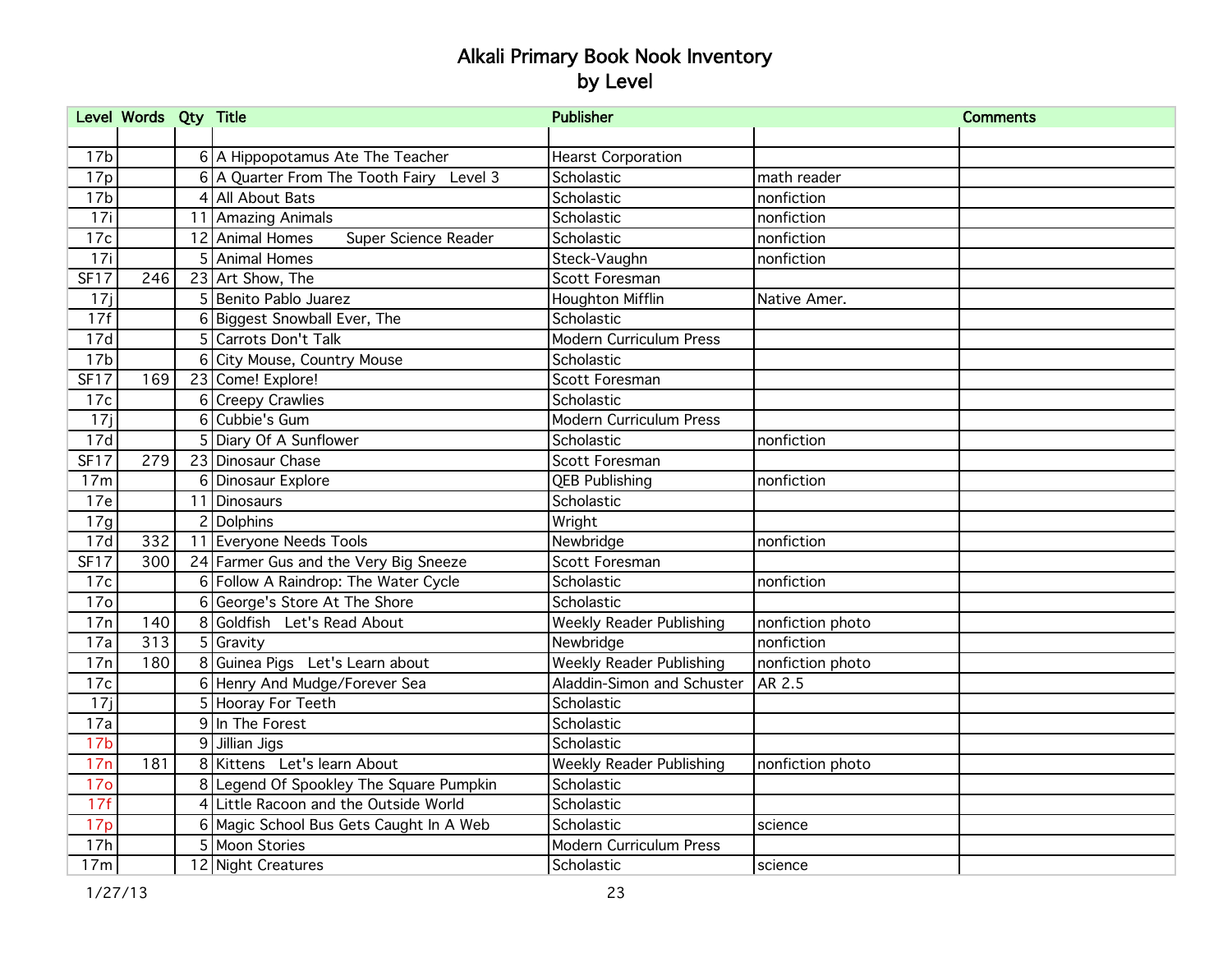|                 | Level Words Qty Title |                                           | <b>Publisher</b>               |                 | <b>Comments</b> |
|-----------------|-----------------------|-------------------------------------------|--------------------------------|-----------------|-----------------|
| 17a             |                       | 8 Never, Ever Shout At The Zoo            | Scholastic                     |                 |                 |
| <b>SF17</b>     | 342                   | 23 Paper Shoes, The                       | Scott Foresman                 |                 |                 |
| 171             |                       | 6 Polar Animals Usborne Beginners Level 1 | Scholastic                     | nonfiction      |                 |
| 17h             |                       | 10 Popcorn Shop, The                      | Scholastic                     |                 |                 |
| 17f             |                       | 5 Rainforest, The                         | Newbridge                      | nonfiction      |                 |
| 17k             |                       | 9 Roller Skates                           | Scholastic                     |                 |                 |
| <b>SF17</b>     | 261                   | 30 Royal Pain, The                        | Scott Foresman                 |                 |                 |
| 171             |                       | 5 Skin, Scales, Feathes and Fur           | Modern Curriculum Press        | science         |                 |
| 17h             |                       | 6 Something Everyone needs                | <b>Modern Curriculum Press</b> |                 |                 |
| 17i             |                       | 9 Space Case                              | Troll                          |                 |                 |
| 17k             |                       | 28 Story Of Johnny Appleseed, The         | <b>Trumpet Club</b>            | nonfiction      |                 |
| <b>SF17</b>     | 154                   | 22 Super Firefighters                     | Scott Foresman                 | nonfiction      |                 |
| 17e             |                       | 11 Swim With The Whales                   | Scholastic                     | nonfiction      |                 |
| 17m             |                       | 5 Squanto                                 | Houghton Mifflin               | biography       |                 |
| 17g             |                       | 5 Taking Care Of Ourselves                | Rigby PM plus                  | nonfiction      |                 |
| 17i             |                       | 5 The House That Stood On Booker hill     | Modern Curriculum Press        | nonfiction      |                 |
| 17g             |                       | $5$ Tides                                 | Wright                         | nonfiction      |                 |
| 17m             |                       | 8 Vampires Do Hunt Marshmallow Bunnies    | Scholastic Bailey School Kids  |                 |                 |
| 17p             |                       | 8 What Is The Stoy of Our Flag?           | Scholastic                     | nonfiction      |                 |
|                 |                       |                                           |                                |                 |                 |
| 18 <sub>b</sub> |                       | 5 A Silly Snowy Day                       | Scholastic                     |                 |                 |
| 18v             |                       | 6 A Visit to Pueblo                       | <b>Houghton Mifflin</b>        | Native Amer.    |                 |
| 18q             | 486                   | 5 All From an Oak Tree                    | Newbridge                      | nonfiction      |                 |
| 18v             | 412                   | 6 An Oak Tree Is Home                     | <b>Celebration Press</b>       | nonfiction      |                 |
| 18n             |                       | 5 Animal Jigsaws                          | <b>Modern Curriculum Press</b> |                 |                 |
| <b>SF18</b>     | 168                   | 23 At the Pond                            | Scott Foresman                 |                 |                 |
| 18g             |                       | 5 Bedtime at Aunt Carmens                 | Modern Curriculum Press        |                 |                 |
| 18x             | 297                   | 6 Biggest Bear in the Woods, The          | <b>Celebration Press</b>       |                 |                 |
| <b>SF18</b>     | 407                   | 24 Bragging Ben                           | Scott Foresman                 |                 |                 |
| 18r             |                       | 6 Buffalo Bill and the Pony Express       | <b>Harper Collins</b>          | nonfiction      |                 |
| 18v             | 534                   | 6 Cat Doctor, The                         | <b>Celebration Press</b>       | nonfiction      |                 |
| 18bb            |                       | 6 Cities Then, Cities Now                 | Houghton Mifflin               | Native American |                 |
| 18i             |                       | 2 Clara and the Book Wagon                | Harper Trophy                  |                 |                 |
| 18x             | 300                   | 6 Clever Bird                             | <b>Celebration Press</b>       |                 |                 |
| 181             |                       | 25 Clifford the Big Red Dog               | Scholastic                     | AR 1.2          |                 |
| 18 <sub>o</sub> |                       | 8 Corduroy                                | Scholastic                     |                 |                 |
| 18h             |                       | $\overline{5}$ Crabs                      | Wright                         | nonfiction      |                 |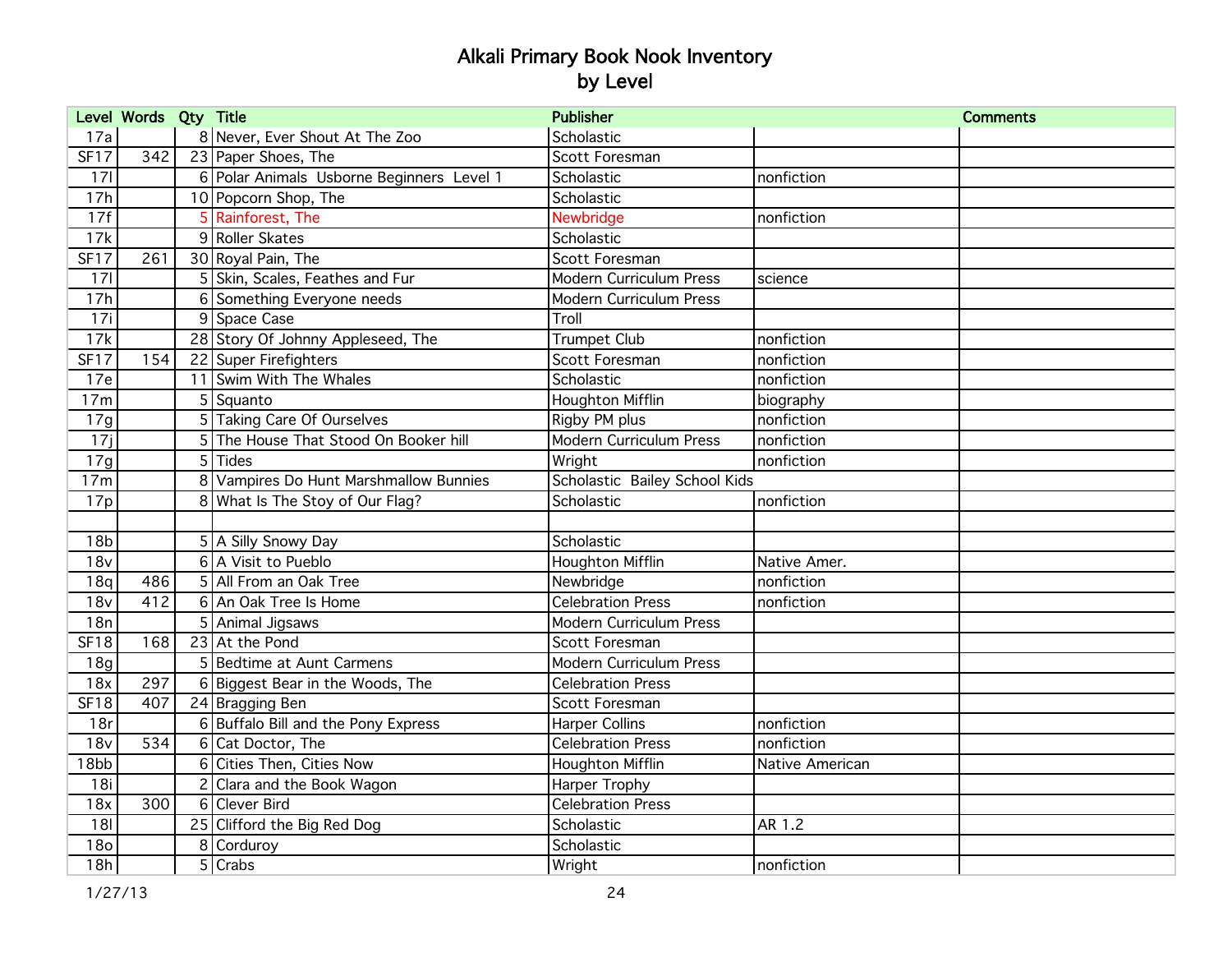|                  | Level Words Qty Title |                                                | <b>Publisher</b>                     |                    | <b>Comments</b> |
|------------------|-----------------------|------------------------------------------------|--------------------------------------|--------------------|-----------------|
| <b>SF18</b>      | 206                   | 24 Dance Mouse, Dance                          | Scott Foresman                       |                    |                 |
| 18 <sub>s</sub>  |                       | 8 Dancing With Manatees                        | Cartwheel Books                      | nonfiction         |                 |
| 18a              |                       | 6 Diary of a Worm                              | Scholastic                           |                    |                 |
| 18m              | 278                   | 5 Discovery Teams                              | Newbridge                            | nonfiction         |                 |
| 18d              |                       | 4 Eggs, Eggs, Eggs                             | Wright                               |                    |                 |
| 18u              | 618                   | <b>6 Exploring Caves</b>                       | <b>Celebration Press</b>             | nonfiction         |                 |
| 18bb             |                       | 12 Fattest, Tallest, Biggest Snowman Ever, The | Scholastic Hello Reader Math level 3 | math               |                 |
| 18u              | 604                   | 6 Fire-Fighting Heroes                         | <b>Celebration Press</b>             | nonfiction         |                 |
| 18 <sub>b</sub>  |                       | 6 Fox And Crow, The                            | Modern Curriculum Press              |                    |                 |
| 18j              |                       | $5$ Frogs                                      | Wright                               |                    |                 |
| 18t              |                       | 3 George The Drummer Boy                       | <b>Harper Collins</b>                |                    |                 |
| 18k              |                       | 10 Getting Ready To Race                       | Newbridge                            |                    |                 |
| 18f              |                       | 5 Going West                                   | Newbridge                            | nonfiction         |                 |
| <b>18w</b>       | 278                   | 6 Grandfather Horned Toad                      | <b>Celebration Press</b>             | Native American    |                 |
| <b>18w</b>       | 517                   | 6 Happy Birthday Mrs. Boedecker                | <b>Celebration Press</b>             |                    |                 |
| 18 <sub>b</sub>  |                       | 4 Heather's Book                               | Modern Curriculum Press              |                    |                 |
| 18p              |                       | 9 Hill Of Fire                                 | Harper Trophy                        | historical fiction |                 |
| 18h              | 303                   | 5 His Majesty the King                         | <b>Celebration Press</b>             |                    |                 |
| 18j              |                       | 5 How a Volcano Is Formed                      | Wright                               | nonfiction         |                 |
| 18m              |                       | 5 If You Give a Mouse a Cookie                 | Scholastic                           | AR 2.7             |                 |
| <b>SF18</b>      | 139                   | $23$ In the City                               | Scott Foresman                       | nonfiction         |                 |
| 18d              |                       | 4 Julie's Mornings                             | <b>Modern Curriculum Press</b>       |                    |                 |
| <b>18w</b>       |                       | 6 Life At Plymoth                              | Houghton Mifflin                     | Native Amer.       |                 |
| 18k              | 378                   | 6 Looking at Clouds                            | Newbridge                            | nonfiction         |                 |
| 18bb             |                       | 8 Lunch Line, The Hello Math Reader Level 3    | Scholastic                           | math               |                 |
| 18g              | 297                   | 5 Made's Birthday                              | <b>Celebration Press</b>             |                    |                 |
| 18 <sub>dd</sub> |                       | 12 Magic School Bus in the Bat Cave            | Scholastic Level 2                   | Science            |                 |
| 18bb             |                       | 6 Magic School Bus Fights Germs                | Scholastic<br>L <sub>2</sub>         | Science            |                 |
| 18 <sub>cc</sub> |                       | 12 Magic School Bus-Flies from the Nest        | Scholastic Level 2                   | Science            |                 |
| 18aa             |                       | 8 Magic School Shark Adventure                 | Scholastic Level 2                   |                    |                 |
| 18j              | 327                   | 5 Maple Thanksgiving, the                      | <b>Celebration Press</b>             |                    |                 |
| SF18             | 402                   | 24 May and Marta and Max                       | Scott Foresman                       |                    |                 |
| 18a              |                       | 4 Monster Under My Bed, The                    | <b>Modern Curriculum Press</b>       |                    |                 |
| <b>SF18</b>      | 198                   | 29 Monkey's Trick                              | Scott Foresman                       |                    |                 |
| 18k              | 431                   | 5 Moon, The                                    | <b>Celebration Press</b>             | nonfiction         |                 |
| 18 <sub>c</sub>  |                       | 5 Mother's Helpers                             | Modern Curriculum Press              |                    |                 |
| <b>SF18</b>      |                       | 332 24 Mouse Who Loved the Moon, The           | Scott Foresman                       |                    |                 |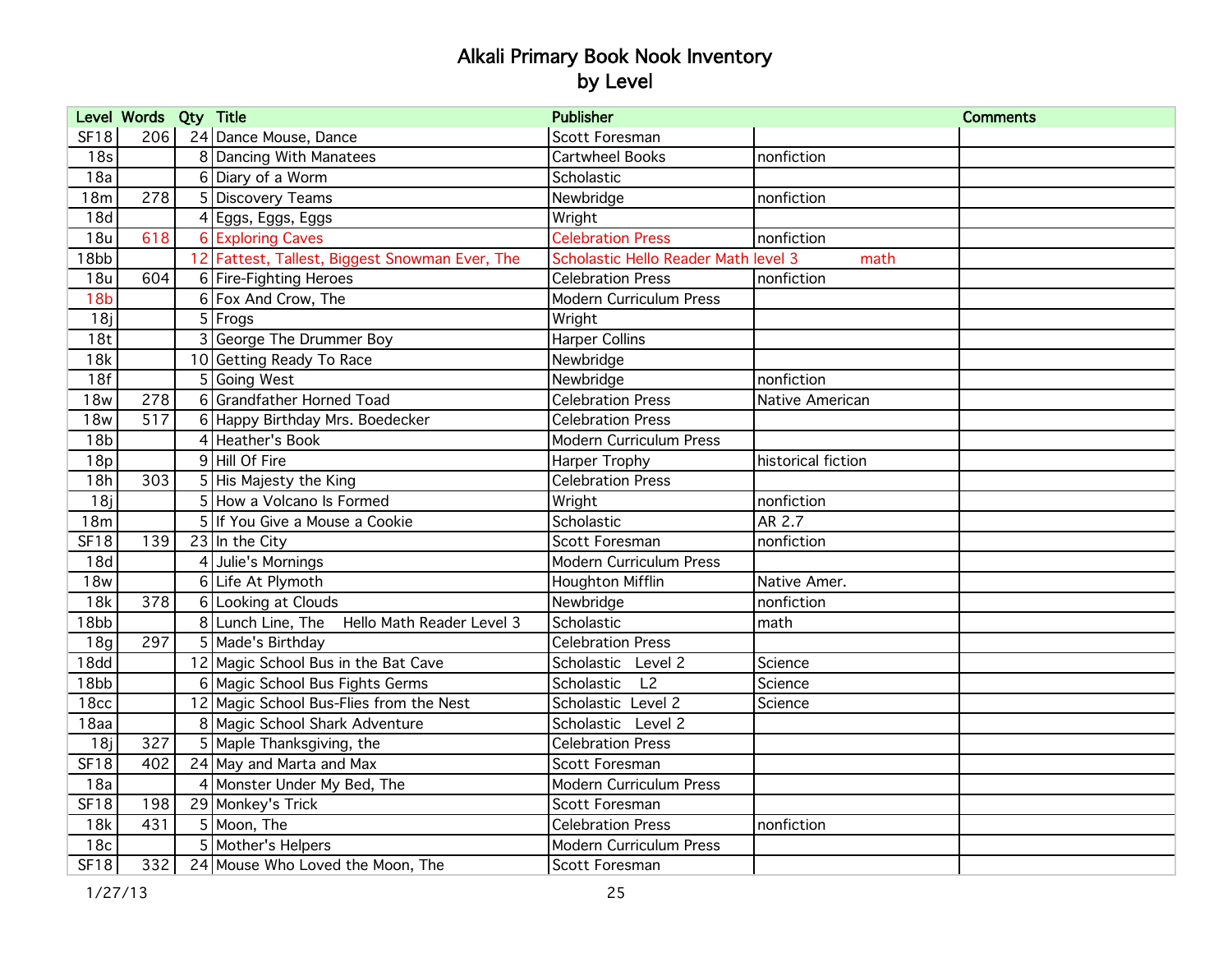|                  | Level Words Qty Title |                                            | <b>Publisher</b>               |                          | <b>Comments</b>             |
|------------------|-----------------------|--------------------------------------------|--------------------------------|--------------------------|-----------------------------|
| 18e              | 483                   | 3 Mr. and Mrs. Murphy and Bernard          | <b>Celebration Press</b>       |                          |                             |
| 18x              |                       | 5 My First Kwanzaa Book                    | Scholastic                     | nonfiction               |                             |
| <b>SF18</b>      | 415                   | 23 Nest for Owl, A                         | Scott Foresman                 |                          |                             |
| <b>SF18</b>      | 262                   | 25 On Our Way                              | Scott Foresman                 |                          |                             |
| 18k              | 442                   | $5$ Owls                                   | Newbridge                      | nonfiction               |                             |
| 18e              | 431                   | 4 Paloma's Party                           | <b>Celebration Press</b>       |                          |                             |
| 18a              |                       | 5 Penguins Through the Year                | Scholastic                     | nonfiction               |                             |
| 18f              |                       | 1 Pilgrims, The                            | Newbridge                      | non-fiction              |                             |
| 18 <sub>cc</sub> |                       | 6 Pirates Don't Change Diapers             | Scholastic                     |                          |                             |
| 18a              |                       | 5 Princess and the Wise Woman              | <b>Modern Curriculum Press</b> | nonfiction               |                             |
| 18r              |                       | 9 Prize Pumpkin-Berenstain Bears           | Random House                   |                          |                             |
| 18y              | 413                   | 6 Put on a Play 1, 2, 3                    | <b>Celebration Press</b>       |                          |                             |
| 18a              |                       | 6 Rainforest Ride                          | Scholastic                     | nonfiction               |                             |
| 18aa             |                       | 12 Reindeer Do Wear Striped Underwear      | Scholastic                     |                          |                             |
| 18m              | 434                   | 6 Science Fair                             | Newbridge                      | nonfiction               |                             |
| 18h              |                       | 4 Sharks                                   | Wright                         | nonfiction               |                             |
| 18 <sub>dd</sub> |                       | 8 Snowmonsters Do Drink Hot Chocolate      | Scholastic Bailey School Kids  |                          |                             |
| 18 <sub>o</sub>  |                       | $5$ Stars                                  | Grosset and Dunlap             | nonfiction               |                             |
| 18n              |                       | 5 Stolen Pumpkin, The                      | <b>Modern Curriculum Press</b> |                          |                             |
| 18y              | 408                   | 6 Strawberry Pop and Soda Crackers         | <b>Celebration Press</b>       |                          |                             |
| 18c              |                       | 5 Suki And The Case Of The Lost Bunnies    | Modern Curriculum Press        |                          |                             |
| 18m              | 402                   | 5 Tested For Safety                        | Newbridge                      | nonfiction               |                             |
| 18z              |                       | 19 The Meanest Thing To Say Bill Cosby     | Scholastic                     |                          |                             |
| <b>SF18</b>      | 358                   | 25 Three Pals, The                         | Scott Foresman                 |                          |                             |
| 18q              |                       | 8 Treeful of Pigs, A                       | Scholastic                     |                          |                             |
| 18y              |                       | 11 When I was Young In The Mountains       | <b>EP Dutton</b>               | Folktale                 | 1 missing - not checked out |
| 18d              |                       | Where Jeans Come From                      | Modern Curriculum Press        | nonfiction               |                             |
| 18e              |                       | Where The Forest Meets The Sea             | Scholastic                     |                          |                             |
| 18f              |                       | Who Sank the Boat?                         | <b>Trumpet Club</b>            |                          |                             |
| <b>SF18</b>      | 294                   | 24 Wonderful Pelicans                      | Scott Foresman                 | nonfiction               |                             |
| 18q              | 508                   | 5 Wonderful Weird Animals                  | Newbridge                      | nonfiction               |                             |
| 18 <sub>cc</sub> |                       | 7 Young Helen Keller First Start Biography | Troll/Scholastic               | Social Studies Biography |                             |
|                  |                       |                                            |                                |                          |                             |
| 19c              |                       | 6 A Pot Of Stone Soup                      | Modern Curriculum Press        | Folktale                 |                             |
| 19h              |                       | 8 A Sea Full Of Sharks                     | Scholastic                     | nonfiction               |                             |
| 19w              |                       | 8 Alexander and the Wind-up Mouse          | Scholastic                     |                          |                             |
| 19m              |                       | 8 Amazing Snakes Wildlife Conservatory     | Scholastic                     | nonfiction               |                             |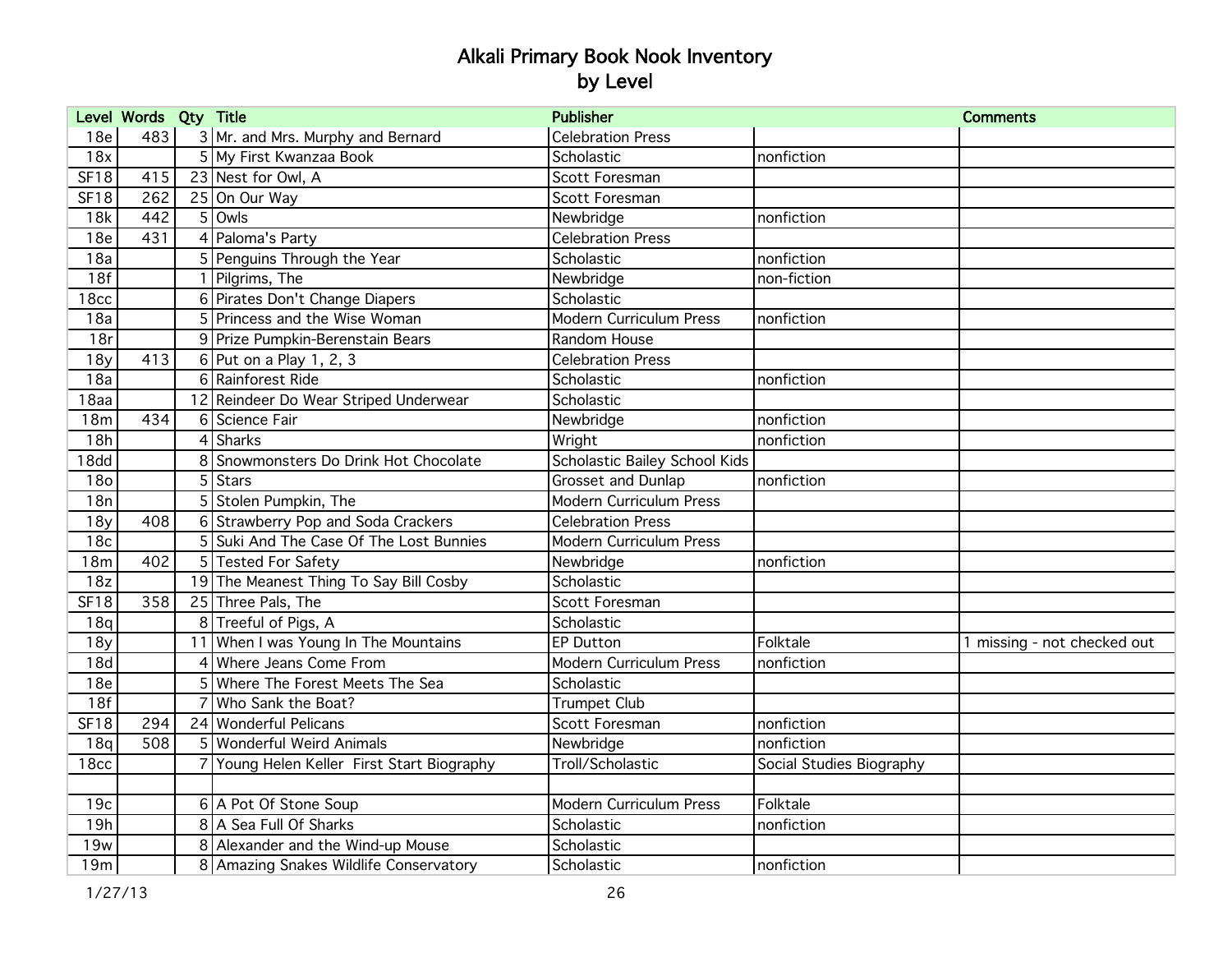|                 | Level Words Qty Title |                                                            | <b>Publisher</b>                    |                   | <b>Comments</b> |
|-----------------|-----------------------|------------------------------------------------------------|-------------------------------------|-------------------|-----------------|
| 19p             |                       | 8 Amelia Bedelia Goes Camping                              | Avon Camelot                        | AR 1.8            |                 |
| 19p             |                       | 11 Amelia Bedelia Helps Out                                | Avon Camelot                        | AR 2.3            |                 |
| 19a             |                       | 6 Amelia Bedelia's Family Album                            | Scholastic                          | AR 2.2            |                 |
| 19 <sub>b</sub> |                       | 6 Amellia Bedelia and the Surprise Shower                  | Scholastic                          | AR 2.3            |                 |
| 19w             |                       | 12 Back To School Fright from the Black Lagoon             | Scholastic #13 easy read Chap. book |                   |                 |
| 19j             |                       | 8 Ben Franklin and the Magic Squares                       | Scholastic                          |                   |                 |
| SF19            | 375                   | $23$ Busy as a Bee                                         | Scott Foresman                      |                   |                 |
| 19s             |                       | 8 Cam Jansen and the Mystery of the Babe Ruth Baseball     | Scholastic                          |                   |                 |
| 19u             |                       | 8 Cam Jansen and the Mystery of the Circus Clown           | Scholastic                          |                   |                 |
| 19q             |                       | 16 Cam Jansen Mystery of the Dinosaur Bones                | Scholastic and Dell                 | AR 3.8            |                 |
| 19t             |                       | 9 Cam Jansen and the Mystery of the Gold Coins             | Scholastic                          |                   |                 |
| 19t             |                       | 8 Cam Jansen and the Mystery of the Monster Mov Scholastic |                                     |                   |                 |
| 190             |                       | 8 Cam Jansen and the Snowy Day                             | Scholastic                          |                   |                 |
| 19u             |                       | 8 Cam Jansen and the Mystery of the Stolen Diamonds        | Scholastic                          |                   |                 |
| 19s             |                       | 8 Cam Jansen and the Mystery of the Television Dog         | Scholastic                          |                   |                 |
| 19t             |                       | 8 Cam Jansen and the Mystery of the U.F.O.                 | Scholastic                          |                   |                 |
| 19x             | 595                   | 6 Climbing The Apple Tree                                  | Eagle Crest Books                   | Indian Ed For All |                 |
| 19u             |                       | 6 Comic Guy Kooks in the Cafeteria                         | Scholastic                          |                   |                 |
| 19e             |                       | 10 Dinosaur Days                                           | Random House                        |                   |                 |
| 19d             |                       | 6 Dragon's Halloween                                       | Scholastic                          |                   |                 |
| 19f             |                       | 6 Farm Life Long Ago                                       | Steck-Vaughn                        | nonfiction        |                 |
| 19n             |                       | 25 Foundling, The                                          | Houghton Mifflin                    |                   |                 |
| 19v             |                       | 6 Frederick                                                | Scholastic                          |                   |                 |
| <b>SF19</b>     | 369                   | 24 Friendly Habits                                         | Scott Foresman                      |                   |                 |
| 19c             |                       | 10 Helen KellerCourage in the Dark                         | Random House                        |                   |                 |
| 19x             |                       | 8 Herbie Jones Sails Into Second Grade                     | Scholastic                          |                   |                 |
| SF19            | 357                   | 24 Hide-and Seek Rabbit, The                               | Scott Foresman                      |                   |                 |
| 19f             |                       | 12 Horrible Harry and the Ant Invasion                     | #3 Scholastic                       | AR 3.1            |                 |
| 19q             |                       | 6 Horrible Harry and the Christmas Surprise                | #5 Scholastic                       |                   |                 |
| 19y             |                       | 6 Horrible Harry and the Dead Letters                      | # Scholastic                        |                   |                 |
| 19c             |                       | 6 Horrible Harry and the Dragon War                        | #15 Scholastic                      |                   |                 |
| 19g             |                       | 12 Horrible Harry and the Drop of Doom                     | #9 Scholastic                       | AR 2.8            |                 |
| 19i             |                       | 22 Horrible Harry and The Dungeon                          | #7 Scholastic                       | AR 3.1            |                 |
| 191             |                       | 8 Horrible Harry and the Goog                              | #18 Scholastic                      |                   |                 |
| 19d             |                       | 12 Horrible Harry and the Green Slime                      | #2 Scholastic                       | AR 3.3            |                 |
| 19g             |                       | 6 Horrible Harry and the Holidaze                          | #16 Scholastic                      |                   |                 |
| 19r             |                       | 6 Horrible Harry and the Kickball Wedding                  | #6 Scholastic                       |                   |                 |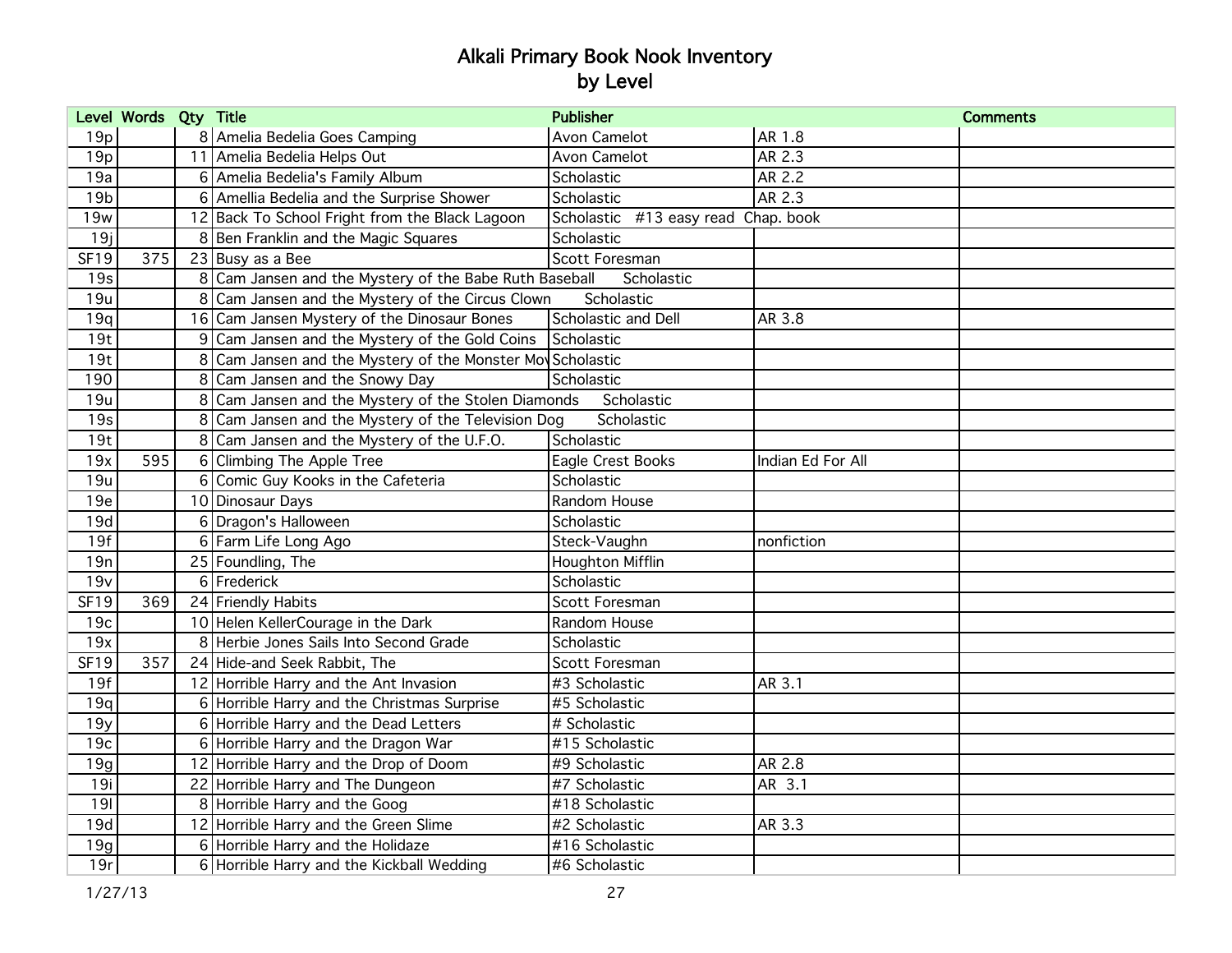|                  | Level Words Qty Title |                                                                 | <b>Publisher</b>                |                    | <b>Comments</b> |
|------------------|-----------------------|-----------------------------------------------------------------|---------------------------------|--------------------|-----------------|
| 19e              |                       | 6 Horrible Harry and the Mud Gremlins                           | #14 Scholastic                  |                    |                 |
| 19m              |                       | 12 Horrible Harry and the Triple Revenge                        | #20 Scholastic                  |                    |                 |
| 19y              |                       | 12 Horrible Harry Bugs the Three Bears                          | # Scholastic                    |                    |                 |
| 19x              |                       | 12 Horrible Harry Cracks The Code                               | #21 Scholastic                  |                    |                 |
| 19i              |                       | 6 Horrible Harry Goes To The Moon                               | #11 Scholastic                  | AR 2.9             |                 |
| 19g              |                       | 12 Horrible Harry In Room 2B                                    | #1 Scholastic                   | AR 3.2             |                 |
| 19q              |                       | 6 Horrible Harry's Secret                                       | #4 Scholastic                   |                    |                 |
| 191              |                       | 12 Horrible Harry Takes The Cake                                | #19 Scholastic                  |                    |                 |
| 19v              |                       | 8 How Not To Start Third Grade                                  | Random House/Scholastic         |                    |                 |
| <b>SF19</b>      | 321                   | 24 How the Game Was Won                                         | Scott Foresman                  |                    |                 |
| 19r              |                       | 9 I'm Glad I'm Me                                               | Scholastic                      | Poetry Collection  |                 |
| 19f              |                       | 6 Junk Pile Robot, The                                          |                                 |                    |                 |
| 19 <sub>b</sub>  |                       | 12 Let's Read About Martin Luther King, Jr.                     | Scholastic                      | nonfiction         |                 |
| 19h              |                       | 5 Long Way To A New Land                                        | Harper Trophy                   |                    |                 |
| 19a              |                       | 6 Long Way Westward, The                                        | Harper Trophy                   |                    |                 |
| 19 <sub>w</sub>  |                       | 8 magic School Bus Weathers the Storm                           | Scholastic                      |                    |                 |
| <b>SF19</b>      | 338                   | 25 Man Who Loved The Sea, The                                   | Scott Foresman                  | nonfiction         |                 |
| 190              |                       | 9 Oxcart Man                                                    | Scholastic                      | historical fiction |                 |
| 19s              |                       | 8 Pizza Pizzazz!                                                | Scholastic Hello Reader Level 3 | math               |                 |
| SF19             | 237                   | 24 Ready? Click!                                                | Scott Foresman                  | nonfiction         |                 |
| <b>SF19</b>      | 431                   | 24 Rosa's Rescue                                                | Scott Foresman                  |                    |                 |
| 19v              |                       | Sleepover Sleuths Nancy Drew Clue Club #1                       | Scholastic                      |                    |                 |
| 19k              |                       | 14 Stink and the Incredible, Super-Galactic Jawbreal Scholastic |                                 |                    |                 |
| 190              |                       | 6 Storms                                                        | Steck-Vaughn                    | nonfiction         |                 |
| 19h              |                       | 12 The Candy Corn Contest                                       | Scholastic                      | AR 2.5             |                 |
| 19a              |                       | 6 The Perfect Pet                                               | Scholastic                      |                    |                 |
| 19j              |                       | 6 The Rain Came Down                                            | Scholastic                      |                    |                 |
| 19 <sub>b</sub>  |                       | 3 The True Story of Balto                                       | Random House                    | nonfiction         |                 |
| 19j              |                       | 8 The True Story Of The 3 Little Pigs                           | Scholastic                      | AR 3.0             |                 |
| 19c              |                       | 6 What Joy Found                                                | Modern Curriculum Press         |                    |                 |
| 19d              |                       | <b>Whistle For Willie</b>                                       | Picture Puffin                  |                    |                 |
|                  |                       |                                                                 |                                 |                    |                 |
| 20 <sub>g</sub>  |                       | 6 A Girl Named Helen Keller                                     | Scholastic                      | biography          |                 |
| 20d              |                       | 4 A Look At Snakes                                              | Steck-Vaughn                    | nonfiction         |                 |
| 20d              |                       | 6 A Look At Spiders                                             | Steck-Vaughn                    | nonfiction         |                 |
| 20f              |                       | 5 Albert                                                        | Modern Curriculum Press         |                    |                 |
| 20 <sub>mm</sub> |                       | 8 All About Reptiles and Amphibians                             | Ticktock/Scholastic             |                    |                 |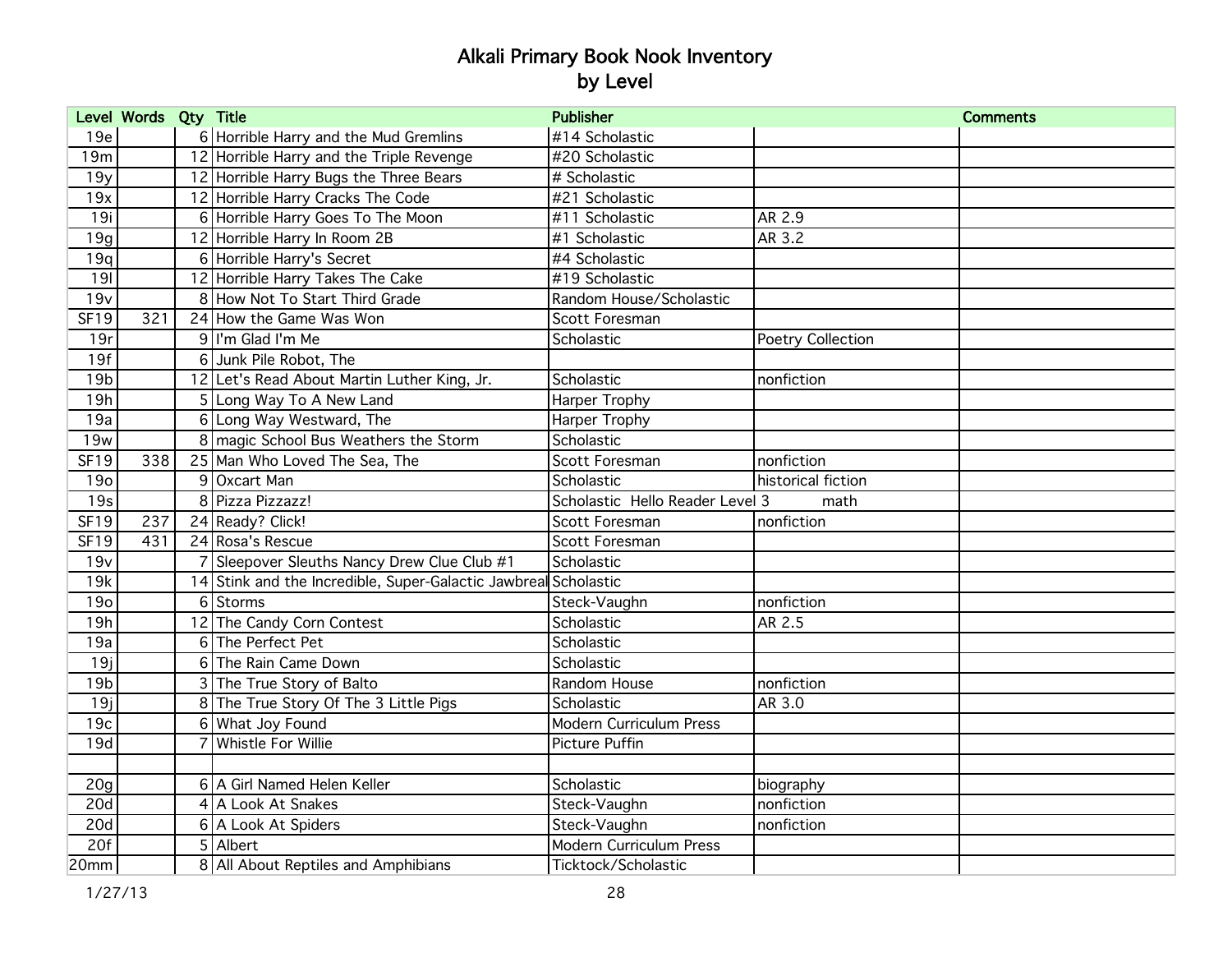|                  | Level Words Qty Title |   |                                                          | <b>Publisher</b>               |                         | <b>Comments</b> |
|------------------|-----------------------|---|----------------------------------------------------------|--------------------------------|-------------------------|-----------------|
| 20j              |                       |   | 6 Amazing Birds of the Rainforest                        | Steck-Vaughn                   | nonfiction              |                 |
| 20 <sub>o</sub>  |                       |   | 6 Amazing Crickets                                       | Newbridge                      | nonfiction              |                 |
| <b>SF20</b>      |                       |   | 24 Animal Cousins                                        | Scott Foresman                 | nonfiction              |                 |
| 20k              |                       |   | 6 Animals In Danger Berger                               | Newbridge                      | nonfiction              |                 |
| 20z              |                       |   | 5 Astronauts Living in Space                             | DK Publishimg                  | nonfiction              |                 |
| 20p              |                       |   | 6 Baby Alligator                                         | <b>Grosset and Dunlap</b>      |                         |                 |
| 20m              |                       |   | 5 Big, Bigger, Biggest                                   | <b>Celebration Press</b>       |                         |                 |
| 20k              |                       |   | 5 Boss Cat                                               | <b>Modern Curriculum Press</b> |                         |                 |
| 20nn             |                       |   | 4 Boy Who Wanted To Draw Cats, The                       | <b>Modern Curriculum Press</b> |                         |                 |
| 20u              |                       |   | 6 Buffalo Before Breakfast                               | Scholastic                     | AR 3.3                  |                 |
| 20f              |                       |   | 6 Bugs, Bugs, Bugs                                       | DK Publishimg                  |                         |                 |
| 20y              |                       |   | 6 Buzz! A Book About Insects                             | Scholastic                     | nonfiction              |                 |
| 20z              |                       |   | 12 Caleb's story                                         | Scholastic                     | AR 2.9                  |                 |
| 20a              |                       | 6 | Case of the April Fool's Frogs Calendar Club             | Scholastic                     |                         |                 |
| 20pp             |                       |   | 8 Case of the New Year's Eve Nightmare                   | Scholastic Calendar Club       |                         |                 |
| 20 <sub>g</sub>  |                       |   | 10 Case of the Sneaky Strangers Calendar Club            | Scholastic                     |                         |                 |
| 20i              |                       |   | 5 Chomp!                                                 | Scholastic                     |                         |                 |
| 20 <sub>o</sub>  |                       |   | 8 Christopher Columbus                                   | Troll                          | nonfiction              |                 |
| 20i              |                       | 6 | Cities Around The World                                  | Steck-Vaughn                   | nonfiction              |                 |
| 20ee             |                       |   | 6 Civil War on Sunday                                    | Scholastic                     | AR 3.4                  |                 |
| 20hh             |                       |   | 17 December Secrets                                      | Scholastic                     | AR 2.7                  |                 |
| 20j              |                       |   | 6 Digging For Dinosaurs                                  | Newbridge                      |                         |                 |
| 20u              |                       |   | 6 Dingoes at Dinnertime                                  | Scholastic                     | AR 3.2                  |                 |
| 20c              |                       | 8 | Dinosaur Cove Attack of the Tyrannasaurus                | Scholastic                     |                         |                 |
| 20bb             |                       |   | 8 Dolphins                                               | Random House                   |                         |                 |
| 20 <sub>t</sub>  |                       |   | 6 Dolphins at Daybreak                                   | Scholastic                     | AR 3.1                  |                 |
| 20nn             |                       |   | 8 Dragon of the Red Dawn #37 Magic Tree House Scholastic |                                | AR 3.9                  |                 |
| 20ii             |                       |   | 6 Dust Bowl Lands                                        | Houghton Mifflin               | Native Amer.            |                 |
| 20s              |                       |   | 6 Earthquake in the Early Morning                        | Scholastic                     | AR 3.3                  |                 |
| 201              |                       |   | 6 Explorers Searching For Adventure                      | Steck-Vaughn                   | nonfiction              |                 |
| 20e              | 343                   |   | 6 Find It Fast!                                          | Newbridge                      |                         |                 |
| 20s              |                       |   | 5 First Thanksgiving, The                                | Scholastic                     | nonfiction              |                 |
| 20 <sub>qq</sub> |                       |   | 8 Flat Stanley's Egyptian Grave Robbery                  | Scholastic                     | Worldwide Adventures #2 |                 |
| 20y              |                       |   | 29 Freckle Juice                                         | <b>Dell Yearling</b>           | AR 3.1                  |                 |
| 20 <sub>b</sub>  |                       |   | 4 Henry's Ears                                           | Modern Curriculum Press        |                         |                 |
| 20v,w            |                       |   | 24 George and Martha Tons of Fun                         | Houghton Mifflin               |                         |                 |
| 20r              |                       |   | 12 Giant Squid                                           | Grosset and Dunlap             | nonfiction              |                 |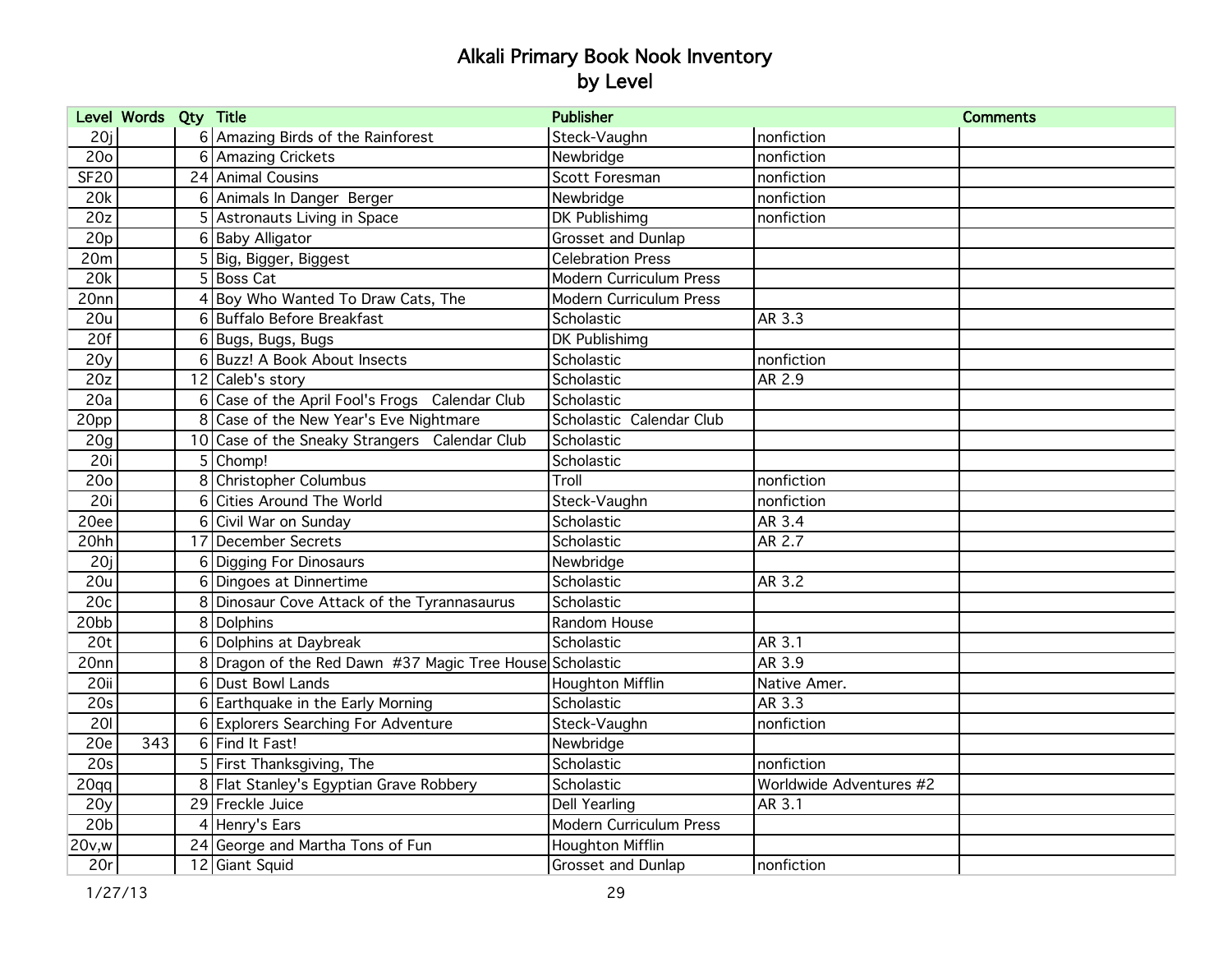|                   | Level Words Qty Title |                              | <b>Publisher</b> |             | <b>Comments</b> |
|-------------------|-----------------------|------------------------------|------------------|-------------|-----------------|
| <b>SF20</b>       |                       | 360 24 Gift of Writing, The  | Scott Foresman   |             |                 |
| 20n               |                       | 6 Going For Gold             | DK Publishimg    | Inonfiction |                 |
| $\frac{20j}{20b}$ |                       | 5 Gold Fever                 | Random House     | nonfiction  |                 |
|                   |                       | 6 Golly Sisters Go West, The | Harper Trophy    | AR 2.1      |                 |
| 20 <sub>b</sub>   |                       | 5 Golly Sisters Ride Again   | Harper Trophy    | AR 2.7      |                 |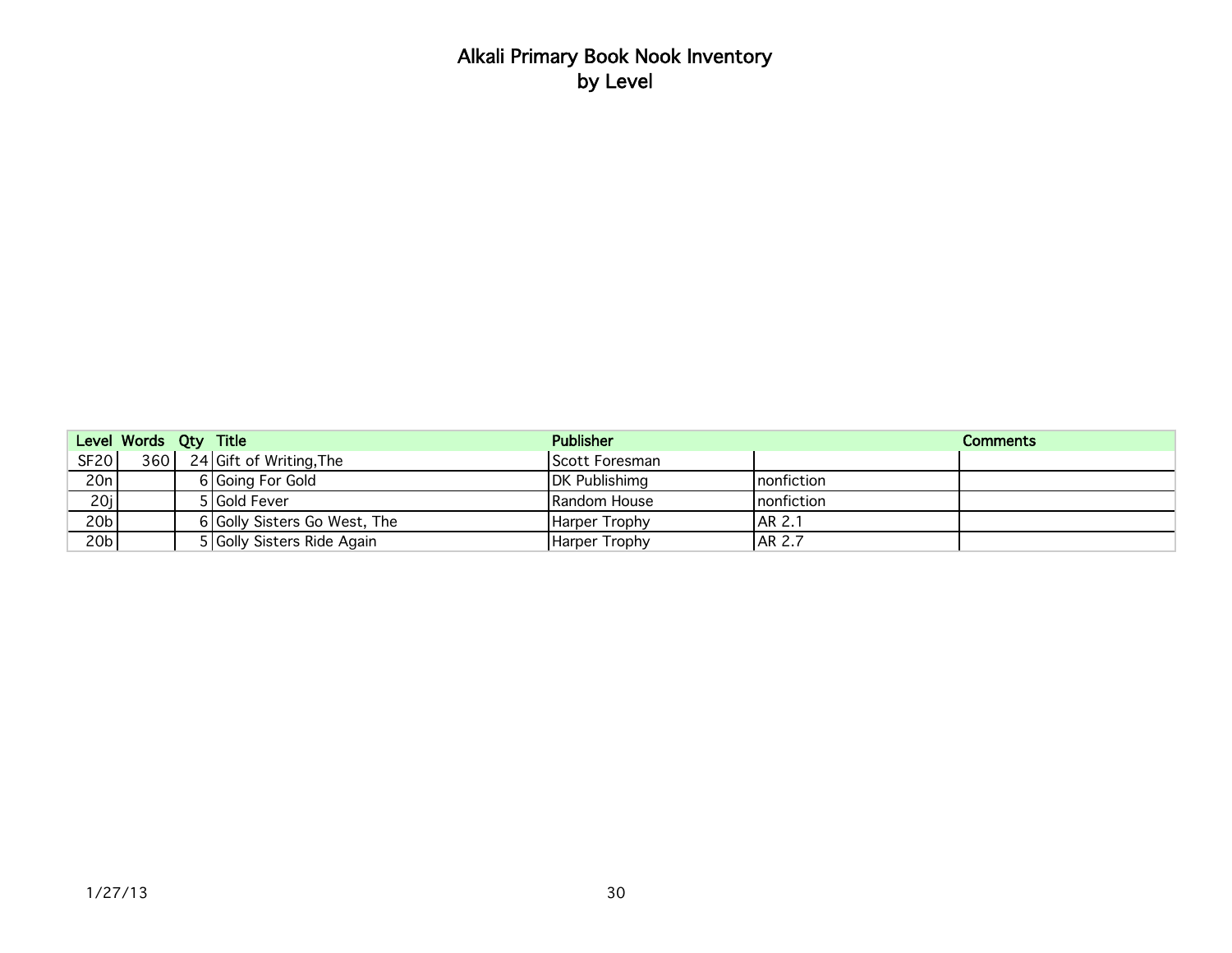|                 | Level Words Qty Title |                                                                  | <b>Publisher</b>               | <b>Comments</b>                           |
|-----------------|-----------------------|------------------------------------------------------------------|--------------------------------|-------------------------------------------|
| 20w             |                       | 4 Great Houdini, The                                             | Random House                   |                                           |
| 20e             |                       | 6 Howie Bowles, Secret Agent                                     | Scholastic                     |                                           |
| 20s             |                       | 6 Hungry, Hungry Sharks                                          | Random House                   | AR 2.8 nonfiction                         |
| <b>SF20</b>     | 381                   | 24 If You Were an Octopus                                        | Scott Foresman                 | nonfiction                                |
| 20h             | 486                   | 12 In the Time of the Dinosaurs                                  | Newbridge                      |                                           |
| 20 <sub>g</sub> |                       | 6 Inside A Rainforest                                            | Steck-Vaughn                   | nonfiction                                |
| 20i             |                       | 5 Inventors Making Things Better                                 | Steck-Vaughn                   | nonfiction                                |
| 20m             |                       | 12 lvy and Bean book #1                                          | Scholastic                     |                                           |
| 20rr            |                       | 8 January Jokers Calendar Mysteries                              | Scholastic                     | Ato Z mystery siblings                    |
| 20cc            |                       | 8 Jigsaw Jones, The case of the Kidnapped Candy Scholastic       |                                |                                           |
| <b>20w</b>      |                       | 12 Jigsaw Jones-The Case of the Groaning Ghost                   | Scholastic                     |                                           |
| 2000            |                       | 12 Jigsaw Jones, The Case Of The Wild Turkey Chase Scholastic #6 |                                |                                           |
| 20c             |                       | 3 Josefina Story Quilt, The                                      | Harper Trophy                  | AR 2.7                                    |
| <b>SF20</b>     | 369                   | 24 Knight Light, The                                             | Scott Foresman                 |                                           |
| 20f             |                       | 6 Lady Bug                                                       | <b>Creative Teaching Press</b> | nonfiction                                |
| 20k             |                       | 5 Laura Ingals Wilder                                            | Steck-Vaughn                   |                                           |
| 20i             |                       | 6 Life In The Desert                                             | Steck-Vaughn                   | nonfiction                                |
| 20ff            |                       | 8 Lily's Purple Plastic Purse                                    | Scholastic AR 3.1              |                                           |
| 20a             |                       | 10 Little Island, The                                            | Scholastic                     |                                           |
| 20hh            |                       | 8 Little Old Ldy Who Was Not Afraid of Anything, The             | Scholastic                     | cumulative story AR 3.5                   |
| 20q             |                       | 10 Little Penguins Tale                                          | Scholastic                     |                                           |
| 20p             |                       | 6 Magic Tree House-Carinal at Candlelight                        | Scholastic                     |                                           |
| 20mm            |                       | 6 Magic Tree House Hour of the Olympics #16                      | Scholastic                     |                                           |
| <b>SF20</b>     | 167                   | 23 Mashed Potato Moose                                           | Scott Foresman                 |                                           |
| 20u             |                       | 10 Miss Nelson Is Missing                                        | <b>Houghton Mifflin</b>        |                                           |
| 20bb            |                       | 26 Molly's Pilgrim                                               | Bantam Double Day Dell         | AR 3.0 historical fiction                 |
| 20d             |                       | 12 Monster Bugs                                                  | Random House                   | nonfiction                                |
| 20II            |                       | 8 Mrs. Jeepers' Creepy Christmas Baily School                    | Scholastic                     |                                           |
| 20aa            |                       | 23 My Father's Dragon                                            | Trumpet                        | AR 5.6                                    |
| 20 <sub>t</sub> | 397                   | 5 Native American Traditions                                     | <b>Celebration Press</b>       | nonfiction                                |
| 21j             |                       | 6 Night Owls, The                                                |                                | nonfiction                                |
| 20m             | 458                   | 6 Pack a Picnic!                                                 | <b>Celebration Press</b>       |                                           |
| 201             | 627                   | 6 Peaceful Hippo, The                                            | <b>Celebration Press</b>       |                                           |
| 20rr            |                       | 6 Peril At The Pyramids<br>Secret in the Attic                   | Scholastic                     |                                           |
| 20 <sub>t</sub> |                       | 5 Pink Snow and Other Weird Weather                              | Grosset and Dunlap             | nonfiction                                |
| 20m             |                       | 6 Pirates-Raiders of the High Seas                               | DK Publishimg                  |                                           |
| 20kk            |                       | 8 Polar Bears and the Arctic                                     | Scholastic                     | nonfiction reference for Magic Tree House |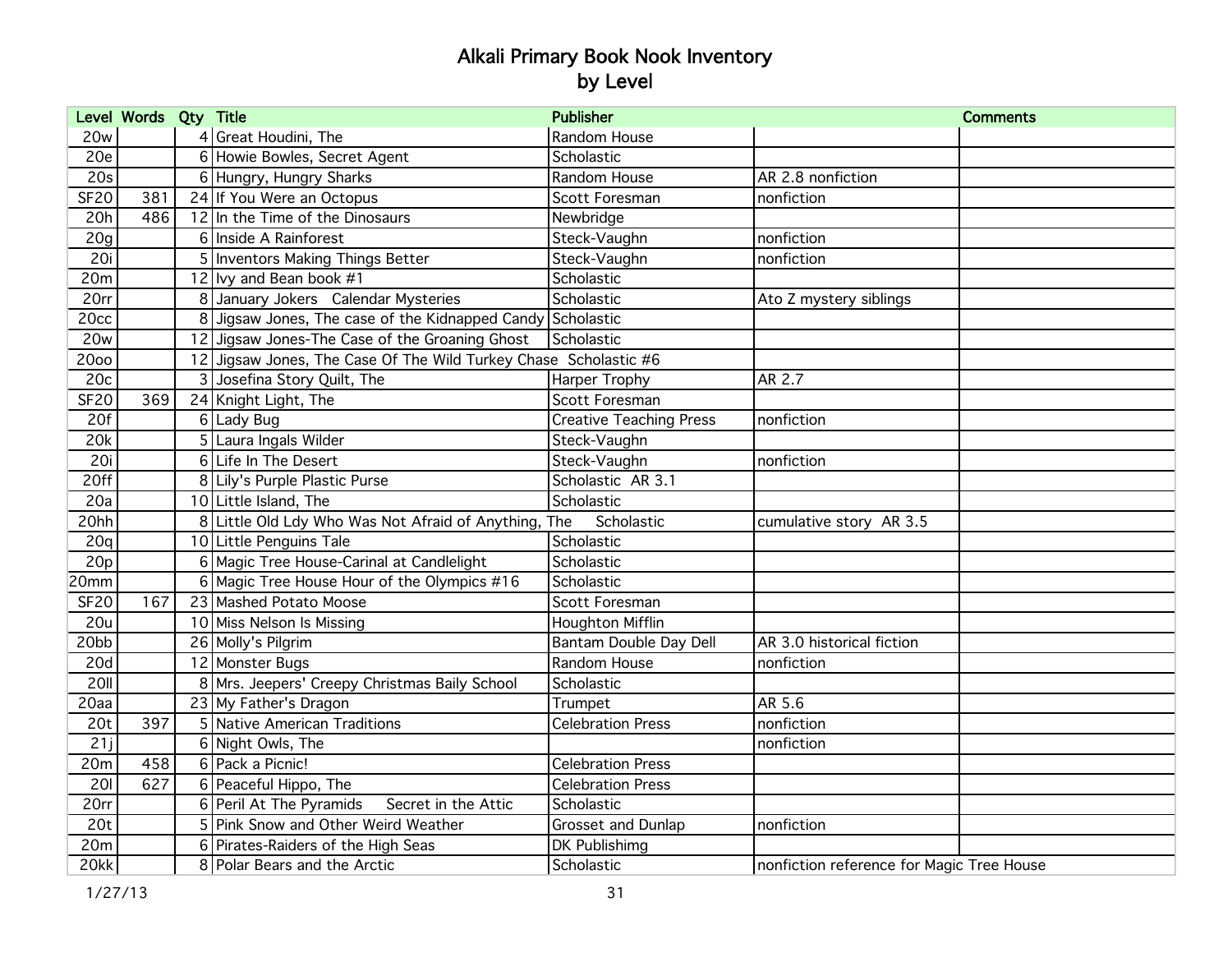|                 | Level Words Qty Title |                |                                                            | <b>Publisher</b>               |                                   | <b>Comments</b> |
|-----------------|-----------------------|----------------|------------------------------------------------------------|--------------------------------|-----------------------------------|-----------------|
| 20kk            |                       |                | 8 Polar Bears Past Bedtime                                 | Scholastic                     | AR3.3                             |                 |
| 201             | 848                   |                | 6 Present and Past                                         | <b>Celebration Press</b>       | nonfiction                        |                 |
| 20nn            |                       |                | 5 Princess and the Poet, The                               | Modern Curriculum Press        |                                   |                 |
| 20h             |                       |                | 6 Reading Maps                                             | Newbridge                      |                                   |                 |
| 20qq            |                       |                | 8 Ready, Set Snow!<br>Ready Freddy #24                     | Scholastic                     |                                   |                 |
| 20gg            |                       |                | 6 Revolutionary War on Wednesday                           | Scholastic                     | AR 3.5                            |                 |
| <b>SF20</b>     | 485                   |                | 22 Rumpelstiltskin                                         | Scott Foresman                 |                                   |                 |
| 20ee            |                       |                | 23 Sable                                                   | <b>Holt and Company</b>        |                                   |                 |
| 20ii            |                       |                | 6 Sacagawea's Journey                                      | Houghton Mifflin               | Native Amer.                      |                 |
| 20II            |                       |                | 8 Scream For Ice Cream Nancy Drew Clue Crew #2             | Scholastic                     |                                   |                 |
| 20nn            |                       |                | 5 Sea Creatures                                            | <b>Modern Curriculum Press</b> |                                   |                 |
| 20qq            |                       |                | 5 Sea Monsters Don't Ride Motorcycles #40                  | Scholastic                     | <b>Bailey School Kids Mystery</b> |                 |
| 20x             |                       | 6 <sup>1</sup> | Secrets of the Mummies                                     | DK Publishimg                  |                                   |                 |
| 20ii            |                       |                | 6 Sequoyah, Cherokee Leader                                | <b>Houghton Mifflin</b>        | Native Amer.                      |                 |
| 20ii            |                       |                | 8 Sharks!                                                  | Scholastic                     | nonfiction                        |                 |
| 20cc            |                       |                | 12 Shrek!                                                  | Scholastic                     |                                   |                 |
| 20p             |                       |                | 6 Shy People's Picnic, The                                 | <b>Celebration Press</b>       |                                   |                 |
| 20 <sub>o</sub> |                       |                | 5 Snakes!                                                  | Random House                   | nonfiction                        |                 |
| 20jj            |                       |                | 5 Stink The Incredible Shrinking Kid                       | Scholastic                     | AR3.5                             |                 |
| 20ji            |                       |                | 8 Stop That Hamster! Ready Freddy                          | Scholastic                     |                                   |                 |
| 20 <sub>t</sub> |                       |                | 6 Thanksgiving on Thursday Magic tree House                | Scholastic                     | AR 3.3                            |                 |
| 20ff            |                       | $6 \mid$       | That Crazy Eddie and the Science Project of Dod Scholastic |                                |                                   |                 |
| 20a             |                       |                | 4 The Art Lesson                                           | Trumpet                        | AR 3.6                            |                 |
| 20rr            | 655                   | $6 \mid$       | The Basketball Game                                        | Eagle Crest Books              | Indian Ed For All                 |                 |
| 2000            |                       |                | 12 The Case of the Wild Turkey Chase                       | Scholastic Jigsaw Jones        |                                   |                 |
| 20ee            |                       |                | 6 Tigers At Twilight                                       | Scholastic                     | AR 3.0                            |                 |
| 20dd            |                       |                | 17 Tonight on the Titanic                                  | Scholastic                     | AR 3.1                            |                 |
| 20h             |                       |                | 12 Trail Of Tears, The                                     | Random House                   | nonfiction                        |                 |
| <b>SF20</b>     | 216                   |                | 24 Tuna-Noodle Glue                                        | Scott Foresman                 |                                   |                 |
| 20n             |                       |                | 5 Twister on Tuesday                                       | Scholastic                     | AR 3.2                            |                 |
| 20a             | 440                   |                | 6 Using Energy Wisely                                      | Newbridge                      | nonfiction                        |                 |
| 20k             |                       |                | 6 Volcanoes and Other Natural Disasters                    | DK Publishimg                  | nonfiction                        |                 |
| <b>SF20</b>     | 286                   |                | 24 Waiting for Poppy                                       | Scott Foresman                 |                                   |                 |
| 20e             | 438                   |                | 5   Watching Whales                                        | Newbridge                      | nonfiction                        |                 |
| 20q             |                       |                | 6 Way Down Deep                                            | Grosset and Dunlap             | nonfiction                        |                 |
| 20pp            |                       |                | 8 Werewolves Don't Go To Summer Camp                       | Scholastic Bailey School Kids  |                                   |                 |
| 20c             |                       |                | 6 Whales-The Gentle Giant                                  | Random House                   | nonfiction                        |                 |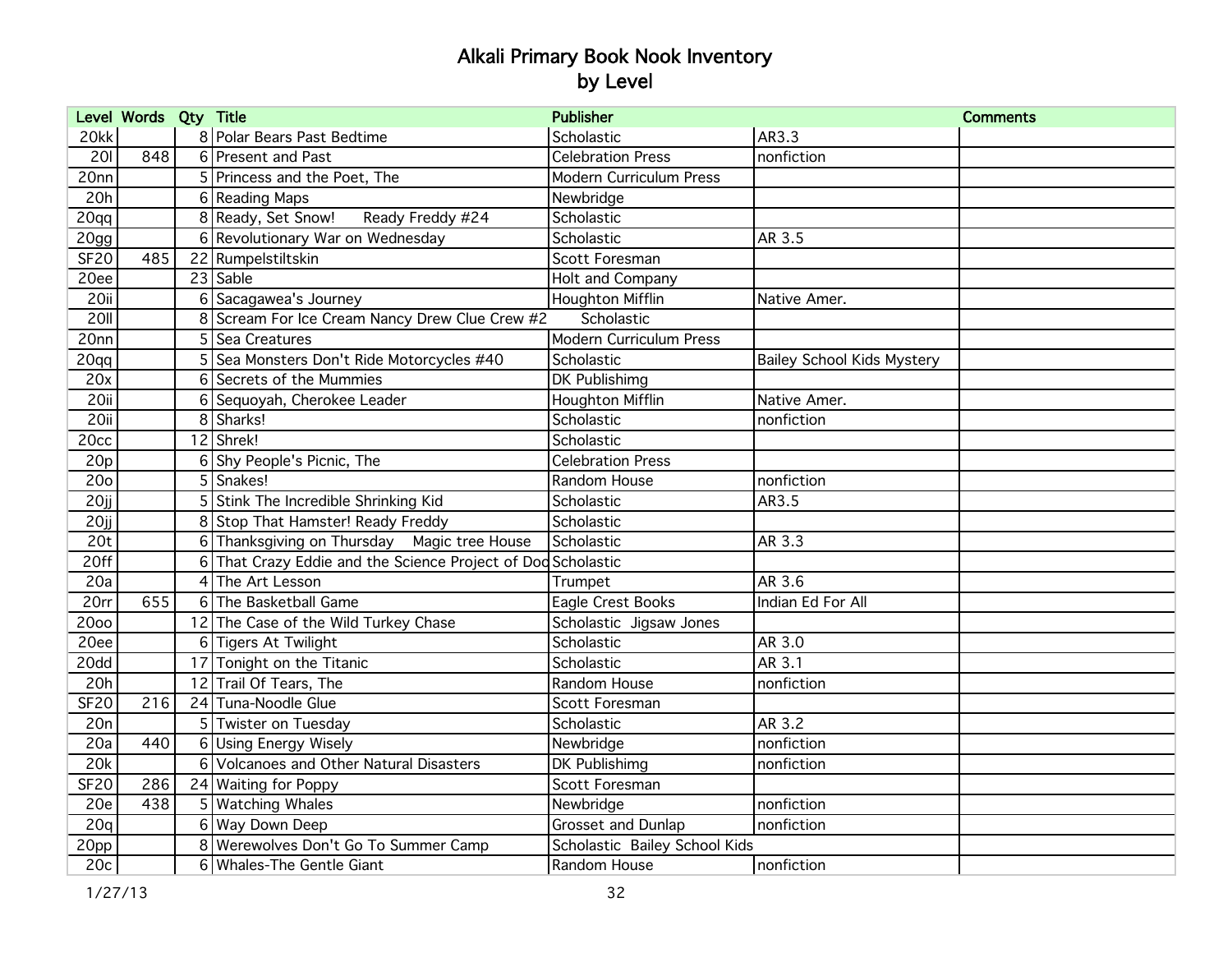|                  | Level Words Qty Title |   |                                              | <b>Publisher</b>               |                    | <b>Comments</b> |
|------------------|-----------------------|---|----------------------------------------------|--------------------------------|--------------------|-----------------|
| 20n              |                       |   | 7 What Zoo Keepers Do                        | Scholastic Hello Reader 4      | nonfiction         |                 |
| 2000             |                       |   | 8 White House Whiteout A to Z Mysteries      | Scholastic                     |                    |                 |
| 20rr             |                       |   | 6 Who Would Win? Polar Bear VS Grizzly Bear  | Scholastic                     | nonfiction         |                 |
| <b>SF20</b>      | 360                   |   | 24 Wood for Sale                             | Scott Foresman                 |                    |                 |
| 20j              |                       |   | 6 World of Dinosaurs, The                    | Newbridge                      |                    |                 |
| 20 <sub>qq</sub> |                       |   | 8 Worlwide Adventures 2 Flat Stanley         | Scholastic                     |                    |                 |
|                  |                       |   |                                              |                                |                    |                 |
| 21j              |                       |   | 6 A Writer's Work                            | Wright                         | nonfiction         |                 |
| 21 <sub>o</sub>  |                       |   | 8 Absent Author<br>A to Z Mystery #1         | Scholastic                     |                    |                 |
| 21h              |                       |   | 27 Adventures Of George Washington, The      | Scholastic                     | historical fiction |                 |
| 21               |                       |   | 6 Amazing Sharks!                            | Scholastic                     | nonfiction         |                 |
| 21c              |                       |   | 13 Arthur's Envelope Mystery                 | Scholastic                     |                    |                 |
| 21m              |                       |   | 8 Case of the Sneaky Snowman Nancy Drew      | Scholastic                     |                    |                 |
| 21f              |                       |   | 8 Case of the Snowboarding Superstar         | Scholastic                     |                    |                 |
| 21n              |                       |   | 8 Chalk Box Kid, The                         | Scholastic                     |                    |                 |
| 21g              |                       |   | 12 Detective Camp A to Z Mysteries           | Scholastic                     |                    |                 |
| 21c              |                       |   | 11 Don't Call Me Beanhead                    | Scholastic                     | AR 4.2             |                 |
| 21a              |                       |   | Flat Stanley                                 | Scholastic                     | AR 4.0             |                 |
| 21m              |                       |   | 8 Forever Amber Brown                        | Scholastic                     | AR 3.8             |                 |
| 211              |                       |   | 5 From Tiger To Anansi                       | <b>Modern Curriculum Press</b> |                    |                 |
| 21d              |                       |   | 12 Invisible Stanley                         | Scholastic                     |                    |                 |
| 21i              |                       |   | 16 Ivy and Bean and the Ghost That Had to Go | #2 Scholastic                  |                    |                 |
| 21f              |                       |   | Jigsaw Jones Case of Snowboading Superstar   | #24 Scholastic                 |                    |                 |
| 21e              |                       | 5 | Junie B. Jones Stupid Smelly Bus             | Random House                   |                    |                 |
| 211              |                       |   | 5 Kitten Who Wouldn't Purr, The              | Modern Curriculum Press        |                    |                 |
| 21 <sub>b</sub>  |                       |   | 12 Let's Dream Martin Luther King, Jr.       | Scholastic                     | biography          |                 |
| 21 <sub>b</sub>  |                       |   | 10 Magic Finger                              | Scholastic                     |                    |                 |
| 21k              |                       |   | 12 Mayflower Treasure Hunt A to Z Mystery    | Scholastic                     |                    |                 |
| 21 <sub>o</sub>  |                       |   | 7 Meet George Washington                     | Scholastic                     | nonfiction AR 3.4  |                 |
| 21a              | 344                   |   | 6 Moon, The                                  | Newbridge                      | nonfiction         |                 |
| 21j              |                       |   | 5 Mountain Gorillas                          | Wright Group                   | nonfiction         |                 |
| 21g              |                       |   | 10 Nine True Dolphins Stories                | Random House                   | non-fiction        |                 |
| 21d              |                       |   | 6 Not So Weird Emma                          | Scholastic                     |                    |                 |
| 21f              |                       |   | 5 Only Emma                                  | Scholastic                     |                    |                 |
| 21a              | 346                   |   | $4$ Reptiles                                 | Newbridge                      | nonfiction         |                 |
| 21a              |                       |   | 5 Stanley and the Magic Lamp                 | Scholastic                     |                    |                 |
| 211              |                       |   | 8 Stanley's Christmas Adventure              | Scholastic                     |                    |                 |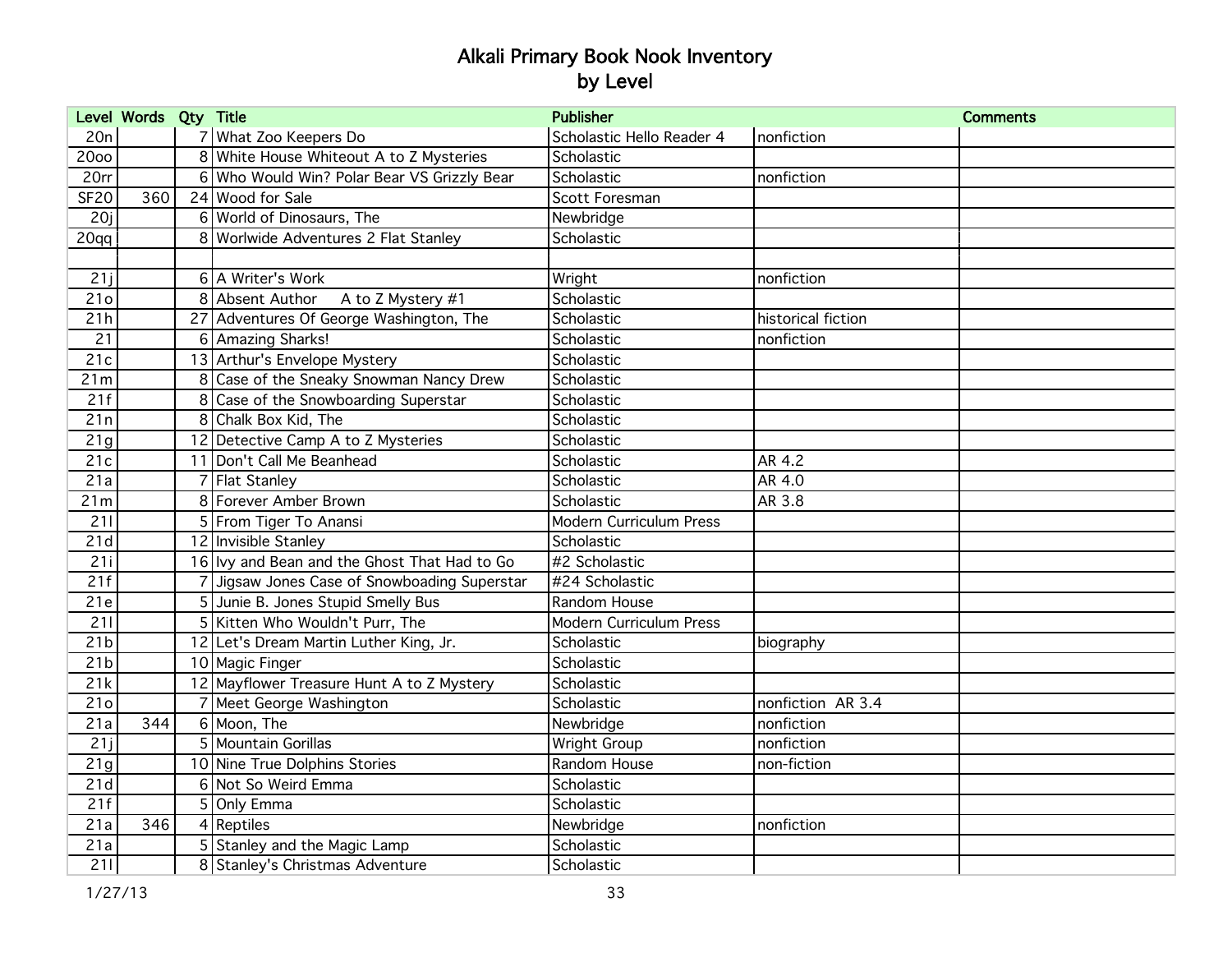|                  | Level Words Qty Title |          |                                                            | <b>Publisher</b>                      |                                  | <b>Comments</b> |
|------------------|-----------------------|----------|------------------------------------------------------------|---------------------------------------|----------------------------------|-----------------|
| 21e              |                       |          | 6 Stanley in Space                                         | Scholastic                            |                                  |                 |
| 21e              |                       |          | 20 Stanley, Flat Again                                     | Scholastic                            |                                  |                 |
| 21n              |                       |          | 8 The Day I Lost My Class Hamster                          | Scholastic                            |                                  |                 |
| 21j              |                       |          | 6 The Night Owls                                           | Wright Group                          | nonfiction                       |                 |
| 21n              |                       |          | 8 The Thanksgiving Day From The Black Lagoon               | Scholastic                            |                                  |                 |
| 21j              |                       |          | $5$ Whales                                                 | Wright Group                          | nonfiction                       |                 |
|                  |                       |          |                                                            |                                       |                                  |                 |
| 22e              |                       |          | 6 A City Grows                                             | Newbridge                             |                                  |                 |
| SF22             |                       |          | 22 A Foggy Flight                                          | Scott Foresman                        | nonfiction                       |                 |
| 22k              |                       |          | 6 A Tour of the Planets                                    | Newbridge                             |                                  |                 |
| 22ff             |                       |          | 27 Ali Baba Berenstein                                     | Scholastic                            | nonfiction                       |                 |
| 22jj             |                       |          | 6 Americans of the Midwest: The Potowatomi                 | Houghton Mifflin                      | Native Amer.                     |                 |
| 22i              |                       |          | 6 Animals in Danger                                        | Steck-Vaughn                          |                                  |                 |
| 22a              |                       |          | 6 At Home in the Sea                                       | <b>Celebration Press</b>              | nonfiction                       |                 |
| 22p              | 415                   |          | 6 Away We go!                                              | <b>Celebration Press</b>              | nonfiction                       |                 |
| 22p              | 382                   |          | 6 Beauty of Bali, The                                      | <b>Celebration Press</b>              |                                  |                 |
| 22f              |                       |          | Beezus and Ramona                                          | Avon Camelot                          | nonfiction                       |                 |
| 22a              |                       |          | 3 Berlioz the Bear                                         | Scholastic                            | AR 4.8                           |                 |
| 22c              |                       | 6        | Blue Jay's Home/Native American Homes (pair it Steck-Vaugn |                                       | AR 3.0                           |                 |
| 22z              |                       |          | 19 Boxcar Children Blue Bay Mystery, The                   | Whitman & Co.                         |                                  |                 |
| 22 <sub>b</sub>  | 323                   |          | 6 Bridges                                                  | Newbridge                             | AR 2.9                           |                 |
| 22r              |                       |          | 6 Call of the Wolves                                       | Newbridge                             | nonfiction                       |                 |
| 22 <sub>ii</sub> |                       |          | 8 Chasing George Washington Capital Kids                   | Scholastic Kennedy Center             | <b>Historical Fiction AR 3.3</b> |                 |
| 22aa             |                       |          | 20 Cholocate Fever                                         | Dell Publishing                       |                                  |                 |
| 22v              |                       | $6 \mid$ | Christmas Blizzard, The                                    | Scholastic                            | tall tale                        |                 |
| 22ee             |                       |          | 8 City Park                                                | <b>Children's Press</b>               |                                  |                 |
| 22a              |                       |          | 6 Corn, An American Indian Gift                            | Steck-Vaughn                          | AR 4.2                           |                 |
| 22h              |                       |          | Dandelion                                                  | <b>Puffin Books</b>                   | nonfiction                       |                 |
| <b>22o</b>       |                       |          | 9Dr. DeSoto                                                | Scholastic                            |                                  |                 |
| 22ii             |                       |          | 6 Dust Bowl, The                                           | Houghton Mifflin                      | Native Amer.                     |                 |
| 22d              | 335                   |          | 5 Earthquake!                                              | Newbridge                             | AR 3.6                           |                 |
| 22c              | 532                   |          | 6 Flying                                                   | Newbridge                             | nonfiction                       |                 |
| 22p              |                       |          | 6 Ginger Pye                                               | Scholastic                            |                                  |                 |
| 22r              |                       |          | 6 Gooney Bird Greene                                       | Scholastic (1 missing $9/07$ ) AR 6.0 |                                  |                 |
| <b>SF22</b>      | 334                   |          | 18 How Coyote Gave Fire To People                          | Scott Foresman                        | AR 3.9                           |                 |
| 22d              |                       |          | 6 Incredible Cells                                         | Newbridge                             | nonfiction                       |                 |
| 22mm             |                       |          | 12 Ivy and Bean Break the Fossil Record #3                 | Scholastic                            |                                  |                 |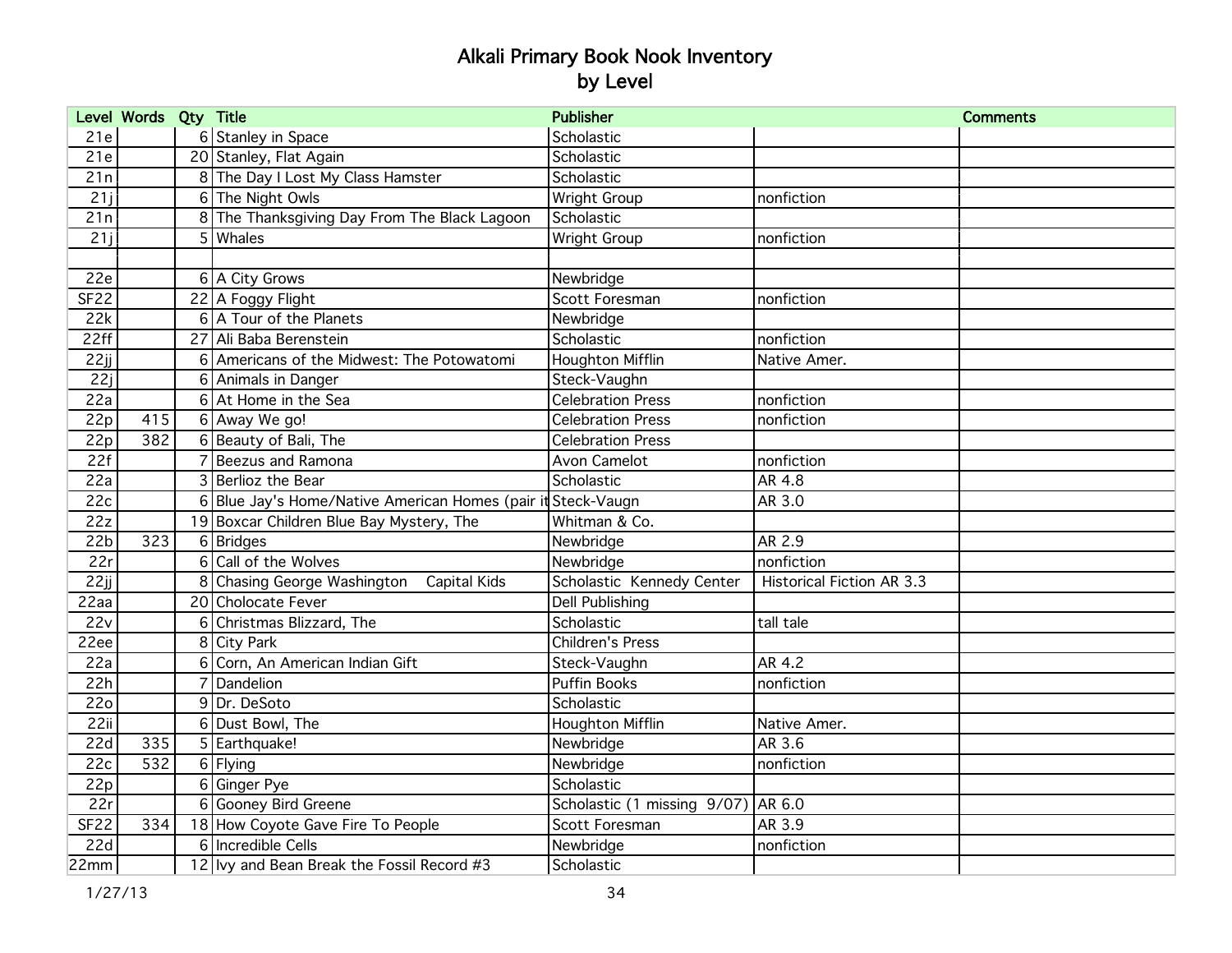|                  | Level Words Qty Title |    |                                                 | <b>Publisher</b>         | <b>Comments</b>        |
|------------------|-----------------------|----|-------------------------------------------------|--------------------------|------------------------|
| 22h              |                       |    | 10 Legend of the Indian Paintbrush              | Scholastic               | AR 4.4 Native Legend   |
| 22m              |                       |    | 6 Life in the Rainforest                        | Newbridge                | nonfiction             |
| 22gg             |                       |    | 7 Littles and the Lost Children                 | Scholastic               |                        |
| 22m              |                       |    | 6 Mary Margaret and the Perfect Pet Plan        | Scholastic               |                        |
| 22jj             |                       |    | 6 Mary Musgrove                                 | Houghton Mifflin         | Native Amer. Biography |
| 22hh             |                       |    | 6 Miss Holly Is Too Jolly                       | Scholastic AR 4.0        |                        |
| 221              |                       |    | 8 Mouse and the Motorcycle                      | Scholastic               |                        |
| 22r              |                       |    | 12 Muggie Maggie                                | Scholastic               | AR 5.1                 |
| SF <sub>22</sub> |                       |    | 18 My Favorite Sport                            | Scott Foresman           | AR 4.5                 |
| SF <sub>22</sub> |                       |    | 17 New Kid, The                                 | Scott Foresman           |                        |
| 22n              | 562                   |    | 6 No Ordinary Grandma                           | <b>Celebration Press</b> |                        |
| 22cc             |                       |    | 6 Pilgrims                                      | Scholastic               | nonfiction             |
| <b>22II</b>      |                       |    | 8 Pippi Goes On Board                           | Scholastic               | AR 5.3                 |
| 22mm             |                       |    | 8 Pippi In The South Seas                       | Scholastic               | AR 5.4                 |
| 221              |                       |    | 8 Pippi Longstocking                            | Scholastic               | AR 5.2                 |
| 22kk             |                       |    | 8 Pippi on the Run                              | Scholastic               |                        |
| 22jj             |                       |    | <b>6</b> Poet From The Plains                   | <b>Houghton Mifflin</b>  | Native Amer. Biography |
| 221              |                       |    | 3 Pompeii: Buried Alive!                        | Random House             | nonfiction             |
| <b>22o</b>       |                       |    | 4 Ralph S. Mouse                                | <b>Dell Publishing</b>   | nonfiction             |
| 22kk             |                       |    | 8 Ramona Forever                                | Scholastic               | AR 4.8                 |
| 22dd             |                       |    | 32 Ramona Quimby, Age 8                         | Dell Yearling Book       | AR 5.1                 |
| 22bb             |                       | 21 | Ramona the Brave                                | Scholastic               | AR 5.6                 |
| 22s              |                       |    | 29 Ramona The Pest-Beverly Cleary               | Dell Yearling Book       | AR 4.9                 |
| 22q              |                       |    | 9 Ripley - Weird Pet Stories                    | Scholastic               | AR 5.1                 |
| 22w              |                       | 31 | Runaway Ralph-Beverly Cleary                    | Dell Publishing          |                        |
| 22jj             |                       | 6  | Sacagawea                                       | Houghton Mifflin         | Native Amer. Biography |
| 22hh             |                       | 6  | Sequoyah American Heroes                        | Houghton Mifflin         | Native Amer. Biography |
| 22ii             |                       |    | 6 Sequoyah                                      | <b>Houghton Mifflin</b>  | Native Amer. Biography |
| 22b              | 326                   |    | 6 Send a Message                                | Newbridge                | AR 5.3                 |
| 22t              |                       |    | 29 Socks-Beverly Cleary                         | Dell Publishing          | nonfiction             |
| 22e              |                       |    | 5 Statue of Liberty, The                        | Newbridge                | <b>AR 5.3</b>          |
| 22i              |                       |    | 46 Sylvester and the Magic Pebble               | Simon and Schuster       | nonfiction             |
| 22ii             |                       |    | 6 Tchin the Storyteller                         | Houghton Mifflin         | Native Amer. Biography |
| 22y              |                       |    | 9 The Case Of the Nervous Newsboy               | Sundance                 | AR 4.0                 |
| 22x              |                       |    | 24 The Legend of Scarface-Blackfeet Indian Tale | Picture Yearling Book    |                        |
| 22a              |                       |    | 6 The School Secretary from the Black Lagoon    | Scholastic               |                        |
| 22u              |                       |    | 6 The Whipping Boy                              | Troll                    | AR 3.9                 |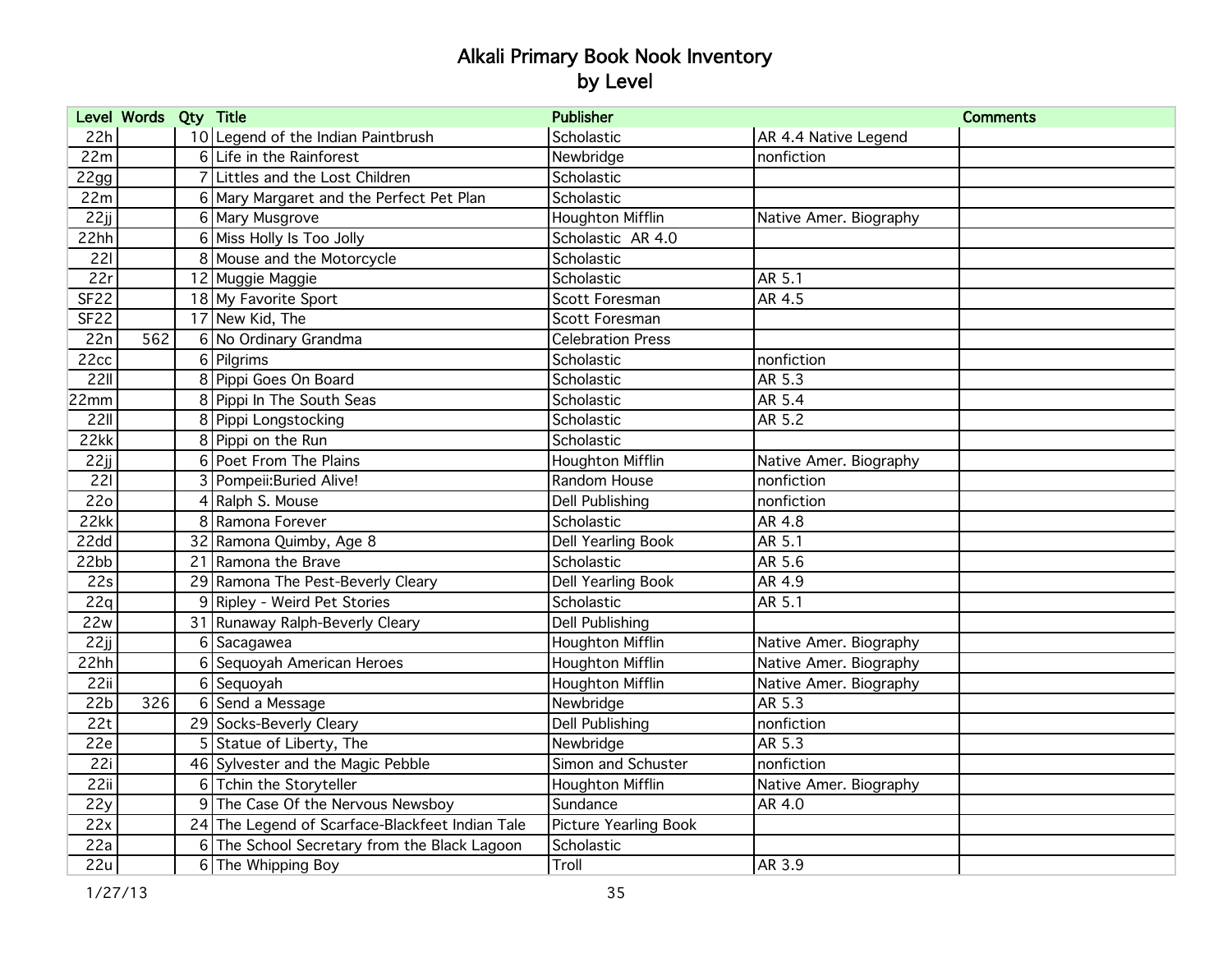|                  | Level Words Qty Title |                                                    | <b>Publisher</b>               |                    | <b>Comments</b> |
|------------------|-----------------------|----------------------------------------------------|--------------------------------|--------------------|-----------------|
| 22f              |                       | 3 To the Top!                                      | Random House                   |                    |                 |
| 22ii             |                       | 6 Tomochichi                                       | Houghton Mifflin               | Native Amer.       |                 |
| 22g              |                       | 6 Wagon Wheels                                     | Alladin                        | nonfiction         |                 |
| 22ee             |                       | 6 Who Would Win? Tyrannosaurus Rex VS Velociraptor | Scholastic                     | nonfiction         |                 |
| 22 <sub>o</sub>  | 617                   | 6 Who Works in a Hospital?                         | <b>Celebration Press</b>       | nonfiction         |                 |
| 22c              | 301                   | 6 Wind, Water, Ice                                 | Newbridge                      | nonfiction         |                 |
| 22m              |                       | 5 World of Matter, The                             | Newbridge                      | nonfiction         |                 |
| 22j              |                       | 6 World of Reptiles, The                           | Newbridge                      | nonfiction         |                 |
| <b>SF22</b>      |                       | 18 Your New Planet                                 | Scott Foresman                 | nonfiction         |                 |
|                  |                       |                                                    |                                |                    |                 |
| 23f              |                       | 25 A Country Christmas                             | Troll                          |                    |                 |
| 23h              |                       | 5 A Place For Them All                             | <b>Modern Curriculum Press</b> |                    |                 |
| 23i              |                       | 8 A River Ran Wild                                 | Scholastic                     |                    |                 |
| 23 <sub>b</sub>  |                       | 6 Amazing Magnets                                  | Scholastic                     | nonfiction         |                 |
| 23d              |                       | 6 Bad Case of Stripes                              | Scholastic                     |                    |                 |
| 23e              |                       | 5 Bunnicula                                        | Scholastic                     | AR 4.2             |                 |
| 23 <sub>b</sub>  |                       | <b>Butterfly Battle, Magic School Bus</b>          | Scholastic                     | chap. Book         |                 |
| 23d              |                       | 5 Close Call                                       | Scholastic                     |                    |                 |
| 23a              |                       | 6 Dad, Are you the Tooth Fairy?                    | Scholastic                     |                    |                 |
| 23 <sub>b</sub>  |                       | 6 Electric Storm                                   | Scholastic                     | nonfiction         |                 |
| 23 <sub>b</sub>  |                       | 5 Expedition Down Under                            | Scholastic                     | nonfiction         |                 |
| 23i              |                       | 5 Longneck's Billabong                             | <b>Modern Curriculum Press</b> |                    |                 |
| 23h              |                       | 8 N.C. Wyeth's Pilgrims                            | Scholastic                     | Social Studies     |                 |
| 23c              |                       | 12 No Flying in the House                          | Scholastic                     |                    |                 |
| 23g              |                       | 5 Plants That Never Bloom                          | Scholastic                     | nonfiction         |                 |
| 23g              |                       | 5 Reason For A Flower, The                         | Scholastic                     | nonfiction         |                 |
| 23i              |                       | $5$ Red Jack                                       | <b>Modern Curriculum Press</b> |                    |                 |
| 23h              |                       | 8 Sideways Stories From Wayside School             | Scholastic                     | AR 3.3             |                 |
| 23d              |                       | Squanto's Journey                                  | Scholastic                     | historical fiction |                 |
| 23e              |                       | 12 The Hundred Dresses                             | Scholastic                     | AR 5.4             |                 |
| 23a              |                       | 9 Twits, The                                       | Scholastic                     | AR 4.4             |                 |
|                  |                       |                                                    |                                |                    |                 |
| 24u              |                       | 6 A Day In the Life of the Great Plains            | <b>Houghton Mifflin</b>        | Native American    |                 |
| SF24             |                       | 18 A Pig Mystery                                   | Scott Foresman                 |                    |                 |
| <b>24o</b>       |                       | 7 Adventures of Tom Sawyer                         | Troll                          |                    |                 |
| 24h              |                       | 8 All About Sharks                                 | Scholastic                     | AR 4.9 nonfiction  |                 |
| SF <sub>24</sub> |                       | 18 Amber, The Golden Trap                          | Scholastic                     |                    |                 |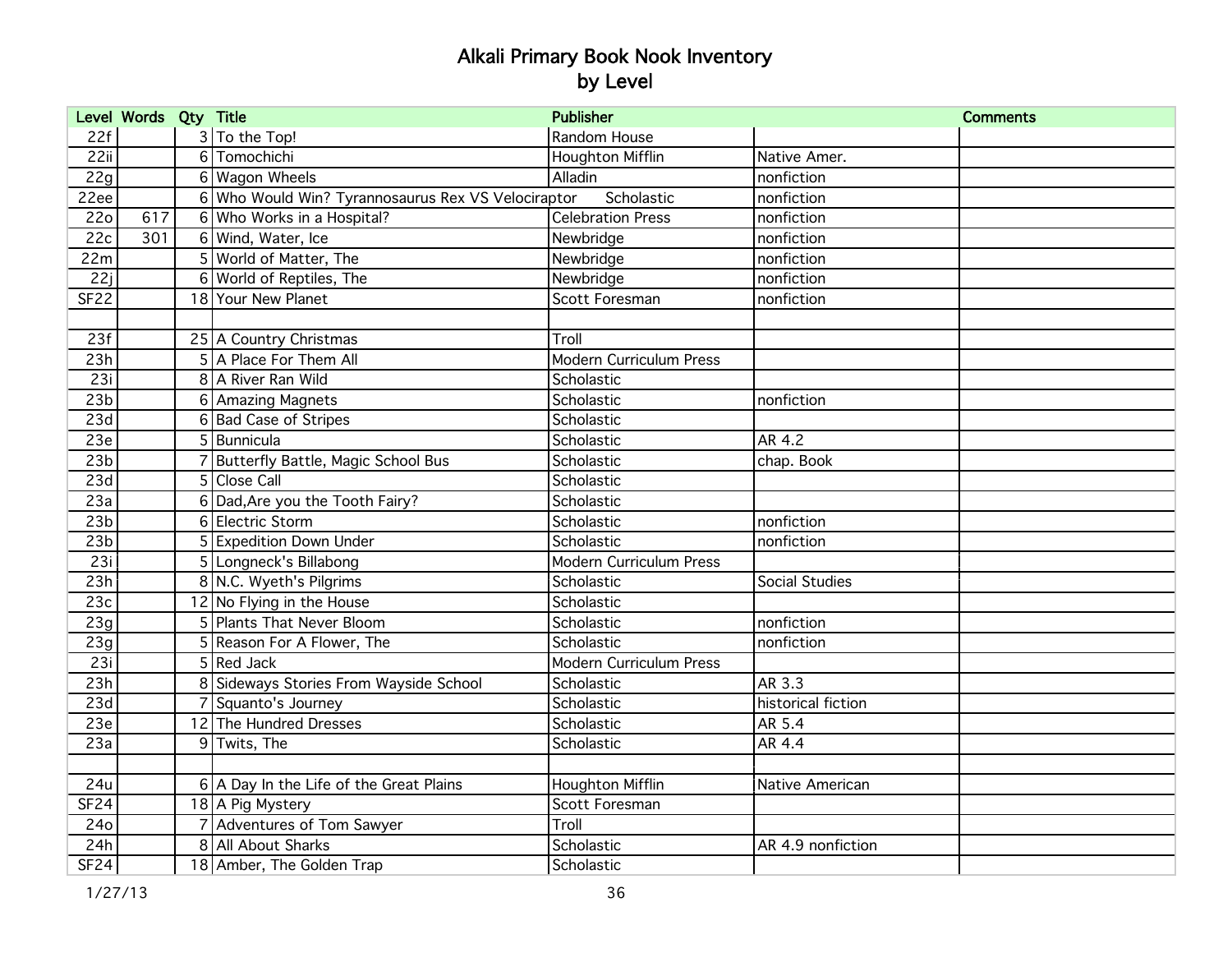| Level Words Qty Title |                                                               | <b>Publisher</b>        |                              | <b>Comments</b> |
|-----------------------|---------------------------------------------------------------|-------------------------|------------------------------|-----------------|
| SF24                  | 18 Ana's Gift                                                 | Scott Foresman          |                              |                 |
| 24r                   | 22 Annie And The Old One                                      | Little Brown and Co.    | Native American              |                 |
| <b>SF24</b>           | 18 Annie's Plants                                             | Scott Foresman          |                              |                 |
| 24c                   | 6 Armies of Ants                                              | Scholastic              | nonfiction                   |                 |
| <b>SF24</b>           | 18 Basketball!                                                | Scott Foresman          |                              |                 |
| <b>SF24</b>           | 18 Believe Me                                                 | Scott Foresman          |                              |                 |
| 24x                   | 6 Bold Words and Glossaries                                   | Lakeshore               | Read and Learn Sci./Soc. St. |                 |
| 24f                   | 5 Bringing The Rain To Kapiti Plain                           | Scholastic              |                              |                 |
| SF <sub>24</sub>      | 18 Bumbles                                                    | Scott Foresman          |                              |                 |
| 24u                   | 6 Champion Billy Mills                                        | Houghton Mifflin        | Native American              |                 |
| 24z                   | 8 Clementine's Letters                                        | Scholastic              |                              |                 |
| 24t                   | 6 Cuauhtemoc                                                  | <b>Houghton Mifflin</b> | Native American              |                 |
| <b>SF24</b>           | 18 Do Animals Know?                                           | Scott Foresman          |                              |                 |
| 24 <sub>b</sub>       | 6 Fantastic Animal Features                                   | Steck-Vaughn            | nonfiction                   |                 |
| 24 <sub>b</sub>       | 6 Finding the Titanic                                         | Scholastic              | nonfiction Hello Reader 2&3  |                 |
| <b>SF24</b>           | 36 Flood and Famine                                           | Scott Foresman          |                              |                 |
| 24v                   | 16 Fudge-a-Mania                                              | Scholastic              | AR 3.3                       |                 |
| SF <sub>24</sub>      | 18 From Top to Bottom-Carving A Totem Pole                    | Scott Foresman          |                              |                 |
| <b>SF24</b>           | 18 Gone!                                                      | Scott Foresman          |                              |                 |
| <b>SF24</b>           | 18 Grandma Giggle                                             | Scott Foresman          |                              |                 |
| <b>SF24</b>           | 18 Ice Walk                                                   | Scott Foresman          |                              |                 |
| 24s                   | 30 If You Lived During The Time Of The San Francis Scholastic |                         | nonfiction                   |                 |
| SF <sub>24</sub>      | 18 If You Were a Teacher                                      | Scott Foresman          |                              |                 |
| <b>SF24</b>           | 18 Junior                                                     | Scott Foresman          |                              |                 |
| 24e                   | 6 Kids During The Age of Exploration                          | Newbridge               | nonfiction                   |                 |
| 24d                   | 6 Kids During The American Civil War                          | Newbridge               | nonfiction                   |                 |
| 24e                   | 6 Kids During The Great Depression                            | Newbridge               | nonfiction                   |                 |
| 24e                   | 6 Kids During The Industrial Revolution                       | Newbridge               | nonfiction                   |                 |
| 24d                   | 6 Kids In Colonial Times                                      | Newbridge               | nonfiction                   |                 |
| 24d                   | 6 Kids In Pioneer Times                                       | Newbridge               | nonfiction                   |                 |
| 24f                   | 5 Knots On A Counting Rope                                    | Trumper                 | Native American Legend       |                 |
| 24 <sub>b</sub>       | 4 Let's Drive, Henry Ford!                                    | Scholastic              |                              |                 |
| 24c                   | Let's Ride, Paul Revere!<br>4                                 | Scholastic              | nonfiction                   |                 |
| 24t                   | 6 Lost Colony of Roanoke, The                                 | Houghton Mifflin        | Native American              |                 |
| 24i                   | 25 Magic School Bus-Gets Ants In Its Pants                    | Scholastic              |                              |                 |
| 24j                   | 25 Magic School Bus-Gets Eaten                                | Scholastic              |                              |                 |
| 24g                   | 24 Magic School Bus-Lost In The Solar System                  | Scholatic               | AR 3.7                       |                 |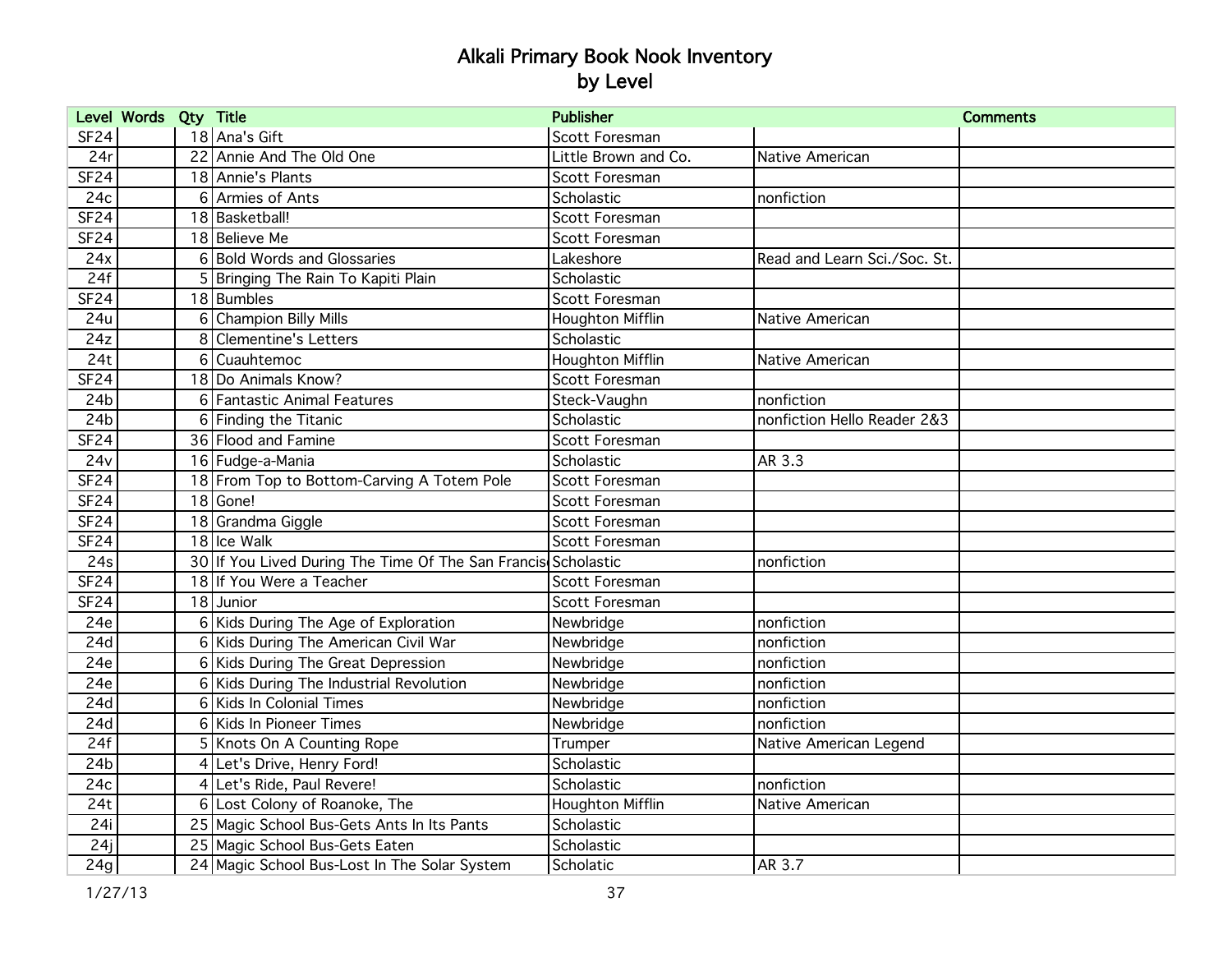|                  | Level Words Qty Title |   |                                               | <b>Publisher</b>          |                            | <b>Comments</b> |
|------------------|-----------------------|---|-----------------------------------------------|---------------------------|----------------------------|-----------------|
| 24k              |                       |   | 25 Magic School Bus-Out Of This World         | Scholastic                |                            |                 |
| 24u              |                       |   | 13 Magic School Bus Voyage to the Volcano #15 | Scholastic                | Chapter Book               |                 |
| SF <sub>24</sub> |                       |   | 18 Market Treasure Hunt                       | Scott Foresman            |                            |                 |
| <b>SF24</b>      |                       |   | 18 Mikey's Garden                             | Scott Foresman            |                            |                 |
| <b>SF24</b>      |                       |   | 18 Mr. Kidd                                   | Scott Foresman            |                            |                 |
| <b>SF24</b>      |                       |   | 18 My Dog Dusty                               | Scott Foresman            |                            |                 |
| 24 <sub>b</sub>  |                       |   | 6 Nature's Power                              | Steck-Vaughn (Harcourt)   | nonfiction                 |                 |
| 24t              |                       |   | 6 Oceans of Grass: The Prairie                | Houghton Mifflin          | Native American            |                 |
| 24o              |                       |   | 10 One Fine Day                               | <b>Trumpet Club</b>       |                            |                 |
| 24m              |                       | 6 | Otherwise Known as Sheila the Great           | Scholastic                | AR 3.5                     |                 |
| <b>SF24</b>      |                       |   | 18 Otto's Mess                                | Scott Foresman            |                            |                 |
| 24a              |                       |   | 6 Our World of Wonders                        | Steck-Vaughn (Harcourt)   | nonfiction                 |                 |
| 24c              |                       | 6 | Overcoming Challenges                         | Steck-Vaughn (Harcourt)   |                            |                 |
| 22h              |                       |   | 8 Paper                                       | <b>Franklin Watts</b>     |                            |                 |
| 24x              |                       |   | 6 Photos, Captions and Diagrams               | Lakeshore                 | Read and Learn Nonfiction  |                 |
| 24m              |                       |   | 5 Pocahontas                                  | <b>Grosset and Dunlop</b> | biography                  |                 |
| 24y              |                       |   | 23 Poinsetta And Her Family                   | Harper and Row            |                            |                 |
| 241              | 474                   |   | 11 Ramona and her Father                      | Scholastic                | AR 5.2                     |                 |
| 24w              |                       |   | 6 Read and Learn Maps, Charts and Graphs      | Lakeshore                 | Social Stusies and Science |                 |
| SF <sub>24</sub> |                       |   | 18 Ready For The Rodeo                        | Scott Foresman            |                            |                 |
| SF <sub>24</sub> |                       |   | 18 Ready to Cook                              | <b>Scott Foresman</b>     |                            |                 |
| <b>SF24</b>      |                       |   | 18 Special Delivery                           | Scott Foresman            |                            |                 |
| 24n              |                       |   | 11 Stone Fox                                  | Scholastic                | AR 4.0                     |                 |
| 24w              |                       |   | 8 Superfudge                                  | Scholastic                | AR 3.4                     |                 |
| <b>SF24</b>      |                       |   | 18 The Fisherman And The Fish                 | Scott Foresman            |                            |                 |
| 24p              |                       |   | 17 The Forgotten Door                         | Scholastic                |                            |                 |
| 24d              |                       |   | 6 The Leprechaun's Gold                       | Scholastic                |                            |                 |
| 24m              |                       |   | 10 The Little Engine That Could               | Platt and Munk            | <b>AR 3.5</b>              |                 |
| 24t              |                       |   | 6 The Roanoke Colony                          | Houghton Mifflin          | Native American            |                 |
| <b>SF24</b>      |                       |   | 18 The Storm                                  | Scott Foresman            |                            |                 |
| 24c              |                       |   | 3 The Universe                                | Steck-Vaughn (Harcourt)   | nonfiction                 |                 |
| <b>SF24</b>      |                       |   | 18 The Wild West                              | Scott Foresman            |                            |                 |
| 24a              |                       |   | 6 Think Like A Scientist                      | Steck-Vaughn (Harcourt)   | nonfiction                 |                 |
| <b>SF24</b>      |                       |   | 17 Tina's Diary                               | Scott Foresman            |                            |                 |
| <b>SF24</b>      |                       |   | 18 Twitter! Tweet! Squawk!                    | Scott Foresman            |                            |                 |
| 24a              |                       |   | 6 United States Coins                         | <b>Celebration Press</b>  | nonfiction                 |                 |
| 24x              |                       |   | 8 Water Power                                 | Scholastic                | nonfiction                 |                 |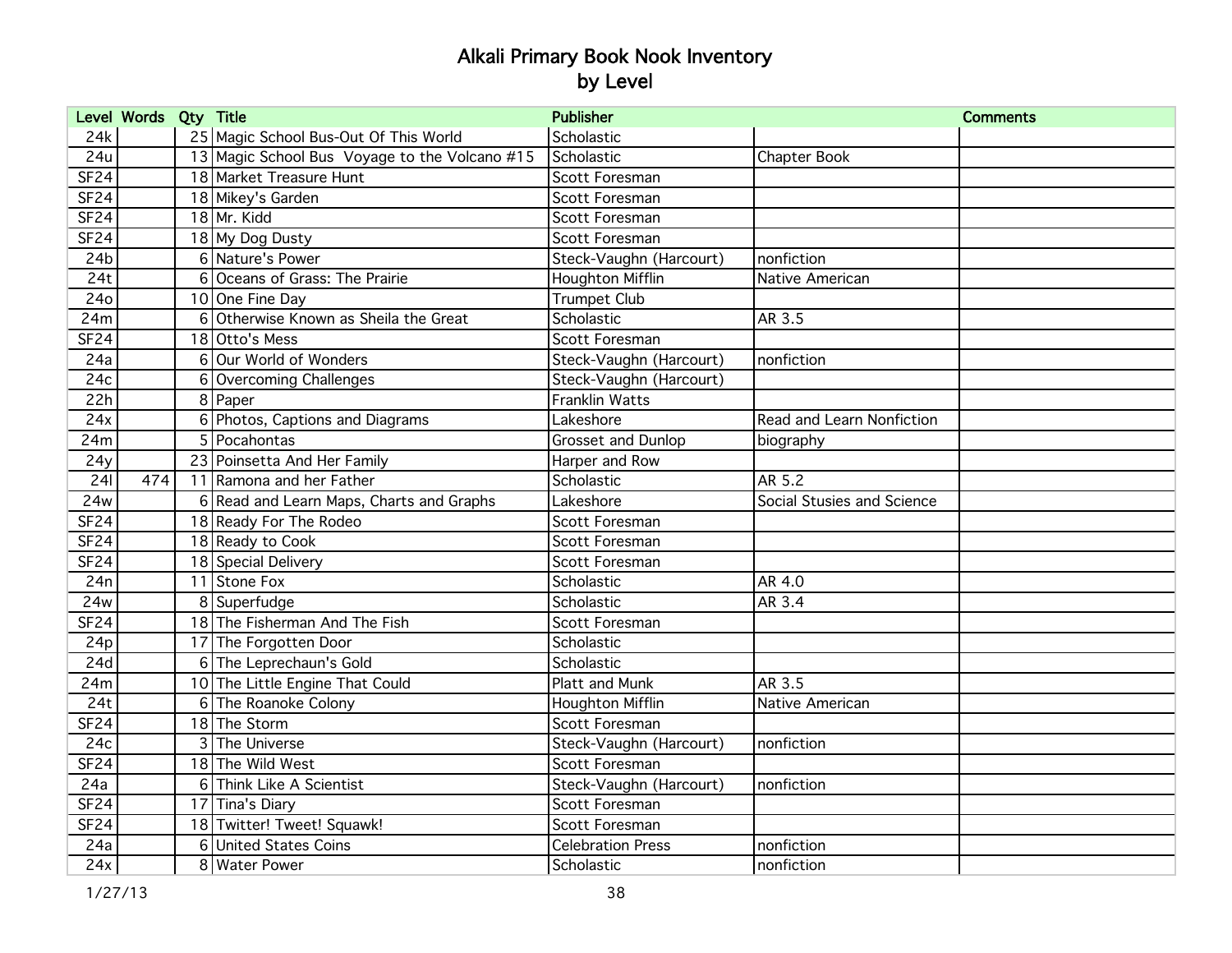|                  | Level Words Qty Title |   |                                                 | <b>Publisher</b>             |                        | <b>Comments</b> |
|------------------|-----------------------|---|-------------------------------------------------|------------------------------|------------------------|-----------------|
| 24o              |                       |   | 8 What Makes the Light Bright Thomas Edison     | Scholastic Sci. Super Giants | biography              |                 |
| 24q              |                       |   | 24 When Clay Sings                              | Aladdin                      | Native American Legend |                 |
|                  |                       |   |                                                 |                              |                        |                 |
| 25 <sub>b</sub>  |                       |   | 6 A Dog Called Kitty                            | Scholastic                   |                        |                 |
| 25e              |                       |   | 8 Benjamin Franklin<br>In Their Own Words       | <b>Scholastic Reference</b>  | biography              |                 |
| 25a              |                       |   | 6 Don't Know Much About Dinosaurs               | Scholastic                   | nonfiction             |                 |
| 25d              |                       |   | 8 Paul Revere<br>In Their Own Words             | Scholastic Reference         | biography              |                 |
| 25d              |                       |   | 8 Pocahontas<br>In Their Own Words              | Scholastic Reference         | biography              |                 |
| 25a              |                       |   | 6 Puppy Puzzle                                  | Scholastic                   |                        |                 |
| 25c              |                       |   | 8 Sojourner Truth<br>I Their Own Words          | Scholastic Reference         | biography              |                 |
| 25c              |                       |   | Velveteen Rabbit, The                           | Troll                        |                        |                 |
|                  |                       |   |                                                 |                              |                        |                 |
| <b>SF26</b>      |                       |   | 18 A Dad in Space                               | Scott Foresman               | nonfiction             |                 |
| 26j              |                       |   | 6 A Visit to Vancouver Island                   | <b>Houghton Mifflin</b>      | Native American        |                 |
| 26j              |                       |   | 8 Abraham Lincoln<br>In Their Own Words         | Scholastic Reference         | biography              |                 |
| <b>SF26</b>      |                       |   | 18 Akiko's Kite                                 | Scott Foresman               |                        |                 |
| SF <sub>26</sub> |                       |   | 17 Andy's Handy Dandy Bubble Band Beanie        | Scott Foresman               |                        |                 |
| <b>SF26</b>      |                       |   | 18 Best Place of All, The                       | Scott Foresman               |                        |                 |
| SF26             |                       |   | 16 Big and Small Homes for All                  | Scott Foresman               | nonfiction             |                 |
| <b>SF26</b>      |                       |   | 18 Big Handoff, The                             | Scott Foresman               |                        |                 |
| <b>SF26</b>      |                       |   | 35 Cave Treasure                                | Scott Foresman               | nonfiction             |                 |
| 26e              |                       |   | 38 Charlotte's Web                              | Scholastic                   |                        |                 |
| <b>SF26</b>      |                       |   | 18 Chasing Riley                                | Scott Foresman               |                        |                 |
| 26j              |                       | 6 | Chesapeake Bay                                  | Houghton Mifflin             | Native American        |                 |
| <b>SF26</b>      |                       |   | 18 Class Clowns                                 | Scott Foresman               |                        |                 |
| SF <sub>26</sub> |                       |   | 18 Cowgirl                                      | Scott Foresman               |                        |                 |
| <b>SF26</b>      |                       |   | 18 Crash! Flash!                                | Scott Foresman               |                        |                 |
| 26j              |                       |   | 6 Cumberland Gap, The                           | Houghton Mifflin             | Native American        |                 |
| <b>SF26</b>      |                       |   | 18 Cynthia Rylant: A Writer's Story             | Scott Foresman               | nonfiction             |                 |
| 26a              |                       |   | 6 Discovering Electricity                       | Newbridge                    | nonfiction             |                 |
| <b>SF26</b>      |                       |   | 18 Elli, On Her Own                             | Scott Foresman               |                        |                 |
| 26c              |                       |   | 12 Frindle                                      | Scholastic                   | AR 5.4                 |                 |
| 26m              |                       |   | 8 Helen Keller<br>In Their Own Words            | Scholastic Reference         | biography              |                 |
| SF26             |                       |   | 17 Jane in the Jungle                           | Scott Foresman               |                        |                 |
| 26m              |                       | 6 | Joseph Brant, Iroquois Leader in the Revolution | Houghton Mifflin             | Native American        |                 |
| <b>SF26</b>      |                       |   | 18 Lesson, The                                  | Scott Foresman               |                        |                 |
| 26k              |                       |   | 8 Lewis and Clark<br>In Their Own Words         | Scholastic Reference         | biography              |                 |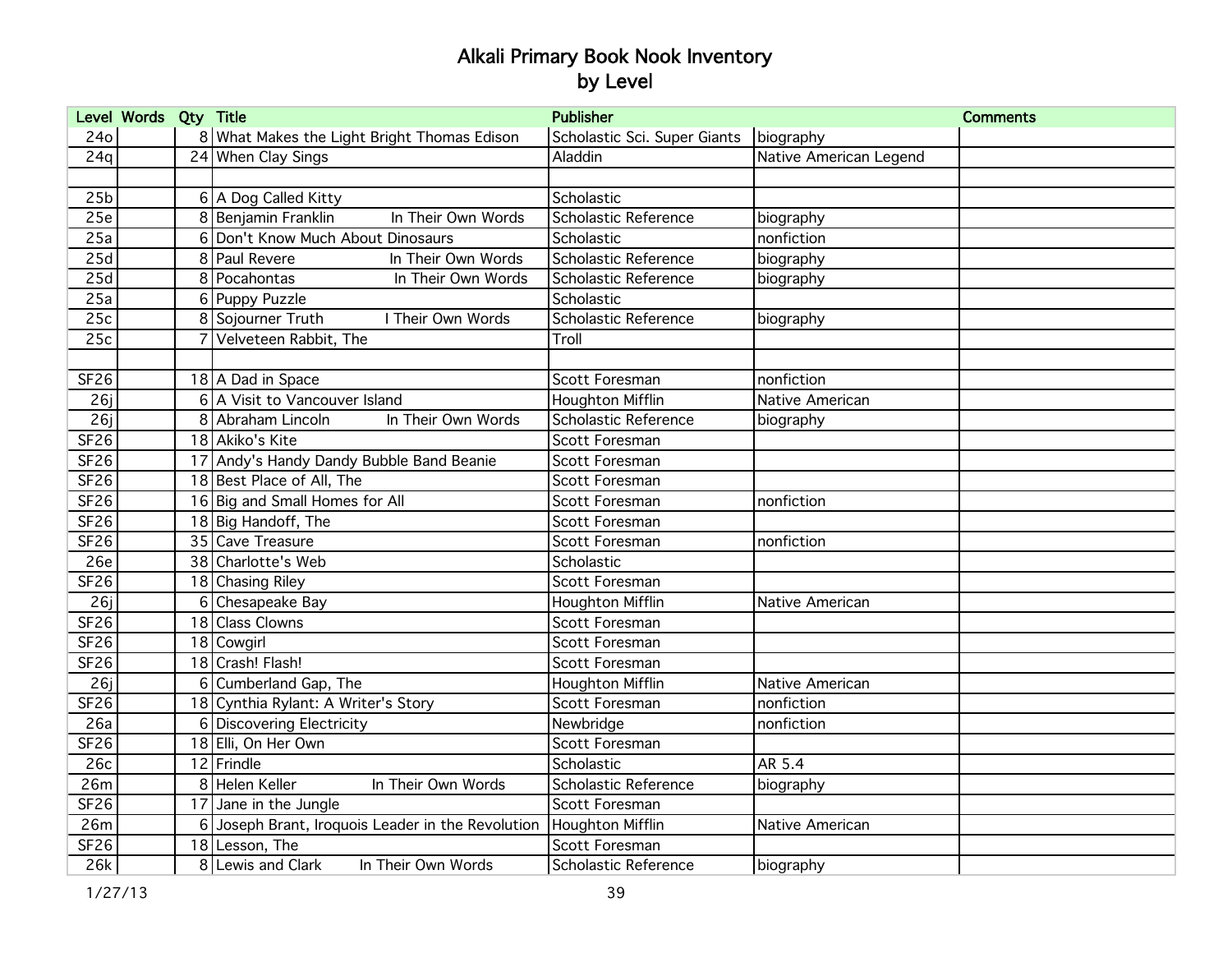|                  | Level Words Qty Title |                                                                                              | <b>Publisher</b>         |                    | <b>Comments</b> |
|------------------|-----------------------|----------------------------------------------------------------------------------------------|--------------------------|--------------------|-----------------|
| 26a              |                       | 6 Life on the African Savannah                                                               | Newbridge                | nonfiction         |                 |
| <b>SF26</b>      |                       | 18 Little Wagon, The                                                                         | Scott Foresman           |                    |                 |
| 26n              |                       | 6 More Tales From the Classroom at the End of the Hall                                       | Scholastic               |                    |                 |
| 26c              |                       | 9 One Morning in Maine                                                                       | Troll                    |                    |                 |
| SF <sub>26</sub> |                       | 12 Police Horse                                                                              | Scott Foresman           | nonfiction         |                 |
| <b>SF26</b>      |                       | 18 Raising Chickens                                                                          | Scott Foresman           |                    |                 |
| <b>SF26</b>      |                       | 18 Raven and Loon, An Inuit Tale                                                             | Scott Foresman           |                    |                 |
| <b>SF26</b>      |                       | 18 River Rescue, The                                                                         | Scott Foresman           |                    |                 |
| 26i              |                       | 25 Sadako and the Thousand Paper Cranes                                                      | Dell                     | AR 4.1             |                 |
| SF <sub>26</sub> |                       | 18 Sandwich Queen, The                                                                       | Scott Foresman           |                    |                 |
| <b>SF26</b>      |                       | 18 Seed Surprises                                                                            | Scott Foresman           | nonfiction         |                 |
| 26h              |                       | 6 Shadows of the Wolf                                                                        | Random                   |                    |                 |
| 261              |                       | 8 Sitting Bull<br>In Their Own Words                                                         | Scholastic Reference     | biography          |                 |
| 26a              |                       | 10 Snakes                                                                                    | Scholastic               | nonfiction         |                 |
| <b>SF26</b>      |                       | 16 Snowflake, A Sled Dog                                                                     | Scott Foresman           |                    |                 |
| 26 <sub>b</sub>  |                       | 6 Squanto and the Pilgrims                                                                   | <b>Celebration Press</b> | historical fiction |                 |
| <b>SF26</b>      |                       | 18 Super Paper Snakes                                                                        | Scott Foresman           |                    |                 |
| 26d              |                       | 6 The Brain                                                                                  | Scholastic               | nonfiction         |                 |
| 26d              |                       | 6 The Heart                                                                                  | Scholastic               | nonfiction         |                 |
| 26 <sub>b</sub>  |                       | 10 The Story About Ping                                                                      | Scholastic               | AR 4.3             |                 |
| 26k              |                       | 8 Thomas Edison<br>In Their Own Words                                                        | Scholastic Reference     | biography          |                 |
| SF <sub>26</sub> |                       | 18 Time Machine, The                                                                         | Scott Foresman           |                    |                 |
| <b>SF26</b>      |                       | $18$ Tug, Tug, Tug                                                                           | Scott Foresman           |                    |                 |
| 26h              |                       | 5 Very First Americans, The                                                                  | Grosset & Dunlap         | nonfiction         |                 |
| SF26             |                       | 18 What Frank Watched                                                                        | Scott Foresman           | nonfiction         |                 |
| 261              |                       | 8 Wright Brothers<br>In Their Own Words                                                      | Scholastic Reference     | biography          |                 |
|                  |                       |                                                                                              |                          |                    |                 |
| 27a              |                       | 6 Sharks                                                                                     | Scholastic               | nonfiction         |                 |
| 27 <sub>b</sub>  |                       | 12 Misty of Chincoteague                                                                     | Rand McNally             | AR 5.3             |                 |
| 281              |                       | 6 Cuauhtemoc, the Last Aztec Emporer                                                         | Houghton Mifflin         | Native American    |                 |
| 28f              |                       | 10 Do Penguins Get Frostbite?                                                                | Scholastic               | nonfiction         |                 |
| 28g              |                       | 9 Do Whales Have Belly Buttons?                                                              | Scholastic               | nonfiction         |                 |
| 28 <sub>b</sub>  |                       | 4 Five Brillant Scientists                                                                   | Scholastic               | Biography          |                 |
| 281              |                       | 6 George Rogers Clark American Revolution in the Midwest                                     |                          | Native American    |                 |
| 28r              |                       | 5 Get Rich Quick Club, The                                                                   | Scholastic               |                    |                 |
| 28m              |                       | 5 Jabberwocky                                                                                | Modern Curriculum Press  |                    |                 |
| 28m              |                       | 6 John Charles and Jessie Freemont: Pathfinders of the West Houghton Mifflin Native American |                          |                    |                 |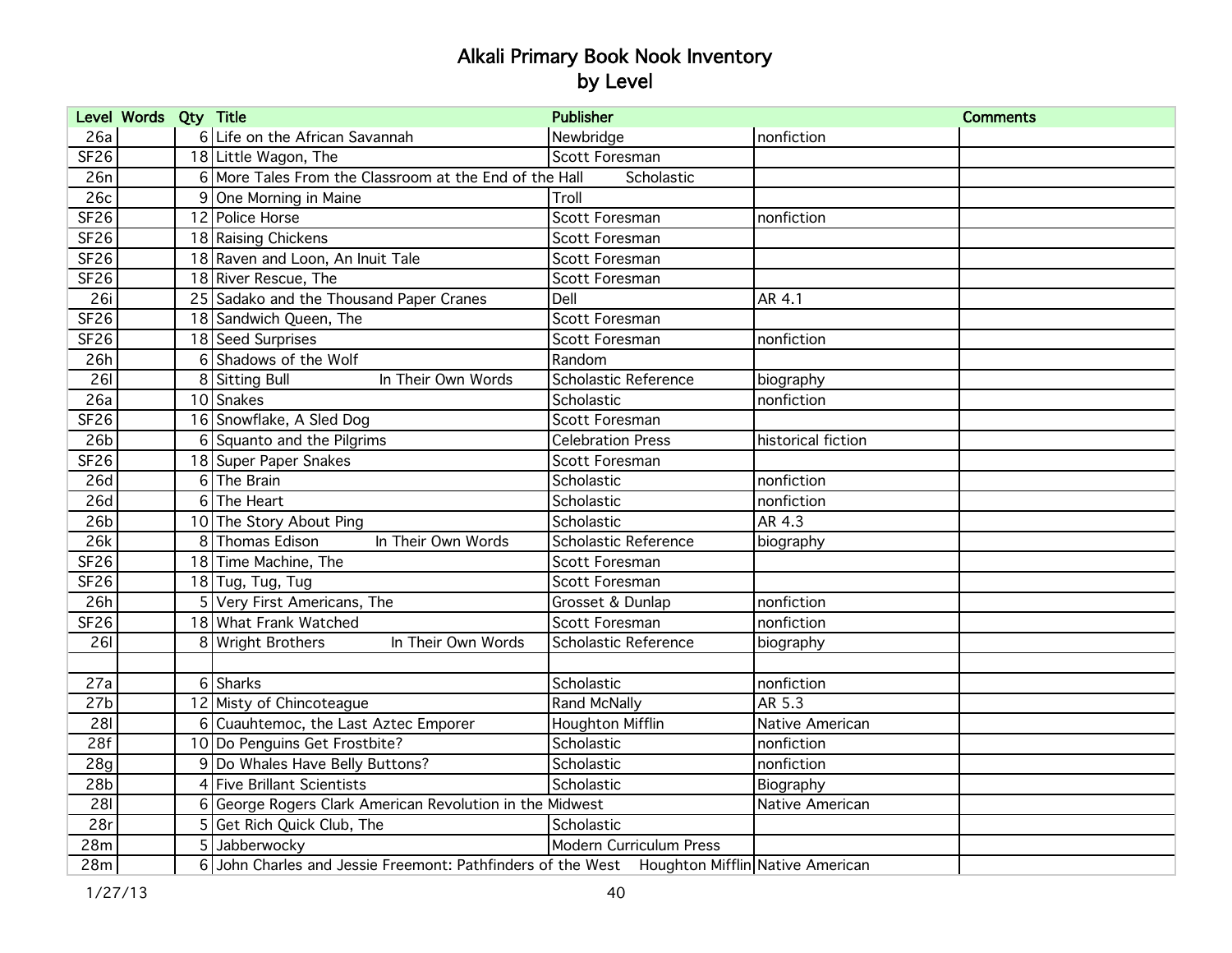|                  | Level Words Qty Title |   |                                                                  | <b>Publisher</b>        |                           | <b>Comments</b> |
|------------------|-----------------------|---|------------------------------------------------------------------|-------------------------|---------------------------|-----------------|
| 28 <sub>b</sub>  |                       |   | 6 Lightening<br>Hello Reader 4                                   | Scholastic              | nonfiction                |                 |
| 28i              |                       |   | 23 Mr. Popper's Penguins                                         | Dell                    | AR 5.6                    |                 |
| 281              |                       |   | 6 People Who Traveled With Lewis and Clark, The Houghton Mifflin |                         | Native American           |                 |
| 28a              |                       |   | 6 Restless Earth, The                                            | Newbridge               | nonfiction                |                 |
| 28d              |                       |   | $11$ Runt                                                        | Random House            | AR 4.8                    |                 |
| 28c              |                       |   | 12 Sounder                                                       | Scholastic              | AR 5.3                    |                 |
| 28a              |                       |   | 6 The Best Book of Martial Arts                                  | Scott Foresman          | nonfiction                |                 |
| 28m              |                       |   | 8 The Life and Times of the Ant                                  |                         |                           |                 |
| 28h              |                       |   | 12 Time Bike, The                                                | Scholastic              |                           |                 |
| 28j              |                       |   | 6 Utterly Me, Clarice Bean                                       | Scholastic              | AR 5.5                    |                 |
| 28f              |                       |   | 9 What Do Sharks Eat for Dinner?                                 | Scholastic              | nonfiction                |                 |
| 28g              |                       |   | 10 What Makes an Ocean Wave?                                     | Scholastic              | nonfiction                |                 |
| 281              |                       |   | 4 Winter Poems                                                   | Scholastic              |                           |                 |
| 28a              |                       |   | 6 Wonder of Light, The                                           | Newbridge               | nonfiction                |                 |
|                  |                       |   |                                                                  |                         |                           |                 |
| 30a              |                       |   | 4 Black Beauty                                                   | Troll                   |                           |                 |
| 30 <sub>b</sub>  |                       |   | 6 Geronimo                                                       | <b>Houghton Mifflin</b> | Native American Biography |                 |
| 30a              |                       |   | 5 Hans Brinker                                                   | Scholastic              | Biography                 |                 |
| $\overline{30a}$ |                       |   | 6 Saint George and the Dragon                                    | Little, Brown & Co.     | AR 5.6                    |                 |
| 30b              |                       |   | 6 Sports of the First Americans                                  | <b>Houghton Mifflin</b> | Native American           |                 |
|                  |                       |   |                                                                  |                         |                           |                 |
| 32a              |                       |   | 6 Chief Joseph                                                   | <b>Houghton Mifflin</b> | Native American Biography |                 |
| 32a              |                       | 6 | Crazy Horse                                                      | <b>Houghton Mifflin</b> | Native American Biography |                 |
| 32a              |                       |   | 6 Shoto Begay: His Life and Work                                 | <b>Houghton Mifflin</b> | Native American Biography |                 |
|                  |                       |   |                                                                  |                         |                           |                 |
| 34a              |                       |   | 11 Secret of Platform 13, The                                    | Scholastic              |                           |                 |
|                  |                       |   |                                                                  |                         |                           |                 |
|                  |                       |   |                                                                  |                         |                           |                 |
|                  |                       |   |                                                                  |                         |                           |                 |
|                  |                       |   |                                                                  |                         |                           |                 |
|                  |                       |   |                                                                  |                         |                           |                 |
|                  |                       |   |                                                                  |                         |                           |                 |
|                  |                       |   |                                                                  |                         |                           |                 |
|                  |                       |   |                                                                  |                         |                           |                 |
|                  |                       |   |                                                                  |                         |                           |                 |
|                  |                       |   |                                                                  |                         |                           |                 |
|                  |                       |   |                                                                  |                         |                           |                 |